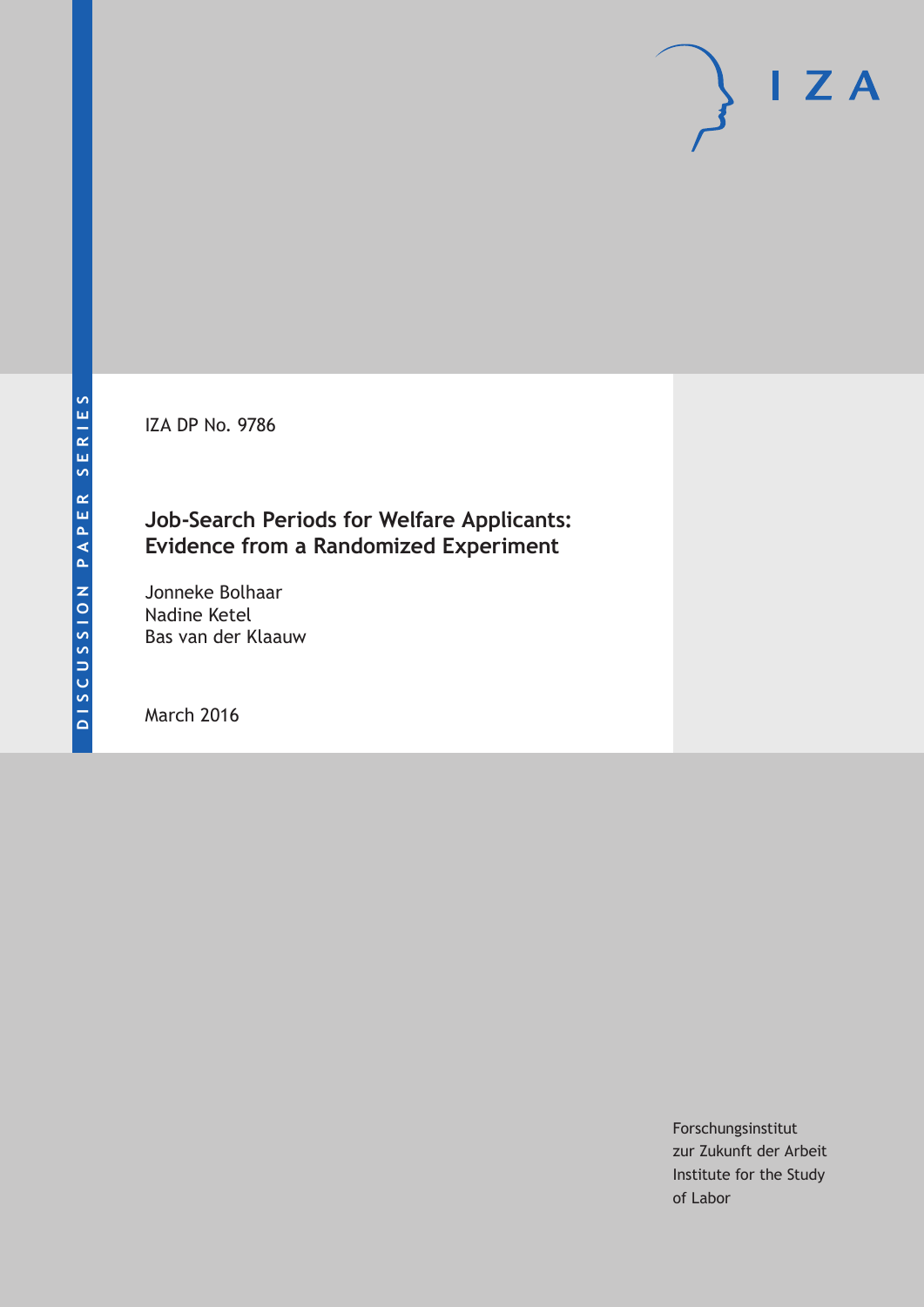# **Job-Search Periods for Welfare Applicants: Evidence from a Randomized Experiment**

### **Jonneke Bolhaar**

*Netherlands Bureau for Economic Policy Analysis (CPB) and VU University Amsterdam* 

### **Nadine Ketel**

*University of Gothenburg and IZA* 

### **Bas van der Klaauw**

*VU University Amsterdam, Tinbergen Institute, CEPR and IZA*

### Discussion Paper No. 9786 March 2016

IZA

P.O. Box 7240 53072 Bonn Germany

Phone: +49-228-3894-0 Fax: +49-228-3894-180 E-mail: iza@iza.org

Any opinions expressed here are those of the author(s) and not those of IZA. Research published in this series may include views on policy, but the institute itself takes no institutional policy positions. The IZA research network is committed to the IZA Guiding Principles of Research Integrity.

The Institute for the Study of Labor (IZA) in Bonn is a local and virtual international research center and a place of communication between science, politics and business. IZA is an independent nonprofit organization supported by Deutsche Post Foundation. The center is associated with the University of Bonn and offers a stimulating research environment through its international network, workshops and conferences, data service, project support, research visits and doctoral program. IZA engages in (i) original and internationally competitive research in all fields of labor economics, (ii) development of policy concepts, and (iii) dissemination of research results and concepts to the interested public.

IZA Discussion Papers often represent preliminary work and are circulated to encourage discussion. Citation of such a paper should account for its provisional character. A revised version may be available directly from the author.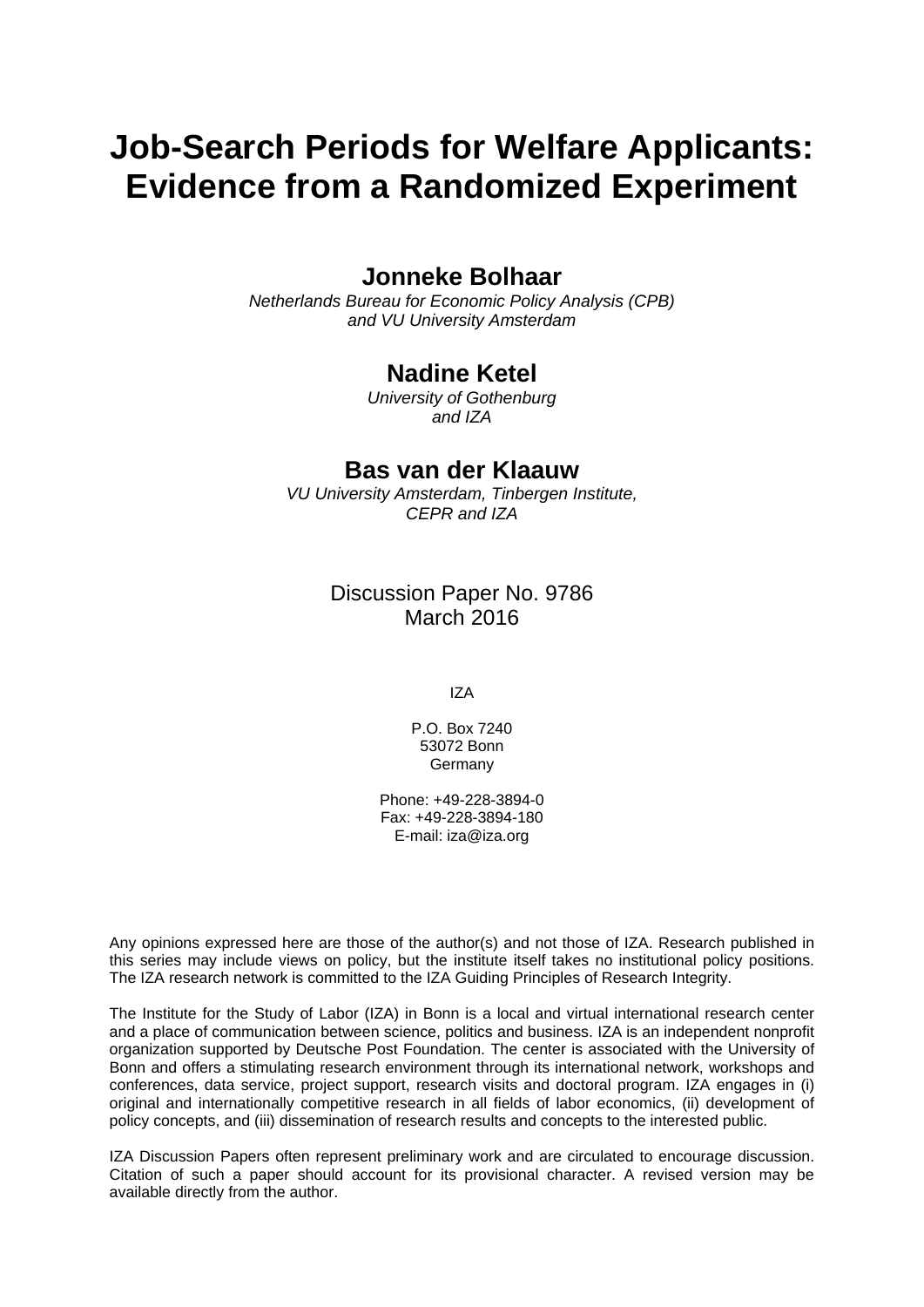IZA Discussion Paper No. 9786 March 2016

# **ABSTRACT**

# **Job-Search Periods for Welfare Applicants: Evidence from a Randomized Experiment\***

This paper studies mandatory job-search periods for welfare applicants. During this period the benefits application is put on hold and the applicant is obliged to make job applications. We combine a randomized experiment with detailed administrative data to investigate the effects of imposing a job-search period. We find strong and persistent effects on the probability to collect welfare benefits. The reduced benefits are fully compensated by increased earnings from work. Furthermore, we do not find evidence of adverse consequences for the most vulnerable applicants. Our results therefore suggest that a jobsearch period is an effective instrument for targeting welfare-benefits applicants.

JEL Classification: C21, C93, I38, J64, J08

Keywords: job search, welfare-to-work, active labor-market policies, randomized experiment

Corresponding author:

 $\overline{a}$ 

Bas van der Klaauw Department of Economics VU University Amsterdam De Boelelaan 1105 1081 HV Amsterdam The Netherlands E-mail: b.vander.klaauw@vu.nl

<sup>\*</sup> We gratefully acknowledge valuable comments from Hessel Oosterbeek, Randi Hjalmarsson and seminar participants in Amsterdam, Gothenburg, London, Aarhus, Munich, Rotterdam, Louvain-la-Neuve and Vienna. We thank the Dienst Werk en Inkomen Amsterdam and all the caseworkers for their cooperation.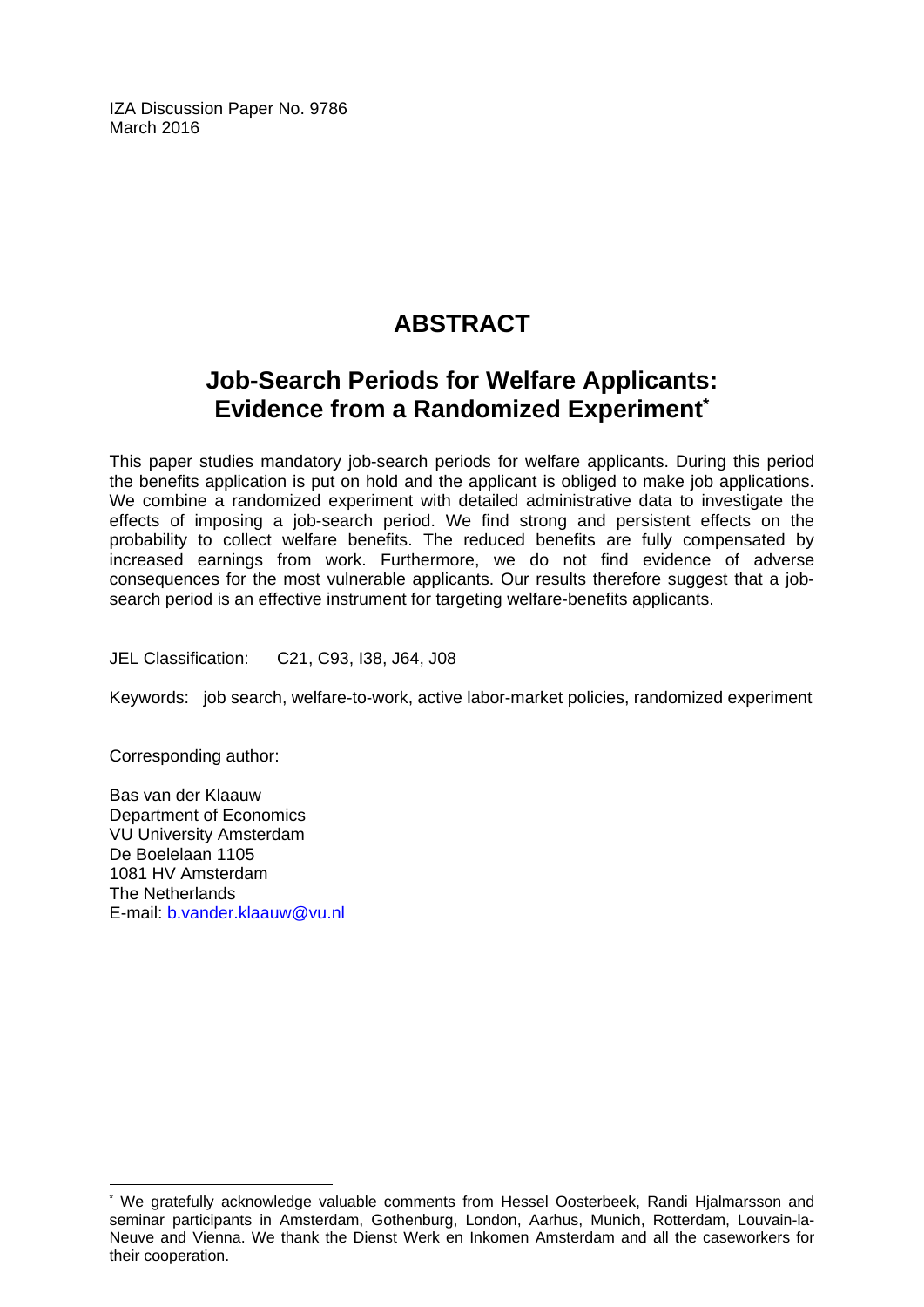### 1 Introduction

Many countries have some welfare system which provides benefits to low-income households. Welfare then acts as a safety net guaranteeing a minimum level of income. In the United States, welfare is mostly used to support single-parent households. In European countries, it also supports long-term unemployed workers, who are no longer entitled to social-insurance benefits. Whereas welfare aims at households with a low capability of generating sufficient income, governments often have imperfect information about the income-generating potential of a household. This may induce moral hazard, which causes excess spendings on welfare benefits. Currently, there is a tendency among policy makers in many countries to restrict access to benefit schemes and to be more strict on job-search requirements. Causal evidence on the effect on take up of more stringent entry requirements is, however, scarce [\(Currie, 2006\)](#page-43-0).

This paper evaluates mandatory job-search periods for individuals applying for welfare benefits. During such a four-week period the application is put on hold, and applicants are supposed to make many job applications. The application for welfare benefits is only activated if the applicant returns to the welfare agency after the job-search period. Benefits are then paid from the moment of the initial application. Therefore, the mandatory jobsearch period does not change eligibility or the amount of benefits, but only postpones the first payment. To evaluate such job-search periods we conducted a randomized experiment between April 2012 and March 2013, incorporating the full population of welfare applicants with a potential to work in the city of Amsterdam. Combining various data sources we construct a very detailed administrative dataset describing the participants in the experiment. This allows us to not only look at the implications of a job-search period on welfare benefits receipt, but also study the effect on alternative sources of income. In addition, we can establish whether a job-search period increases the likelihood to engage in criminal activities.

A job-search period can affect labor-market outcomes in several ways. First, the jobsearch requirement can increase the likelihood to find a job and thereby reduce the likelihood to receive welfare benefits. During the job-search period workers have to search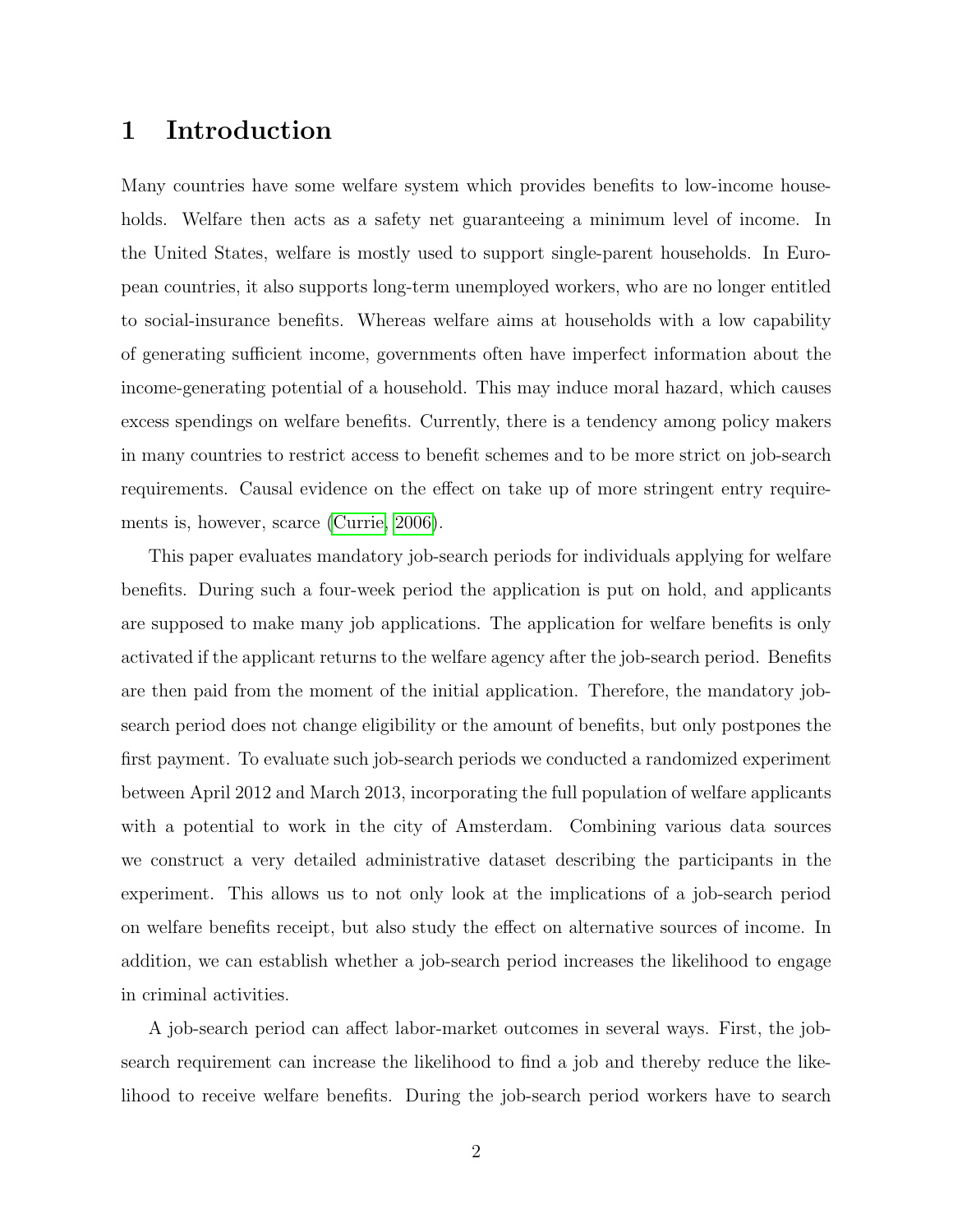very actively, but they can themselves decide to which jobs to apply. Once starting collecting welfare benefits workers should accept all jobs offered to them. [Black et al.](#page-42-0) [\(2003\)](#page-42-0) suggest that announcing obligations may stimulate benefits recipients to find work. Second, a job-search period makes the application process for welfare benefits more complex and increases the costs of applying. After the job-search period, applicants have to pay a second visit to the welfare office to confirm their application for welfare benefits. This can decrease the likelihood to receive benefits even in absence of an effect on job finding. Both mechanisms can serve as a self-selection or self-screening device [\(Parsons, 1991\)](#page-44-0), but possibly effect a different part of the population of applicants. An increase in job finding reduces take up of applicants with relatively good labor-market prospects, while increased complexity discourages applicants that do not find a job but cannot deal with the complexity of the application process.<sup>[1](#page--1-0)</sup>

Several studies document a decrease in take up of means-tested welfare benefits as a result of increased application costs or complexity of the application process (e.g. [Bhar](#page-42-1)[gava and Manoli](#page-42-1) [\(2015\)](#page-42-1), [Currie and Grogger](#page-43-1) [\(2001\)](#page-43-1), [Krueger](#page-43-2) [\(1990\)](#page-43-2), [Bitler et al.](#page-42-2) [\(2003\)](#page-42-2) and [Brien and Swann](#page-42-3) [\(1999\)](#page-42-3)). These increased application costs include requiring more frequent visits to the welfare office, reduced re-certification intervals or requiring extensive income documentation. [Kleven and Kopczuk](#page-43-3) [\(2011\)](#page-43-3) model complexity as an instrument used by program administrators to extract a better signal of true eligibility, which is chosen jointly with benefit levels and eligibility rules in the design of a program. In all these cases the question remains whether (non-financial) barriers target the desired population. The mentioned studies report a decrease in take up, but do not observe the source of income of non-recipients. Without this it cannot be established whether the intended goal is accomplished. We exploit the availability of extensive administrative data in the Netherlands to follow participants in our experiment. This allows us to combine the advantages of field experiments and administrative data.

<sup>&</sup>lt;sup>1</sup>A third mechanism could run via time-inconsistent preferences [\(O'Donoghue and Rabin, 1999\)](#page-44-1). Many costs of applying for welfare are borne immediately, whereas benefits are received later. Hence, a jobsearch period might discourage a person who puts more weight on the present than on the future to carry through the application for benefits, even though it would be utility maximizing to receive benefits at a later date.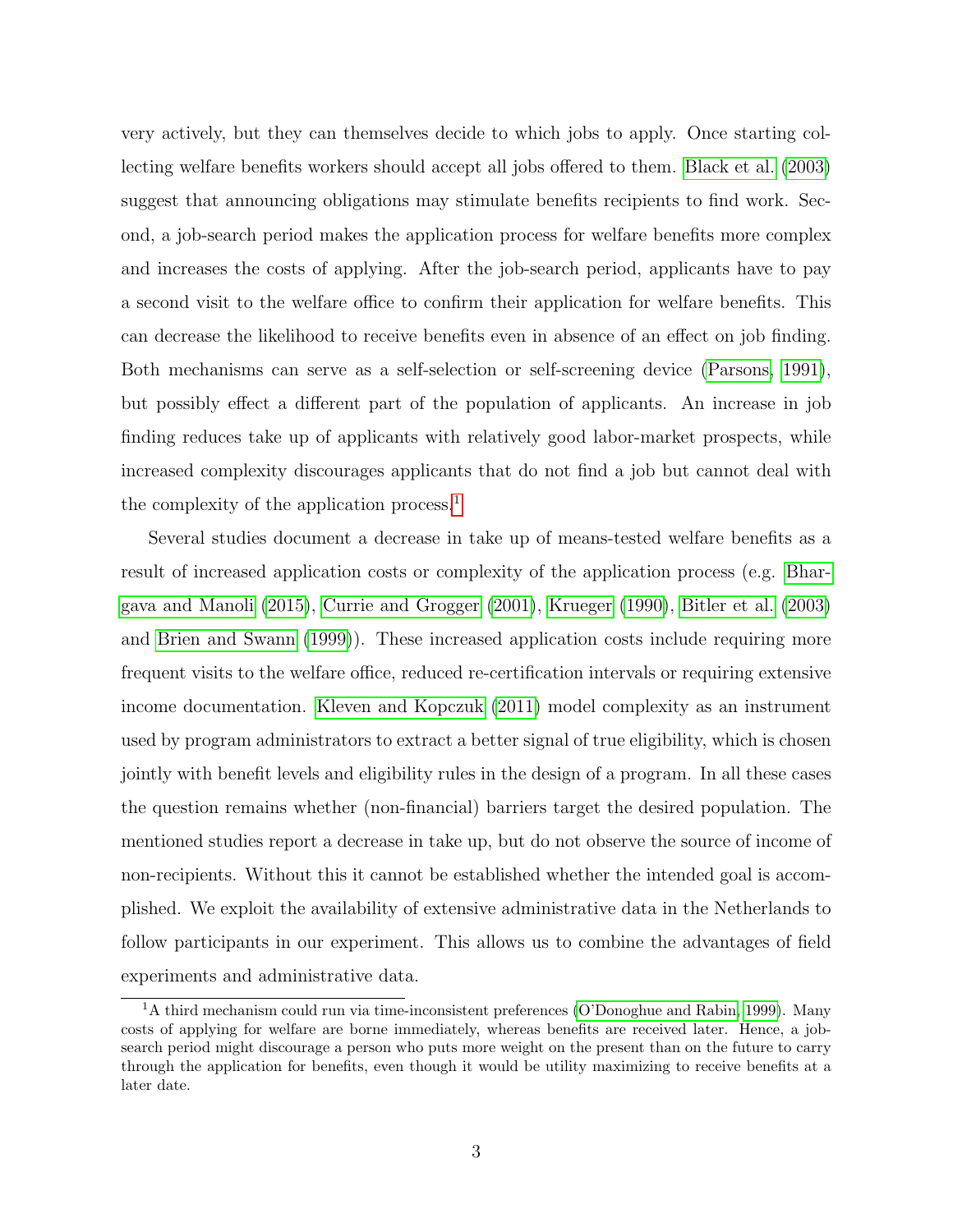The requirement in the job-search period relates our study to the literature on the effectiveness of active labor-market policies. The majority of this literature concentrates on programs aimed at recipients of unemployment insurance benefits with relatively good employment prospects (for an overview, see [Card et al.](#page-42-4) [\(2010\)](#page-42-4)). Welfare recipients are often more disadvantaged and at risk of leaving the labor force permanently, so the potential gains of effective programs for welfare applicants can be large. Furthermore, for creditconstrained welfare applicants small financial incentives can matter a lot. For example, [Van der Klaauw and Van Ours](#page-44-2) [\(2013\)](#page-44-2) find that imposing benefit sanctions substantially increases the individual transition rate from welfare to work in the Netherlands. [Card and](#page-42-5) [Robins](#page-42-5) [\(1998\)](#page-42-5) show that the financial incentives in the Canadian self-sufficiency program induced welfare recipients to work more. However, randomized experiments with welfare applicants are scarce. Given the vulnerability of the population, authorities are not very likely to agree with a randomized experiment. This is particularly true when evaluating existing policies (in contrast to the evaluation of additional policies or resources).

The setup of our randomized experiment is similar to a so-called encouragement design [\(Duflo et al., 2007\)](#page-43-4). However, whereas in the usual encouragement design treatment is encouraged on a randomly selected group of subjects and there are no costs of noncompliance, we impose a stronger encouragement causing higher compliance rates. We randomize treatments over caseworkers, who receive the instruction to apply one particular treatment, a default option, to all their new clients in a given period. In case the default option is really not appropriate, caseworkers are allowed to deviate but should provide a motivation. The possibility to deviate increases support for the experiment among caseworkers. The design exploits the random assignment of applicants to caseworkers within each local welfare office.<sup>[2](#page--1-0)</sup> Our empirical strategy is similar to [Maestas et al.](#page-43-5) [\(2013\)](#page-43-5), who exploit variation in examiners' allowance rates as an instrument for disability benefit receipt, us-ing that applicants are randomly assigned to disability examiners.<sup>[3](#page--1-0)</sup> Also, Crépon et al.

<sup>&</sup>lt;sup>2</sup>Within a local office all caseworkers have the same target concerning exit to work. The random assignment of applicants to caseworkers ensures that all caseworkers have the same fair chance to meet the target. This also allows the welfare agency to benchmark caseworkers.

<sup>3</sup>We can not exploit the natural variation per caseworker, because aside from the decision about a job-search period caseworkers are also responsible for the further guidance of the applicant towards a job. And there may be differences between caseworkers in how successful they are in providing guidance.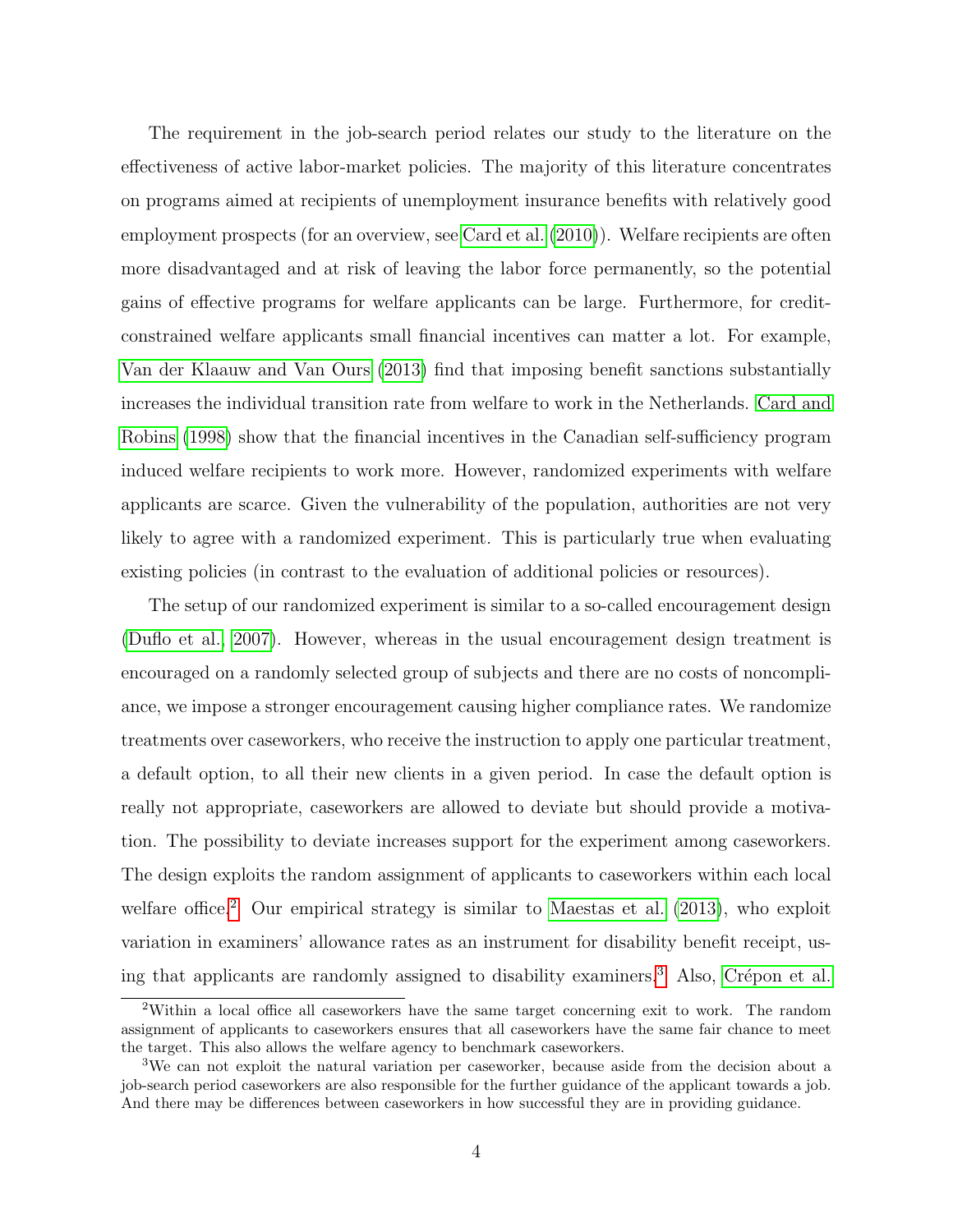[\(2013\)](#page-42-6) used an encouragement design to evaluate active labor-market programs in France. Compared to these two studies, the variation that we can exploit is somewhat higher. Our study has a compliance rate to the random treatment assignment of 46 percent compared to 35 percent in Crépon et al.  $(2013)$ , while [Maestas et al.](#page-43-5)  $(2013)$  exploit natural variation of 23 percent.

We find a strong and persistent negative effect of a job-search period on the likelihood to receive welfare benefits. Imposing a job-search period reduces the likelihood to receive benefits by 20 percentage points. The effect is significant up to six months after registration, and during these months total welfare benefits payments are about 25 percent lower. There is no spillover to other benefits schemes and the lower income from welfare benefits is fully compensated (112 percent) by higher earnings. A job-search period does not increase the likelihood to engage in criminal activities. The fact that the reduced income from benefits is fully compensated by higher earnings suggests that a job-search period targets the desired population of applicants, which is confirmed by a subgroup analysis. The effect of a job-search period increases with education. For applicants with at least a bachelor degree the likelihood to receive benefits decreases with 50 percent. We find no evidence of negative side effects of a job-search period for the most vulnerable applicants. Only for higher educated applicants the job-search period increases the probability to have a very low income. Finally, we find that the estimated local average treatment is not sensitive to changes in the sample and the group of compliers. This implies that caseworkers do not succeed in targeting job-search periods to those applicants for which the effects are largest.

The remainder of the paper is structured as follows. The next section provides details about the Dutch benefit system, explains the experimental design and provides evidence on compliance rates. Section [3](#page-13-0) describes the data and provides evidence on the random assignment. In section [4](#page-17-0) we discuss the empirical strategy and identification. Section [5](#page-22-0) presents the main results, while section [6](#page-29-0) assesses the heterogeneity of treatment effects. Section [7](#page-34-0) discusses the generalizability of our results by interpreting the estimated local average treatment effect. Section [8](#page-40-0) concludes.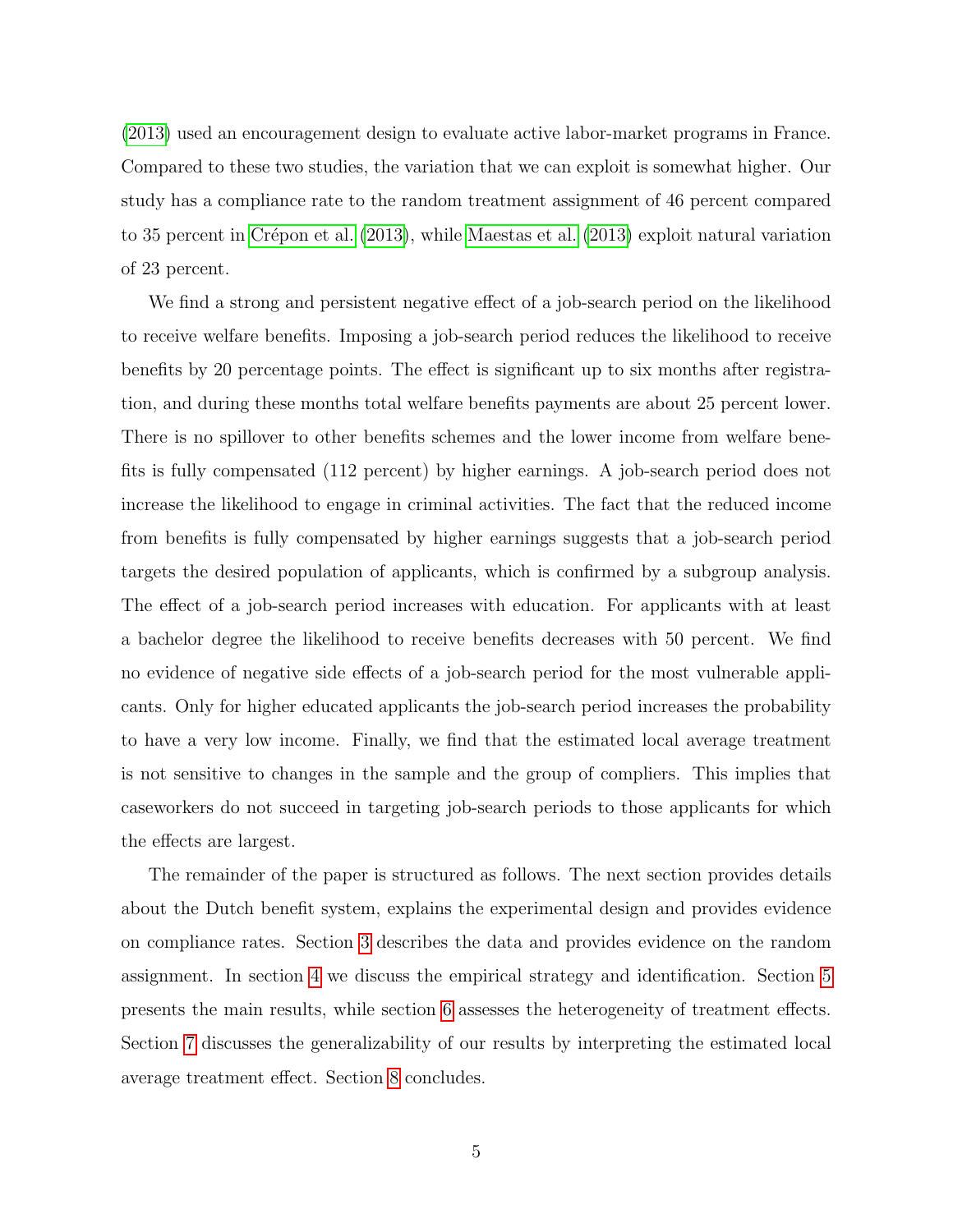## 2 Setting and experimental design

### Welfare in the Netherlands

In the Netherlands, welfare serves as a safety net and provides households that have no or not enough means of living with a minimum income level. Welfare benefits are means tested (on both income and wealth) and the benefits level only depends on the composition of the household. Rules about eligibility and the level of benefits are determined nationwide, but the responsibility for the implementation is at the municipality level. Welfare is paid from general taxation and municipalities receive from the Ministry of Social Affairs a fixed annual budget for managing their welfare system, of which any unused excess may be kept.[4](#page--1-0)

The regular benefits range from 70 percent of the minimum wage for a single-person household to 100 percent for a couple with children. During our observation period the (nationwide) net minimum wage was about 1200 euros per month. Municipalities can give additional benefits on top of the regular benefits. Amsterdam pays a housing allowance to welfare benefits recipients of 133 euro per month. Furthermore, all Dutch households with low income are entitled to housing subsidies, health-insurance subsidies and child subsidies.<sup>[5](#page--1-0)</sup> Unlike in the US, there is no maximum to the time period that a household can receive welfare benefits (or subsidies). If a welfare recipient finds part-time employment or has part-time employment with earnings below the welfare benefits level, earnings have a marginal tax rate of 100 percent. For the health-insurance and housing subsidies other marginal tax rates apply (child subsidies are not income related).

Individuals apply for benefits at the local welfare office in their city district. The applicant is next invited for an intake meeting with a caseworker, during which the rights and obligations of receiving welfare benefits are explained. Applicants have to bring extensive proof of their (past) income, bank accounts, housing etc. to this meeting. Based on this information, supplemented with information from administrative sources, it is determined

<sup>&</sup>lt;sup>4</sup>In 2012, the municipality of Amsterdam spent 103 percent of its budget for welfare which was also the average for all municipalities in the Netherlands.

<sup>&</sup>lt;sup>5</sup>The maximum monthly amounts of these subsidies are  $309$  euro (for housing subsidies), 70 euro (health-insurance subsidies) and per child 84 euro (child subsidies).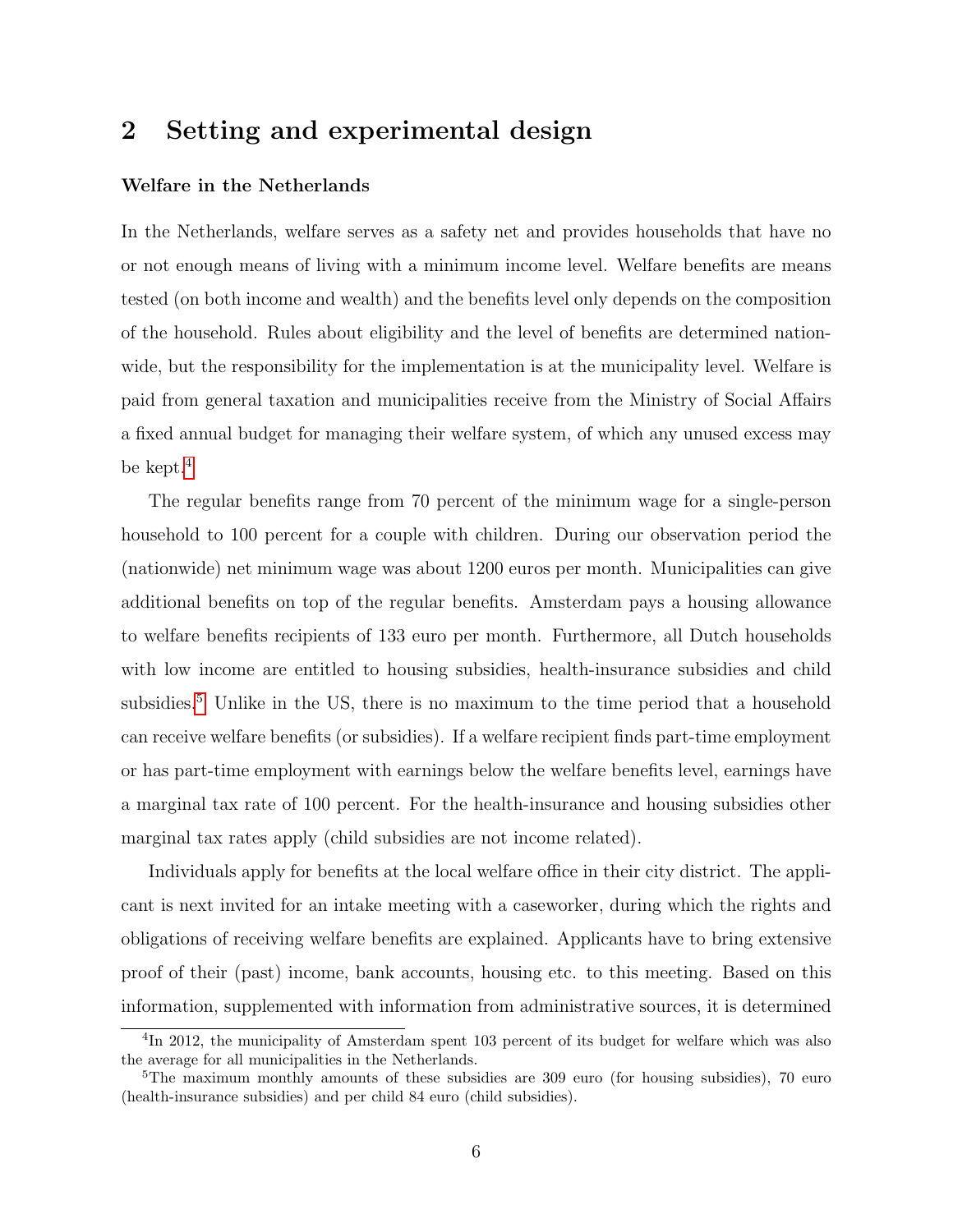whether an individual is entitled to benefits. Welfare recipients have to comply with jobsearch requirements, and are obliged to accept all jobs, irrespective of the match with their education or work experience. These obligations are set by the national government, but the municipality has discretion in deciding about how welfare recipients are supported in their job search and how the number of welfare recipients is kept under control.

#### Setting of experiment

The sample for our experiment consists of individuals that applied for welfare benefits in Amsterdam between April 2012 and March 2013 and who should be able to find regular employment within six months. The latter is determined through a computerized program that profiles all workers based on their characteristics. These characteristics include, among others, work history, age, education, language and computer skills, recent detention and psychological problems. Based on this profile the applicant is classified in one of four classes. The type and intensity of guidance given to the applicant and the required job-search effort varies over these classes.

Mandatory job-search periods are only applied to the class of applicants that should be able to find regular employment within six months, so the population participating in our experiment. In addition, we restrict the experiment to individuals that are at least 27 years old, as different rules apply to welfare recipients under age 27. These selection criteria apply to approximately 25 percent of the total inflow (2860 applicants). The welfare recipients in Amsterdam are divided over five welfare offices serving workers in different districts.

Amsterdam has a relatively large population of welfare recipients. In January 2012, 6.4 percent of the population between 20 and 65 years old received welfare benefits in Amsterdam (i.e. 34,550 individuals) compared to 3.1 percent in the Netherlands. During 2012, the inflow into welfare in Amsterdam consisted of 11,706 individuals while in the same year 8,944 individuals stopped receiving benefits. The larger inflow is a direct result of the economic conditions. Figure [B1](#page-49-0) in the appendix shows GDP growth for the Netherlands and inflow and outflow into welfare benefits in Amsterdam from 2008 until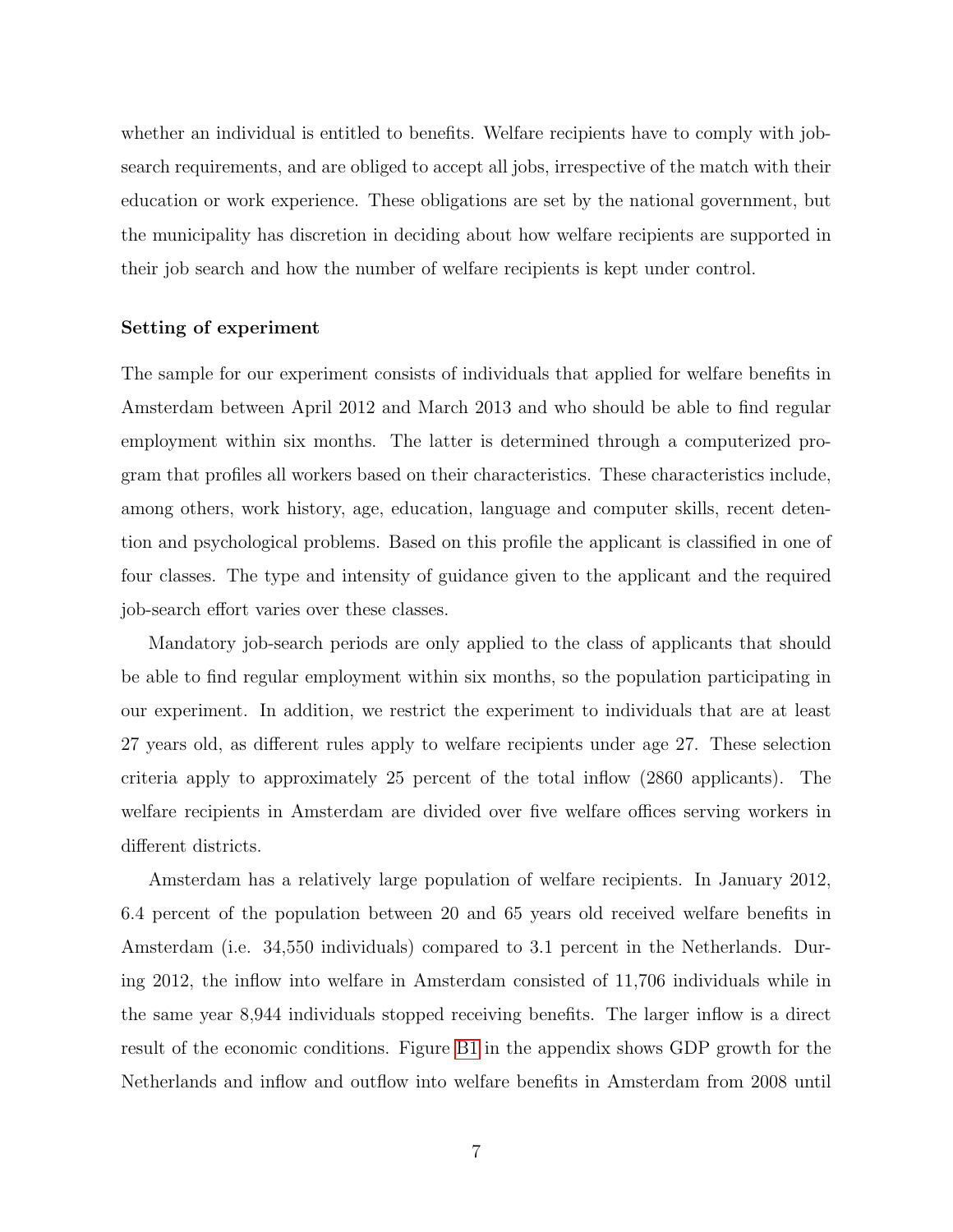2014. At the time of the experiment, in 2012 and the first half of 2013, the Dutch economy was suffering from a second downturn as a consequence of the financial crisis. Worsening economic conditions have both a direct and a lagged effect on inflow into welfare benefits. If unemployment increases, it will directly increase the inflow into welfare benefits for individuals that have no or limited entitlement to unemployment insurance benefits. From individuals that can first deplete their unemployment insurance benefits there will be a delayed inflow into welfare benefits.

During the experiment we asked caseworkers to fill in a form with information about the applicant in each intake meeting. Table [A1](#page-45-0) in the appendix gives a description of the population that took part in the experiment, based on these forms. The caseworkers report that 26 percent of the applicants have a bad financial situation. The applicants are considered to be relatively independent, which is probably related to the fact that they are classified as being able to find employment within six months. 24 percent of the applicants applied for benefits directly after losing (self-)employment, while the remainder either depleted their unemployment insurance benefits or applied for another reason. Other reasons to apply for welfare include exhaustion of savings, divorce, less hours at an existing job such that the total earnings drop below the welfare level, etc. Finally, 56 percent of the applicants are non-western immigrants and 47 percent of the applicants have received welfare benefits before.

#### Intervention: Mandatory job-search period

Our experiment focuses on the job-search period, which was introduced by the welfare agency in 2011. A job-search period postpones the application for welfare benefits with at most four weeks, during which the individual has to actively search for work. The application for benefits will only be activated if the applicant returns to the welfare agency after the job-search period. If the welfare application is activated and processed, the applicant will (retrospectively) receive benefits starting at the date of the initial registration. A job-search period thus only delays the first payment of benefits, it does not reduce the amount of benefits that an individual is entitled to. Applicants who find employment dur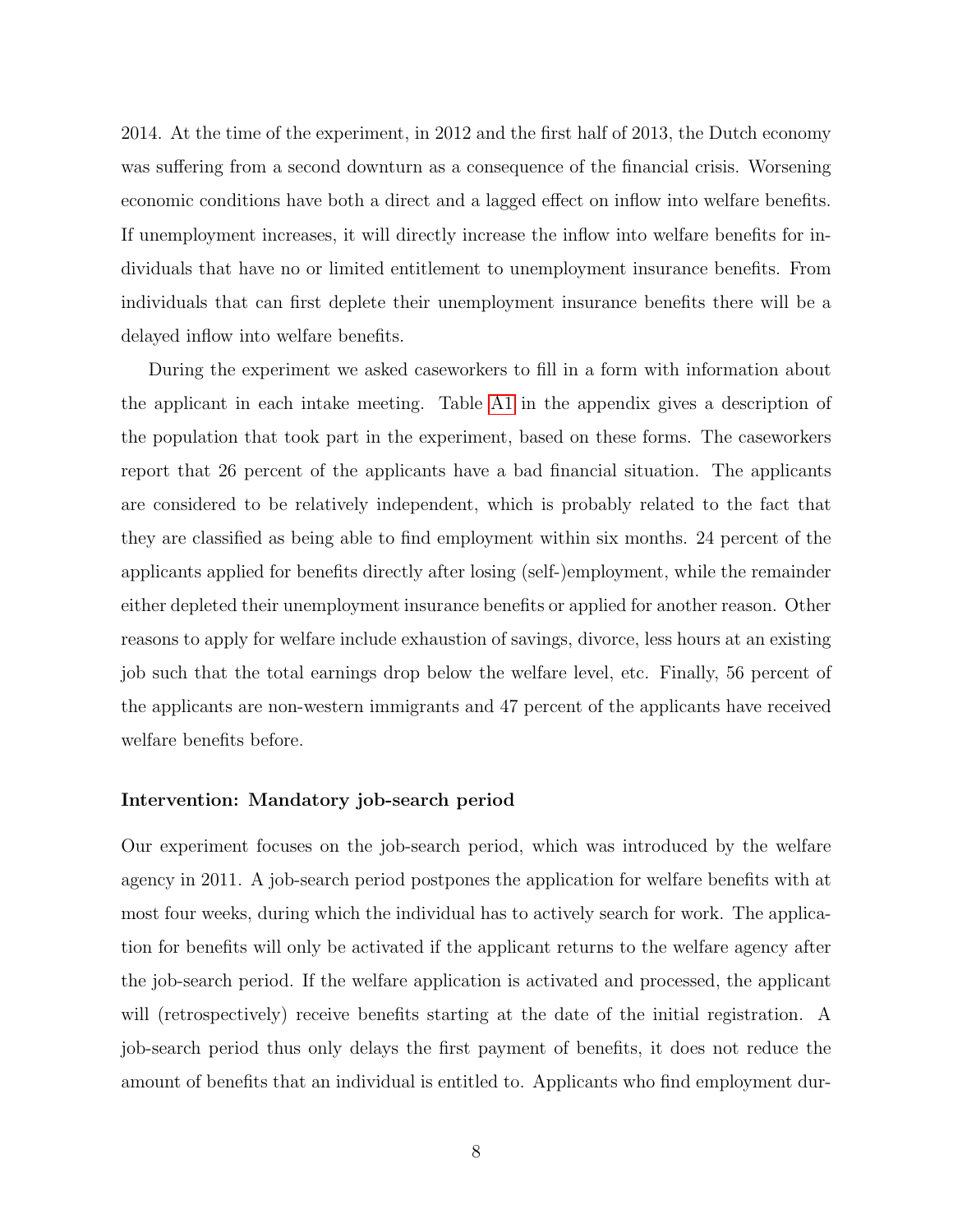ing a job-search period can file a request for receiving the welfare benefits for the period between the date of registration and the starting date of new employment. This requires completing the application process and is not actively promoted by the welfare agency. So most individuals that find a job during the job-search period do not use this possibility. Figure [1](#page-11-0) gives a schematic representation of the application process for welfare benefits in Amsterdam, including the job-search period. Irrespective of the job-search period, the welfare application needs to be processed within eight weeks after the day of registration.

The decision to apply a job-search period is made during the intake meeting and, before the experiment, was left to the caseworkers' discretion. However, job-search periods should not be applied if an applicant has severe financial problems or can prove that she has been very active in applying for jobs prior to registration at the welfare agency. An applicant cannot refuse a job-search period. When imposing a job-search period the caseworker specifies a minimum number of job applications that the applicant should make within the job-search period. The caseworker also stresses that during the job-search period the applicant can still choose which jobs to apply to, but as soon as the applicant starts receiving welfare benefits it is mandatory to accept all jobs. If the applicant returns from a job-search period, the caseworker generally checks whether the applicant has complied with the job-search requirement, and can impose a sanction if this is not the case. This sanction is generally a 30 percent reduction in benefits for the duration of one month. In practice, these sanctions are almost never applied.

### Experimental design

To isolate the causal effect of a job-search period we conducted a randomized experiment in which we manipulated the assignment of job-search periods.<sup>[6](#page--1-0)</sup> Applicants are not informed about the experiment, to prevent that this knowledge would influence their behavior. Instead of randomizing the treatments over individuals, we randomized the treatments over caseworkers. Caseworkers received the instruction to apply one particular treatment to all their new clients during a three-month period. This particular treatment we call their

<sup>&</sup>lt;sup>6</sup>The original research design, including a power analysis, can be found at  $http://personal.vu.nl/$ [b.vander.klaauw/OnderzoeksOpzetDWI.pdf](http://personal.vu.nl/b.vander.klaauw/OnderzoeksOpzetDWI.pdf) (in Dutch).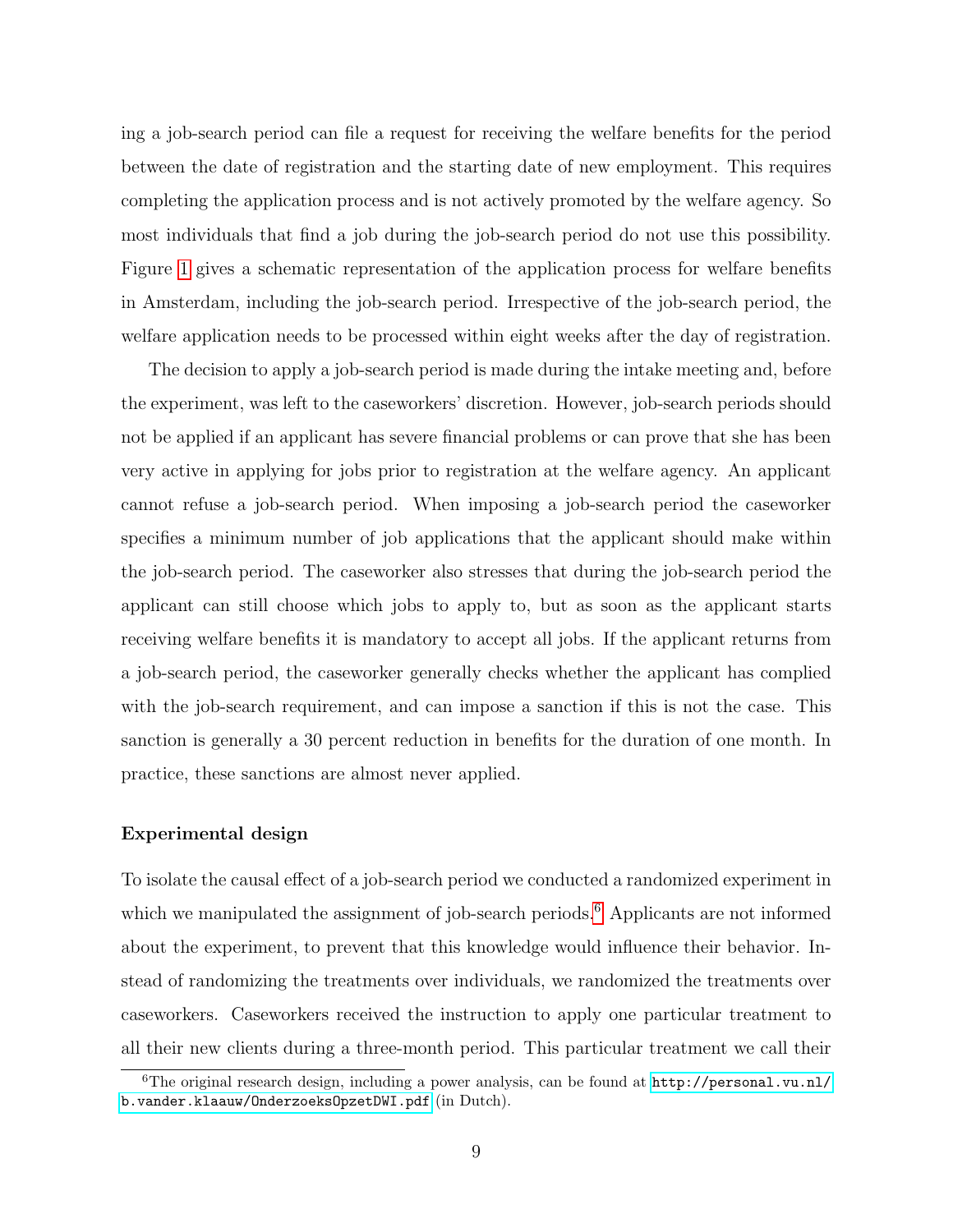<span id="page-11-0"></span>

Figure 1: Welfare application procedure

default option, which makes our design similar to an encouragement design [\(Duflo et al.,](#page-43-4) [2007\)](#page-43-4). We instructed caseworkers to deviate from the default option only in cases where the default option is really not appropriate. The possibility to deviate in special cases helped to make the experiment more acceptable for caseworkers and in getting their commitment to the experiment. Our design exploits that within local offices welfare applicants are randomly allocated to caseworkers. The matching of applicants to caseworkers is an administrative process, in which welfare applicants are matched to the caseworker with the lowest case load.

There are three different default options:

- Never: never impose a job-search period.
- Always: always impose a job-search period if the financial situation of the individual allows for it.
- Normal: the decision to impose a job-search period is left to the discretion of the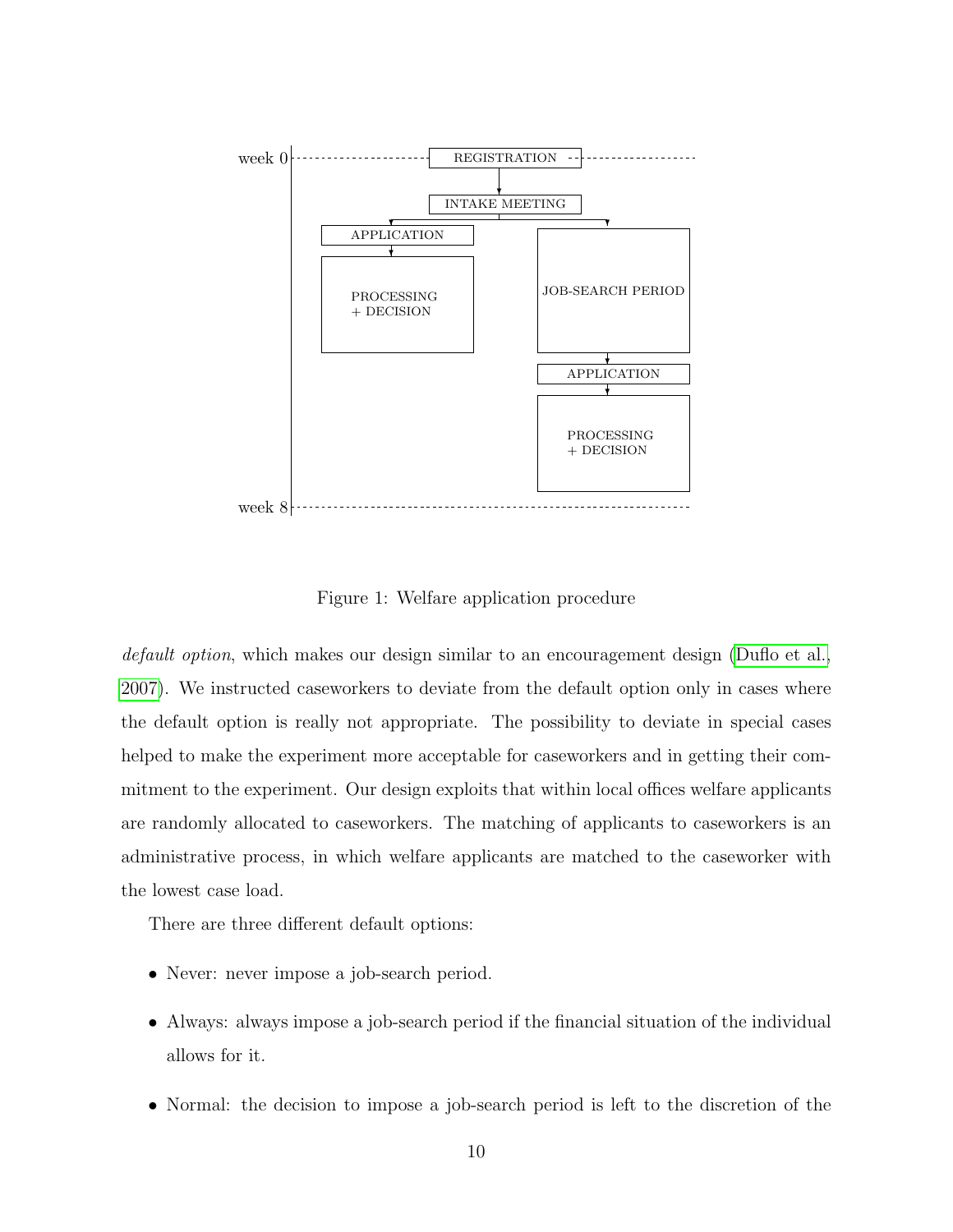<span id="page-12-0"></span>

Figure 2: Percentage of applicants that was given a job-search period by default option, over time

#### caseworker.

In the remainder we refer to these default options as 'never', 'always' and 'normal'. The default option 'normal' shows what the caseworkers would do with the applicant in absence of the experiment, which allows us to study targeting by caseworkers. The experimental period was divided into four periods of three months. Each period the caseworkers received a new default option which they had to apply to all new applicants assigned to them in this period. This allows us to control for business cycle effects. The randomization of default options over caseworkers took place at the level of the welfare office.

For the success of the experiment it is crucial that compliance to the default options is sufficiently high. Before the start of the experiment we organized meetings with all caseworkers to inform them about the experiment. At the start of every three-month period each caseworker was instructed individually about her new default option. Caseworkers were asked to fill in a form about the applicant at each intake meeting. The forms were personalized for each caseworker and had the period-specific default option printed on the form, such that they were constantly reminded of their current default option. We kept track of the inflow and regularly tried to visit caseworkers if they had not filled in the forms for new applicants or deviated substantially from their given default option. During the experiment, we visited the welfare offices almost weekly to answer questions from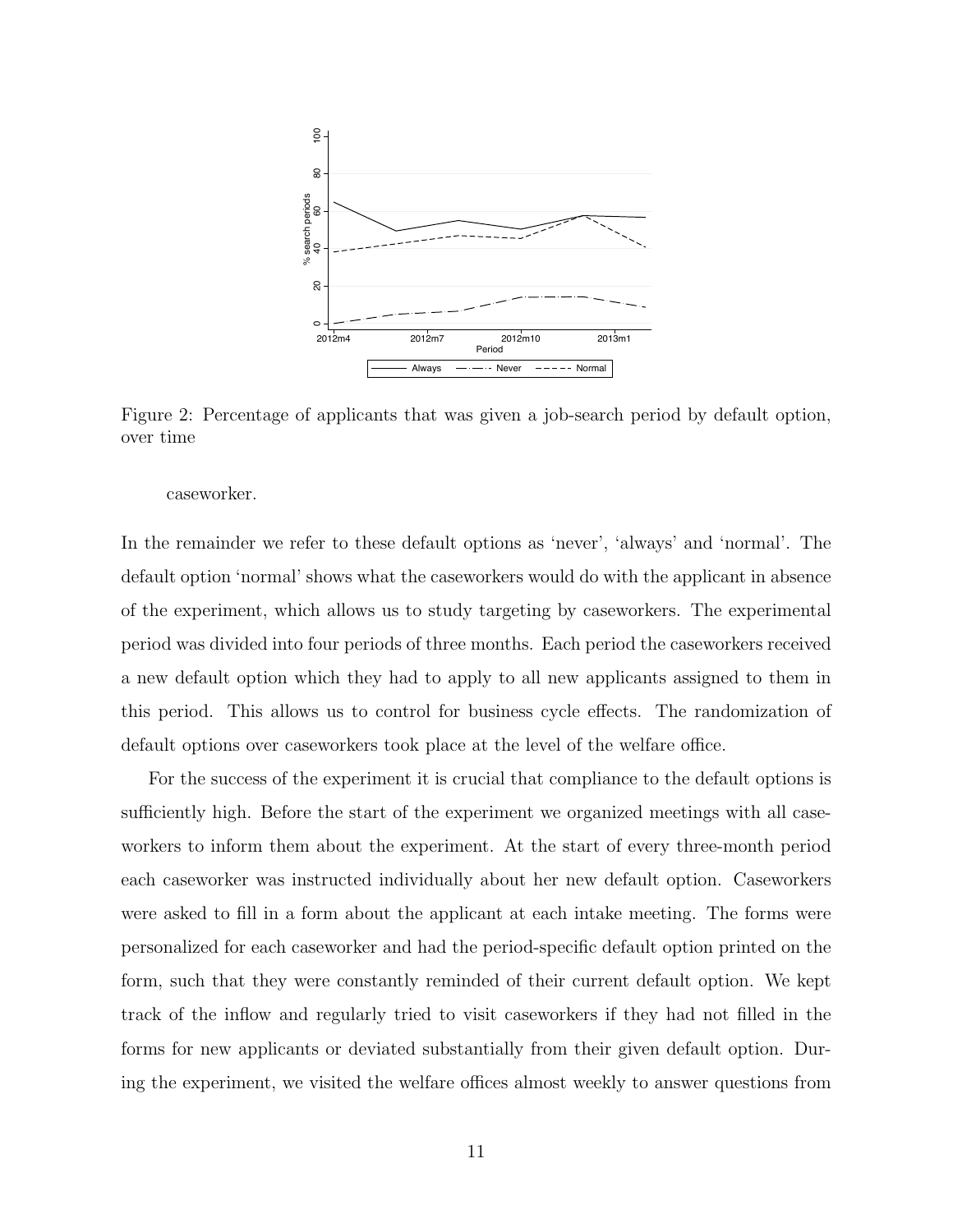caseworkers, pick up forms and to keep an eye on the implementation of the experiment.[7](#page--1-0)

### Compliance rates

Figure [2](#page-12-0) shows the fraction of job-search periods applied per default option during the experimental period. The distinction between the three default options is most pronounced at the start of the experiment. The percentage of job-search periods given under the default 'always' remained relatively stable over time, while it increased for the other two default options. During the experiment period, we communicated with 112 caseworkers. Some caseworkers left, and new caseworkers entered the organization and took over their caseload. Furthermore a few times the caseload of a sick caseworker was taken over by a colleague. Such cases are associated with a larger noncompliance in both the default options 'always' and 'never'. On average, during the experimental period, caseworkers with the default option 'never' gave a job-search period to nine percent of the applicants, caseworkers with default option 'always' gave a job-search period to 55 percent of the applicants, and caseworkers with default option 'normal' gave a job-search period to 46 percent of the applicants.

## <span id="page-13-0"></span>3 Data

#### Data sources

Our analysis employs data from three different sources, that are linked using unique identifiers for each individual. The welfare agency of Amsterdam provides administrative information on the date of registration at the welfare office, date of application for welfare, start and end date of collecting welfare benefits, whether a job-search period is applied and the identity of the caseworker that conducted the intake meeting. The individual

<sup>7</sup>The forms are filled in for 72 percent of the observations. Given that all information is also available through the administrative records (for the full sample), we do not use the information from the forms in our empirical analysis. Initially, we introduced the forms because we were not sure if the administrative system of the welfare office would also include applicants that applied for benefits but never returned after a job-search period. This turns out to be the case. However, for the experiment the forms were very useful as the period-specific default option was printed on them and it gave us a reason to regularly check caseworkers.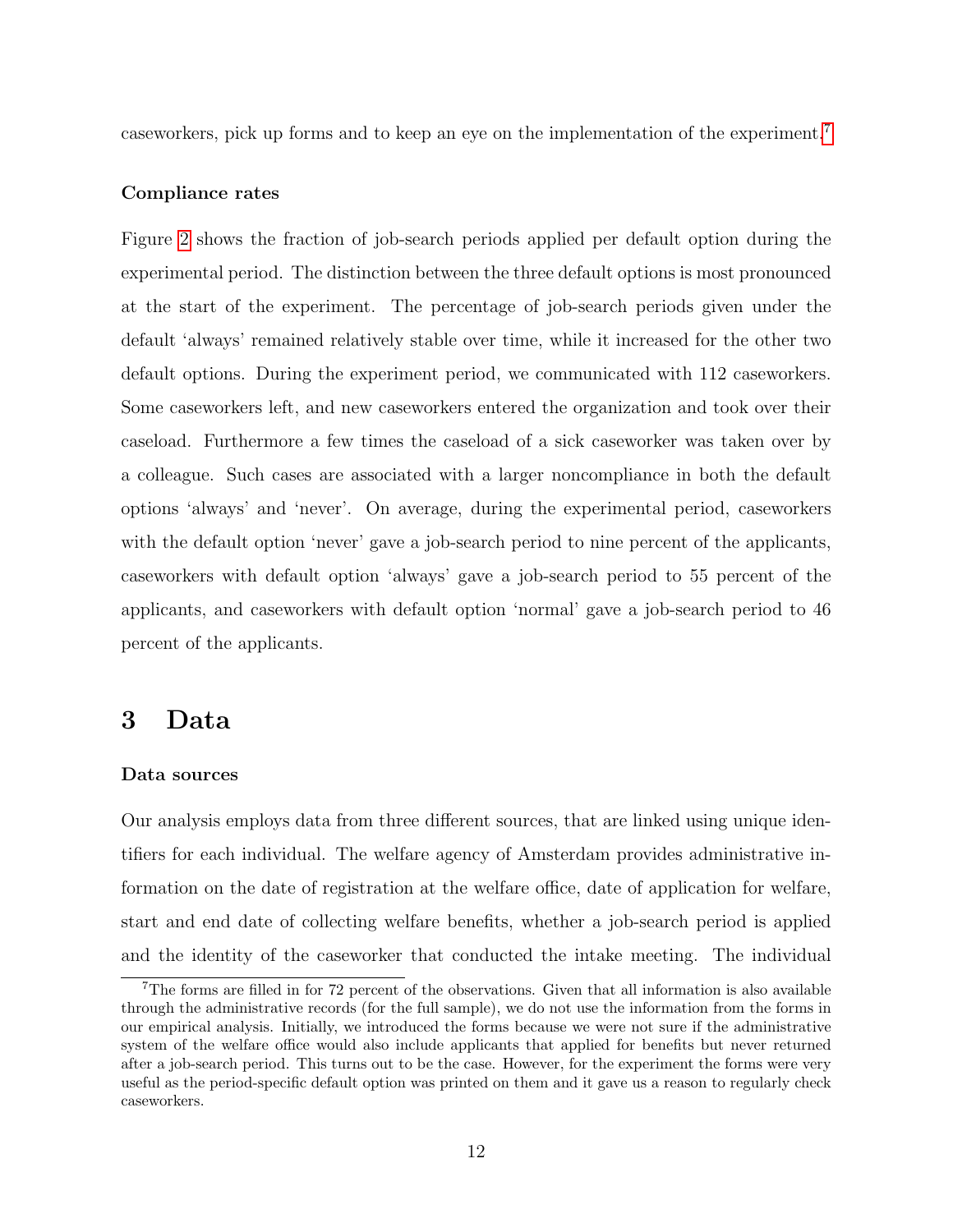characteristics of applicants that are registered in these data are date of birth, gender, household composition and highest level of education. Furthermore, we observe the exact benefits payments. Second, we use data from the national social insurance administration to observe daily information for each individual on the amount of income from employ-ment, hours worked and income from other benefit schemes.<sup>[8](#page--1-0)</sup> We have this information for all participants in the experiment from 2008 until October 2013. The retrospective nature of the data allows us to construct a labor-market history for all individuals, which is a control variable. Third, we link the data to individual records of all Dutch citizens kept by Statistics Netherlands. Using these records we determine whether an individual was suspect of a crime in a given year. The data from both Statistics Netherlands and from the national social insurance administration cover the full population of the Netherlands such that the experiment sample is matched without attrition.

### Sample

Based on inflow in previous years we expected 2500 individuals to participate in the experiment. Our initial power calculation was based on this inflow number. Our final sample consists of 2860 welfare applications  $(2709 \text{ unique individuals})$  $(2709 \text{ unique individuals})$  $(2709 \text{ unique individuals})$ .<sup>9</sup> The economic downturn may explain the slightly higher inflow. 38 welfare applicants have an incorrect personal identifier, such that we can not match them to their outcomes. For eight applicants information on their caseworker is missing, so we can not determine under which default option they were treated. Furthermore, for 24 applicants information on the job-search period is incomplete, and for seven applicants information on essential controls is missing (gender, age or household situation). This means that in total we exclude 72 observations from the analysis, which leaves us with 2788 observations (2640 unique individuals). For 64 of the 72 excluded observations we have information on the default option. The excluded observations are evenly distributed among the three default options (joint p-value is 0.70).

 $8$ The other benefit schemes include unemployment insurance benefits and disability insurance benefits. We also observe whether someone receives welfare benefits in another municipality. Only data on income from self-employment are missing.

<sup>9</sup>An individual can have multiple applications if he/she applies for benefits multiple times within our experimental period. The average number of days elapsed between consecutive applications is 112.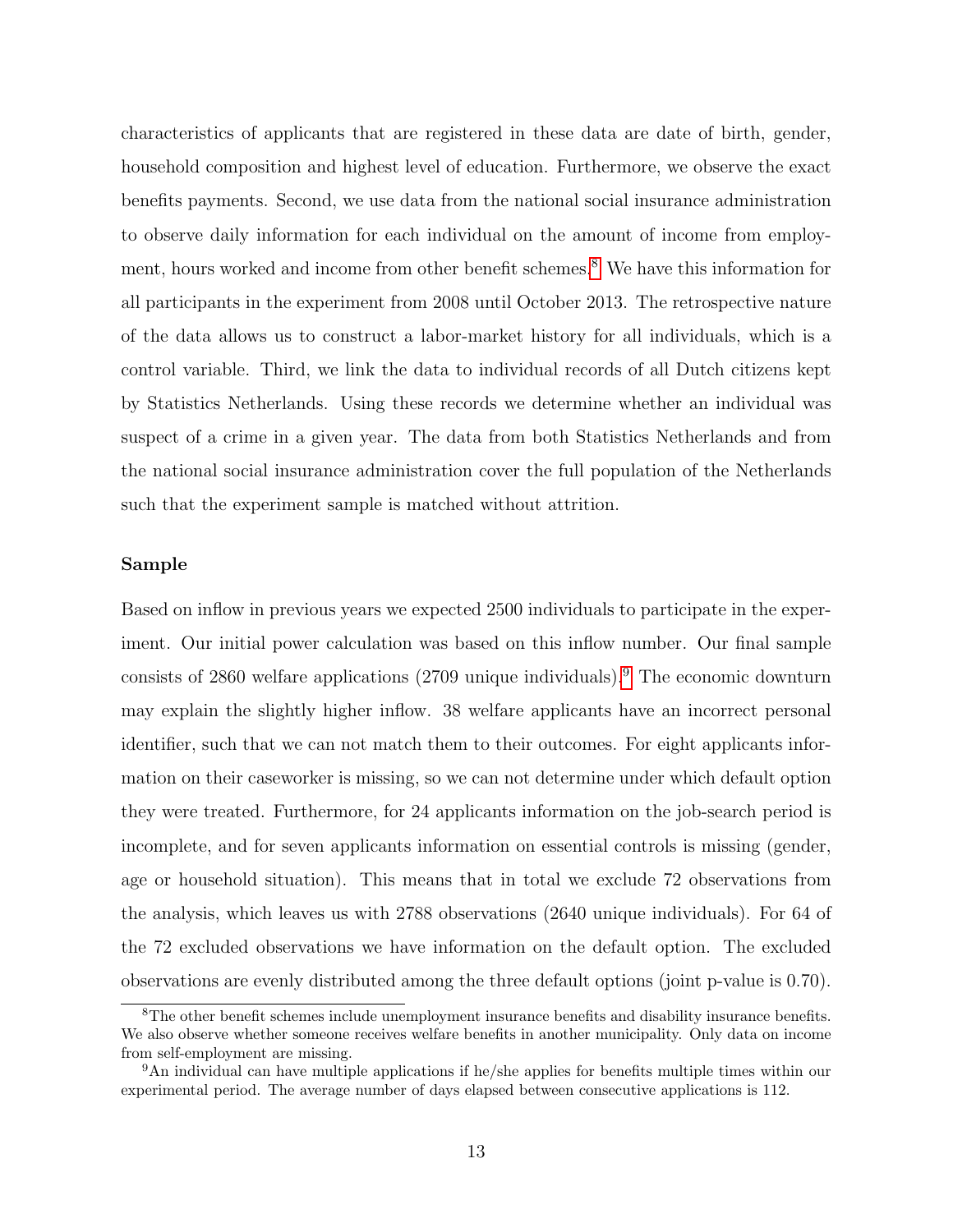<span id="page-15-0"></span>

|                            | Full   |                   | Default option |        |           | P-value difference |           |
|----------------------------|--------|-------------------|----------------|--------|-----------|--------------------|-----------|
|                            | Sample | Normal            | Always         | Never  | Normal    | Normal             | Always    |
|                            |        |                   |                |        | <b>VS</b> | <b>VS</b>          | <b>VS</b> |
|                            |        |                   |                |        | Always    | Never              | Never     |
|                            | (1)    | $\left( 2\right)$ | (3)            | (4)    | (5)       | (6)                | (7)       |
| Background characteristics |        |                   |                |        |           |                    |           |
| Female                     | 39\%   | 39\%              | 41\%           | 36\%   | 0.45      | 0.44               | 0.07      |
| Partner                    | 11\%   | 12\%              | $9\%$          | $8\%$  | 0.79      | 0.68               | 0.57      |
| Children                   | 14%    | 14%               | 15%            | 13%    | 0.47      | 0.72               | 0.58      |
| Age under 30               | $25\%$ | 24\%              | $25\%$         | 27%    | $0.56\,$  | 0.13               | 0.30      |
| Age $31 - 36$              | $25\%$ | 23\%              | 28\%           | 27\%   | 0.07      | 0.12               | 0.82      |
| Age 37 - 45                | 26\%   | 27\%              | 24\%           | 24\%   | 0.17      | 0.22               | 0.96      |
| Age above 45               | 24\%   | 25\%              | $23\%$         | 22\%   | 0.31      | 0.07               | 0.37      |
| Bachelor/Master            | $28\%$ | $27\%$            | $28\%$         | 31\%   | 0.66      | 0.59               | 0.52      |
| Vocational                 | 23\%   | $24\%$            | 24\%           | 21\%   | $1.00\,$  | 0.53               | 0.47      |
| High school                | 13%    | 11\%              | 16\%           | 13%    | 0.06      | 0.85               | 0.08      |
| Preparatory vocational     | $20\%$ | 21\%              | 17%            | $20\%$ | 0.04      | 0.68               | 0.19      |
| Primary education          | 10%    | 10%               | 11\%           | 10%    | 0.35      | 0.29               | 0.94      |
| Education missing          | $2\%$  | $3\%$             | $2\%$          | $1\%$  | 0.37      | 0.30               | 0.79      |
| Annual income in previous  | 13.6   | 13.5              | 13.4           | 14.2   | 0.31      | 0.95               | 0.34      |
| 2 years ( $x1000 \in$ )    |        |                   |                |        |           |                    |           |
| Treatment                  |        |                   |                |        |           |                    |           |
| Job-search period applied  | 40\%   | 46%               | $55\%$         | $9\%$  | $0.00\,$  | 0.00               | 0.00      |
| Number of observations     | 2788   | 1657              | 571            | 560    |           |                    |           |

Table 1: Characteristics of applicants under different default options

Note: The p-values in the last three columns are weighted by the office of registration, as randomization took place within welfare office.

The first column of Table [1](#page-15-0) provides information about background characteristics. The majority of the applicants (over 60 percent) are male. Applicants are relatively young, the average age in the sample is only 38.4 years, with the median at 36 years. Recall that our sample includes only individuals older than 27 years. Young people have had less time to build up work history and, therefore, have in general shorter maximum unemployment insurance entitlement (they also have, on average, less wealth and are more often single). The average annual income in the two years before the welfare application is approximately 13,600 euro. Given that welfare is means tested and the income of the partner is taken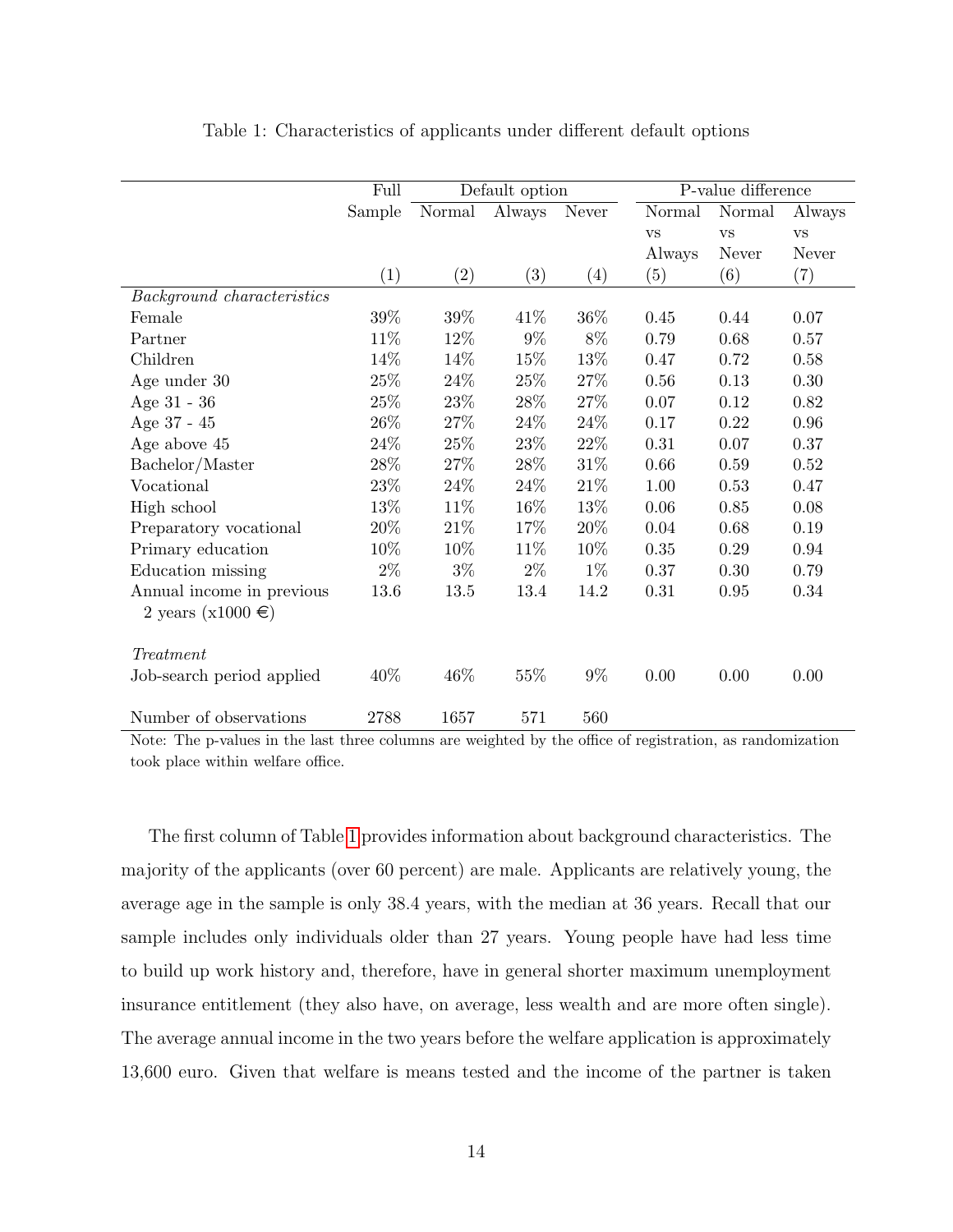into account in the means test, couples are less likely to qualify for welfare. In our sample only 11 percent of the applicants have a partner, and 14 percent have children. The singles with children are almost exclusively women. Finally, 28 percent of the applicants have at least a bachelor's degree (compared to 35 percent in the total population aged 25-55 in the Netherlands).

#### Random assignment

Our design hinges on the fact that within local welfare offices applicants are randomly allocated to caseworkers, and are, therefore, also randomly assigned to default options. The second to fourth column of Table [1](#page-15-0) show the mean characteristics of applicants under the default options 'normal', 'always' and 'never'. Columns five to seven show the p-value of the difference between two groups, for all different combinations. The characteristics are well balanced over the three treatment groups. There are no systematic differences and for only five out of 42 reported characteristics the difference is significantly different from zero. The lower panel in Table [1](#page-15-0) shows the treatment probability for applicants in each of the three treatment groups and the number of observations per treatment group. The treatment group with the default 'normal' is the largest, as this was agreed upon with the welfare agency in the original research design.

Table [A2](#page-46-0) in the appendix shows the characteristics of only the applicants under the default option 'normal'. In this treatment group the decision to impose a job-search period was left to the caseworker. The first column describes the applicants that did not get a job-search period and the second column those that did get a job-search period. The third column gives the p-value of the difference. This table provides insight on how caseworkers target the job-search period in a non-experimental setting. The results in this table confirm that without experimental manipulation caseworkers target job-search periods., for example, to young applicants and those without children.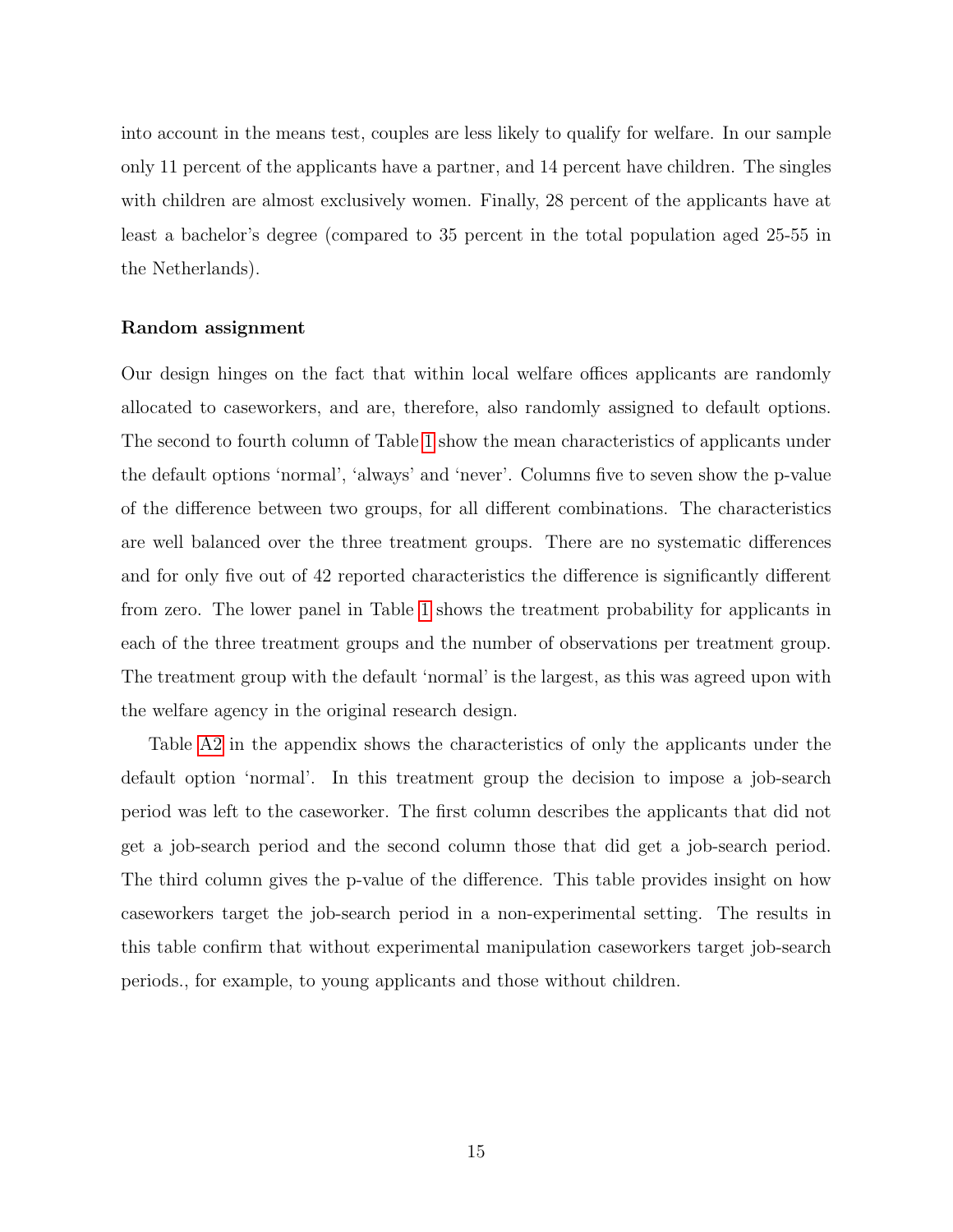#### Descriptive statistics of the outcome variables

Table [2](#page-18-0) displays information on the outcome variables. We mainly look at outcomes up to six months after registration. At that moment 50 percent of the applicants are still collecting welfare benefits. Average cumulative welfare payments are almost 3,000 euro in the six months after registration and average earnings are about 2,500 euro. Income from other benefits (mainly unemployment insurance benefits and disability insurance benefits) are 511 euro. Total income is the sum of these three income sources (welfare benefits, wage earnings and other benefits).

Job-search periods delay the first welfare benefits payment causing that people who have very limited wealth will be without income for some period. This may trigger criminal behavior. Therefore, we also consider crime as a relevant outcome. Our data are informative on whether someone was a crime suspect in a given year. The exact date of the crime is not reported. We consider crime outcomes in 2012 and 2013, which implies that for some people the crime might have taken place before applying for welfare benefits. However, given our randomized design there is no reason to suspect a difference in crime rates before the start of the experiment between groups. Table [2](#page-18-0) shows that about nine percent of the applicants were suspect of a crime in 2012 or 2013.

### <span id="page-17-0"></span>4 Empirical strategy and graphical evidence

#### Empirical strategy

To estimate the effect of a job-search period on welfare receipt and other income variables we assume a linear relationship. The outcomes of individual  $i$  observed  $t$  time periods after registering for welfare benefits at time  $\tau$  at welfare office w are denoted by  $Y_{i\tau tw}$  and  $SP_{irw}$  is an indicator for a job-search period. Our regression model is specified as

$$
Y_{i\tau t w} = \alpha_{\tau t} + \gamma_{w t} + \delta_t S P_{i\tau w} + X_i \beta_t + u_{i\tau t w} \tag{1}
$$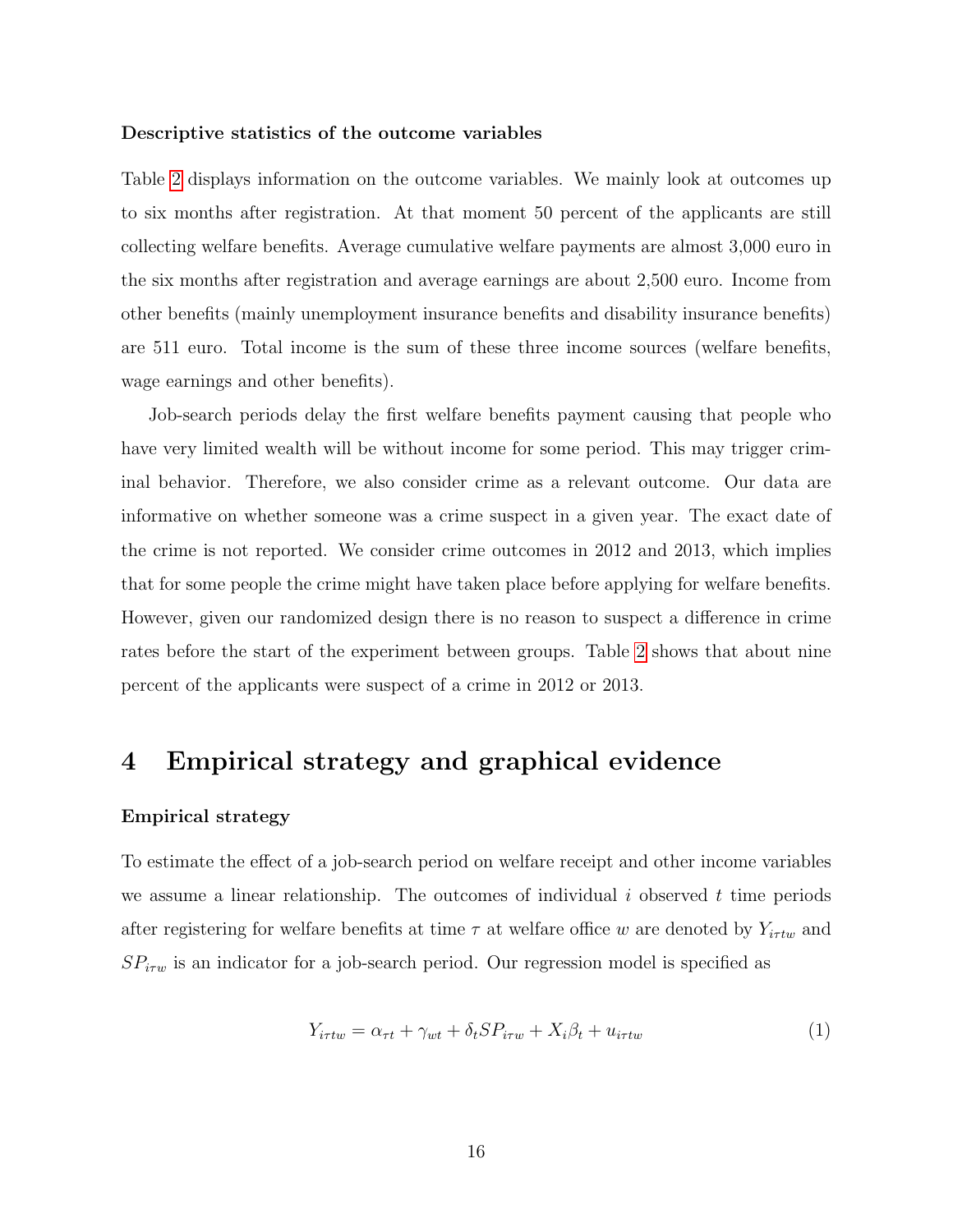<span id="page-18-0"></span>

|                                                               | Mean  | SD   |
|---------------------------------------------------------------|-------|------|
| Labor-market outcomes                                         |       |      |
| Applicants on welfare after 6 months                          | 51%   | 50   |
| Cum. welfare benefits received over 6 months (in $\epsilon$ ) | 2953  | 2413 |
| Cum. earnings over 6 months (in $\epsilon$ )                  | 2494  | 3766 |
| Cum. other benefits over 6 months (in $\epsilon$ )            | 511   | 1715 |
| Cum. total income over 6 months (in $\epsilon$ )              | 5957  | 3653 |
| Nr of weeks with benefits $>0$ over 6 months                  | 16.2  | 10.8 |
| Cum, hours worked over 6 months                               | 190   | 266  |
| Mean hourly wage 6 months after (in $\epsilon$ , if wage>0)   | 13.3  | 6.3  |
| <i>Crime outcomes</i>                                         |       |      |
| Suspect of a crime in 2012 or 2013                            | $9\%$ | 28   |
| Suspect of a property crime in 2012 or 2013                   | $4\%$ | 20   |
|                                                               |       |      |
| Number of applicants                                          | 2788  |      |

Table 2: Descriptive statistics of the outcome variables

We estimate this model separately for different elapsed durations  $t$  since applying for welfare benefits. The vector  $X_i$  contains a set of covariates including age, gender, partner status, an indicator for children, cumulative income in the 24 months before registration and dummies for five education categories.  $\alpha_{\tau t}$  and  $\gamma_{wt}$  are fixed effects for the quarter of registration and the local welfare office, which are allowed to differ for any duration. The former takes business cycle effects into account and the latter controls for possible differences between the local labor market in the city districts. The parameters of interest are  $\delta_t$  which describe the effect of a job-search period t weeks after registration. Standard errors are clustered at the level of the applicant to account for multiple applications per individual.

Before, we showed that caseworkers usually target job-search periods towards younger workers and those without children. If caseworkers are more likely to impose a job-search period on applicants with better labor-market prospects, the OLS estimator of  $\delta_t$  is biased. We exploit our experimental design to estimate the causal effect of the job-search period using two strategies. First, we replace  $SP_i$  by the default option of the caseworker that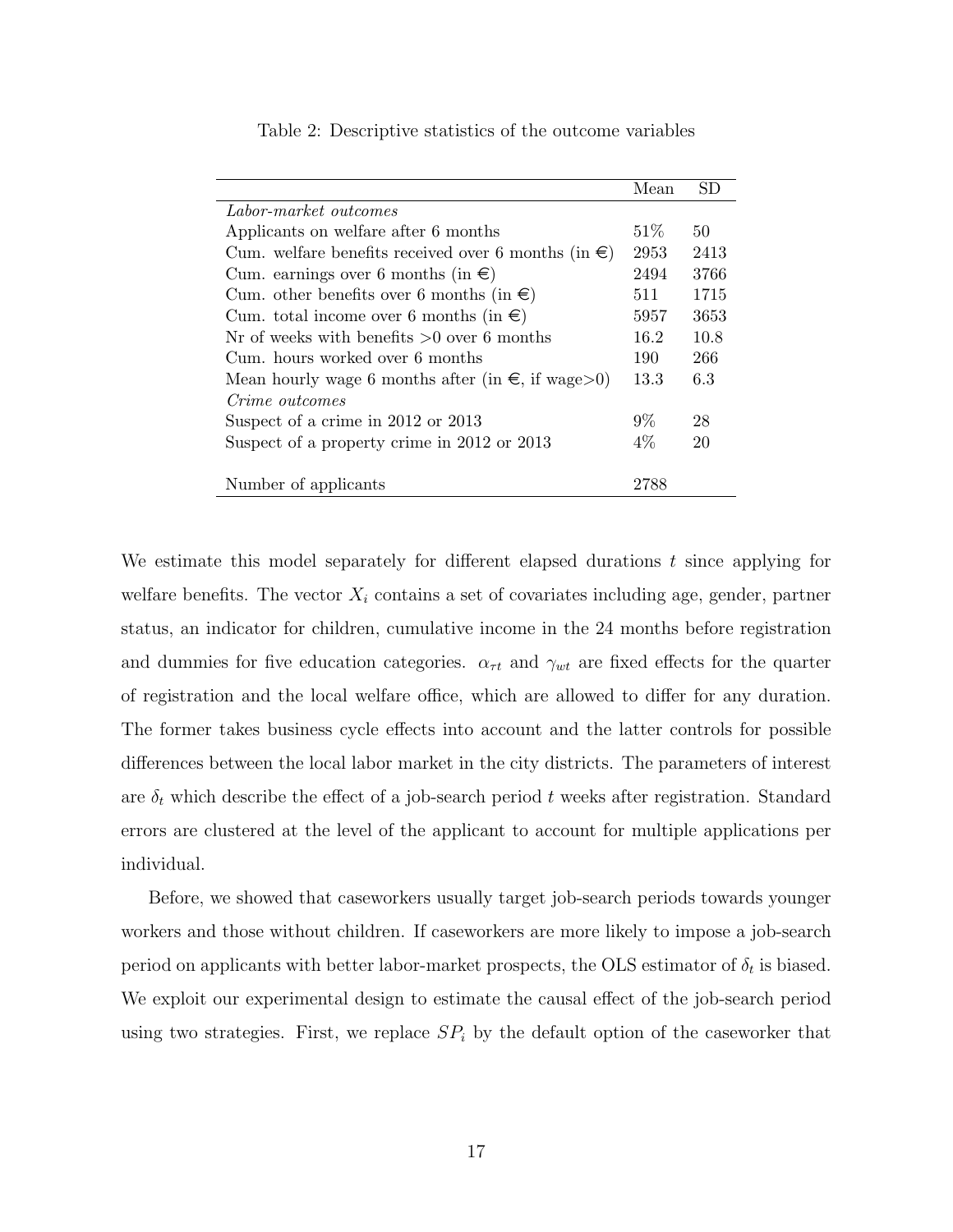<span id="page-19-1"></span>conducted the intake meeting of individual  $i$ .

$$
Y_{i\tau tw} = \alpha_{\tau t} + \gamma_{wt} + \delta_{1,t} Normal_i + \delta_{2,t} Always_i + X_i\beta_t + u_{i\tau tw}
$$
\n<sup>(2)</sup>

Because compliance was not perfect,  $\delta_1$  and  $\delta_2$  are the intention-to-treat effects (ITT). The advantage of the ITT parameters is that they reflect the change in outcomes if the welfare agency moves from abandoning job-search periods to the current policy  $(\delta_1)$ , or to a more strict 'always' policy  $(\delta_2)$ . However, since the parameters average over all applicants (including those that did not receive a job-search period), they do not reflect the effect of actually imposing a job-search period. Therefore, we employ a second strategy, where we instrument  $SP_i$  with the default option of the caseworker that conducted the intake. We estimate a first-stage equation of the form:

$$
SP_{i\tau w} = \kappa_{\tau} + \phi_w + \lambda_1 Normal_i + \lambda_2 Always_i + X_i\theta + v_{i\tau w}
$$
\n<sup>(3)</sup>

<span id="page-19-0"></span>In equation [\(3\)](#page-19-0)  $\lambda_1$  and  $\lambda_2$  reflect the difference in the probability to receive a jobsearch period for caseworkers with the default options 'normal' and 'always', compared to the default option 'never'. These parameters thus show the differences in compliance rates to the different default options. We saw before that caseworkers with the default option 'normal' ('always') give 36 percentage points (45 percentage points) more job-search periods than caseworkers with the default option 'never'.

Three key assumptions underlie our empirical strategy. First, for the default options to be valid instruments, applicants' assignment to a caseworker must be uncorrelated with unobserved characteristics that can influence labor-market outcomes (conditional on observed characteristics). As discussed before, applicants are assigned to caseworkers in a process that is unrelated to applicant characteristics. Because applicants are assigned to caseworkers within a local welfare office it is crucial to control for welfare office fixed effects in our analysis. Otherwise differences in the number of job-search periods applied under the default options could reflect differences in populations of applicants between districts, for example, arising from differences in local labor-market conditions.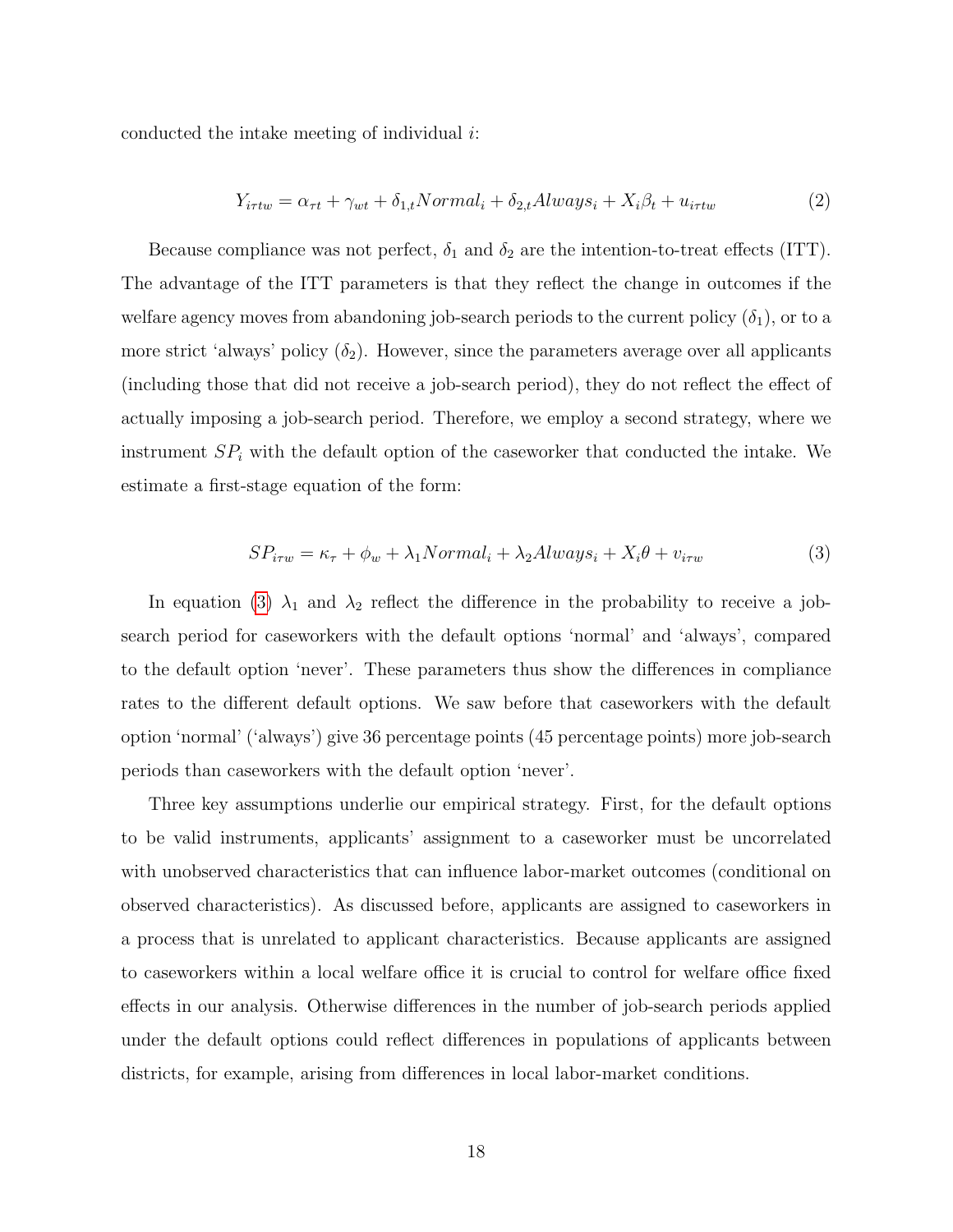A second assumption that is needed for the interpretation of the instrumental variables estimates is instrument monotonicity. No individual would have received a job-search period from a caseworker with default option 'never' and would not have received a jobsearch period from a caseworker with default option 'always'. This is very likely to hold for the same caseworker. Formally, we see that within a local welfare office some caseworkers have a higher job-search period rate under 'never' than (other caseworkers) under 'normal' or 'always'. However, in our experiment some caseworkers only have a small number of applicants per default option and observed differences in the fraction of applied jobsearch periods can also reflect differences in the average characteristics of the applicants. Furthermore, recall that only very few job-search periods are applied under the default option 'never'. Therefore, it is likely that an applicant who would receive a job-search period under 'never' would also get this under any of the other options in which case the monotonicity assumption holds.

Finally, the probability that an individual finds employment (with or without a jobsearch period) should not be related to whether other individuals receive a job-search period (stable unit treatment value assumption (SUTVA)). Our design increased the probability for some applicants to receive a job-search period, but decreased it for others, so on average approximately the same amount of job-search periods were given as before the experiment started. Furthermore, the treated population in the experiment is only a small fraction of the total population of unemployed workers in Amsterdam, which consisted of around 42,000 individuals in 2013. Therefore, it is not likely that the applied job-search periods in our population have substantial spillover or general equilibrium effects.

Using instrumental variables, we estimate a Local Average Treatment Effect (LATE) [\(Angrist et al., 1996\)](#page-42-7). The effect of a job-search period is only identified for the group applicants for which the caseworkers complied to their default options. In section [7](#page-34-0) we elaborate further on the definition of compliers in the setting of the experiment and the interpretation of our estimated effect of a job-search period.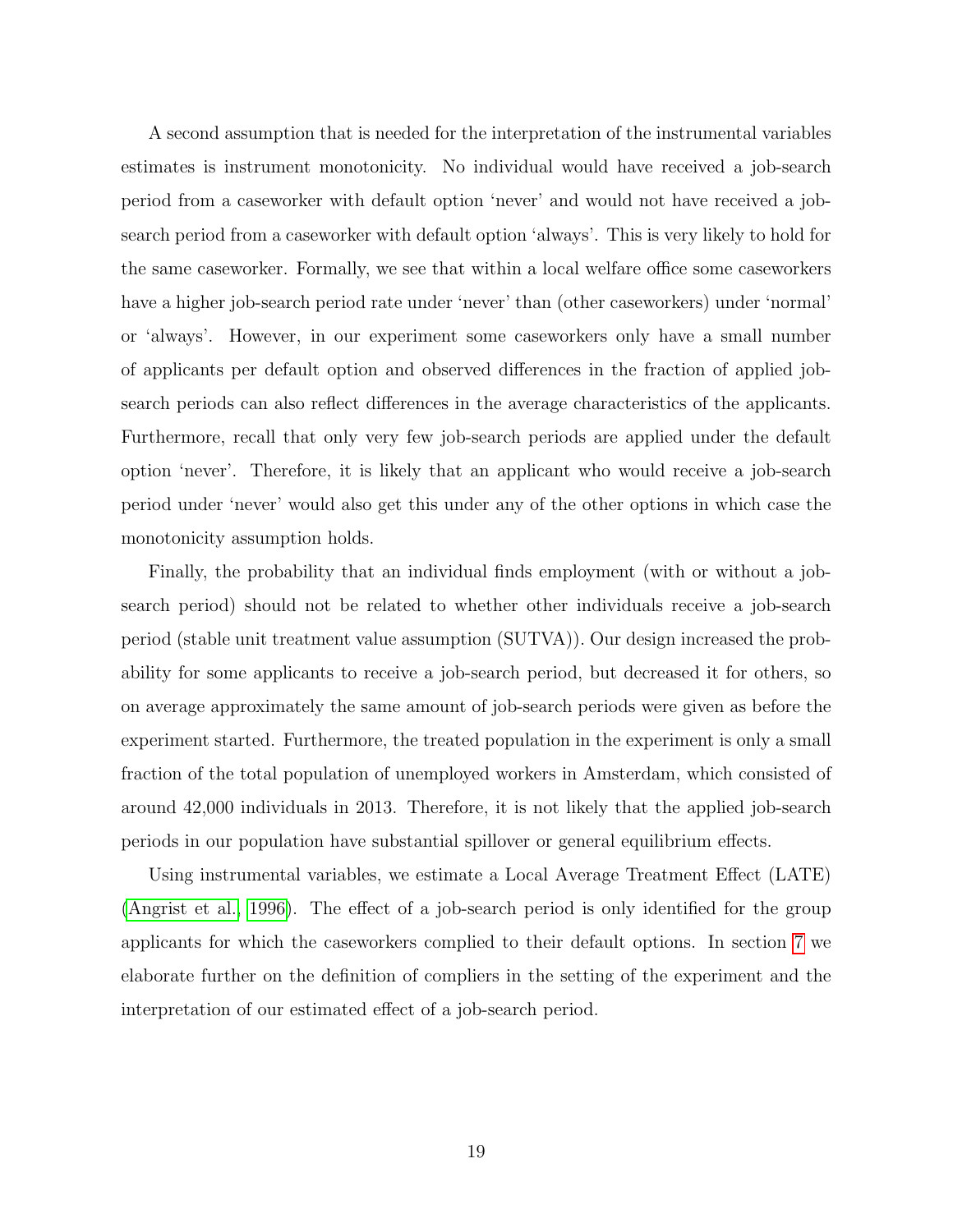#### Graphical evidence

We start with a graphical description of how labor-market outcomes are related to the three default options, before turning to a more detailed regression analysis. Figure [3](#page-22-1) presents the evolution of the fraction of applicants receiving welfare benefits by default option. Three issues are important before interpreting the figure. First, an individual is counted as receiving benefits in a certain week if payments of benefits were made that are assigned to that week. For example, if an applicant returns after a job-search period and receives benefits retrospectively from the moment of initial registration, this person is counted as benefits recipient from registration onwards (even though the first payment took place after eight weeks). A mechanical effect of the job-search period, the delayed payment of the first benefits, can, therefore, not be a driver of possible effects. Second, from the figure it is clear that take-up of welfare benefits is less than 100 percent for all three default options. This arises because eligibility for welfare benefits is only determined if the application for benefits is activated, so after the intake meeting and a possible job-search period. Our sample describes individuals who registered for benefits and who had an intake meeting, which was the moment of randomization. Conditioning on actual welfare-benefits entitlement leads to possible confounding effects, since for individuals who do not re-apply for welfare benefits after a job-search period, welfare-benefits entitlement is not determined. Third, we also see that during the first five weeks the fraction of benefits recipients increases for all three default options. The increase is due to people who register at the welfare office before the date of exhaustion of UI benefits. This is advised by the unemployment insurance office to prevent financial problems due to the processing time in which no welfare benefits are received.

Figure [3](#page-22-1) shows that under the default option 'never' the fraction of people receiving welfare benefits is higher than under the default 'always'. The fraction receiving welfare benefits under the default option 'normal' lies in between, but is closer to the default option 'always'. This suggests that a job-search period has a substantial effect on the probability to receive welfare benefits. Over time the differences between the three default options decrease, but 26 weeks after registration applicants under the default option 'never' are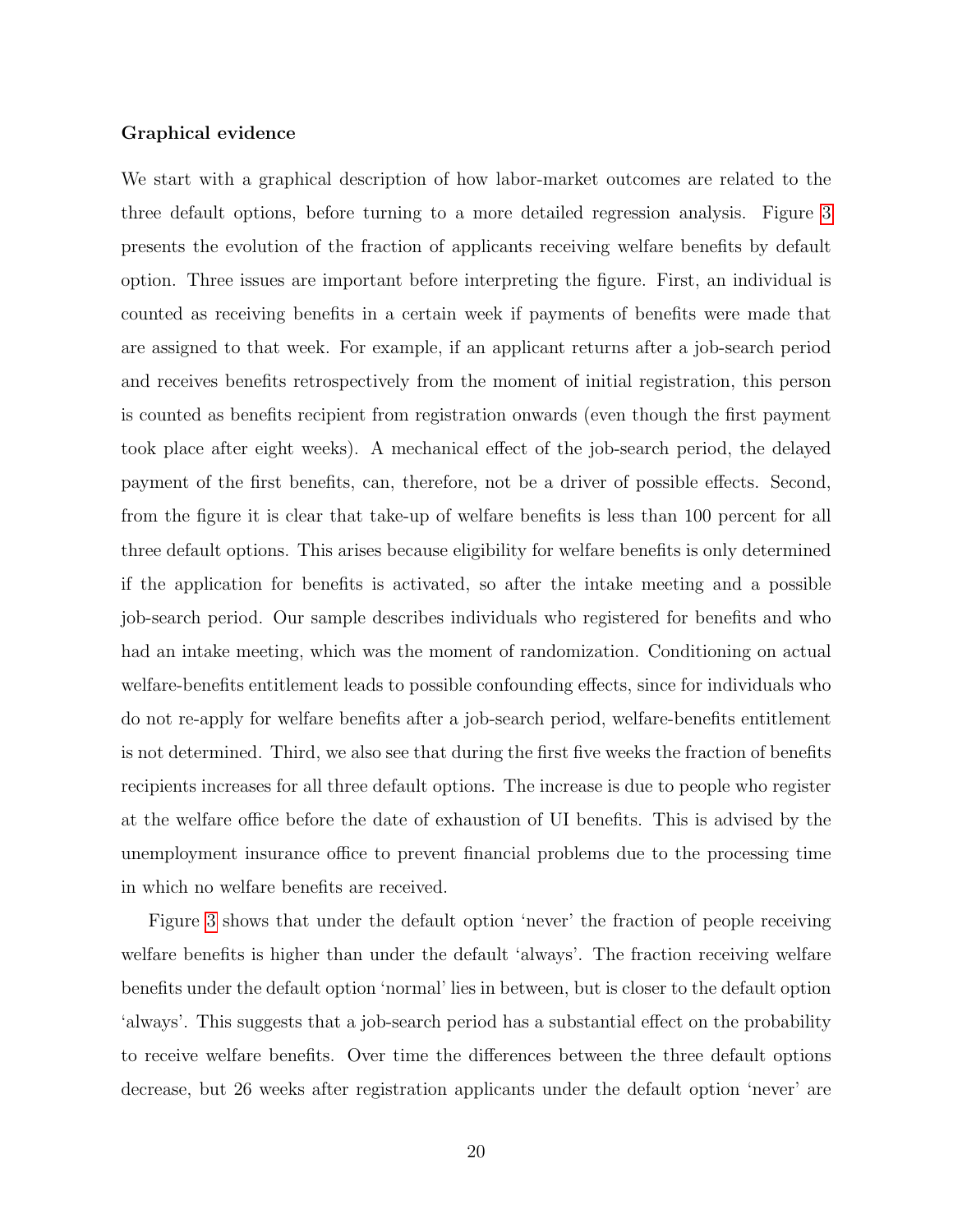<span id="page-22-1"></span>

Figure 3: Fraction of applicants receiving welfare benefits by default option still more likely to receive benefits.

### <span id="page-22-0"></span>5 Results

The discussion of our empirical results is divided into five parts. We first present estimates of the effect of a job-search period on the likelihood to receive welfare benefits. We continue with estimates of the effects on earnings and other benefits, followed by a discussion of the impact on crime. Finally, we look at the long-term effects of a job-search period.

### Welfare benefits

In Figure [4a](#page-23-0) we plot the point estimates and 90 percent confidence intervals of the intention-to-treat effect on the probability to receive welfare benefits  $(0/1)$  estimated separately for each week after registration (following equation [\(2\)](#page-19-1)). In this figure, the default options 'always' and 'normal' are compared to the default option 'never'. Individuals with a caseworker with default option 'always' have a ten percentage points lower probability to collect some welfare benefits. Over time the effect becomes slightly smaller. Individuals with a caseworker with the default 'normal' have a six percentage points lower probability to receive welfare. More than 20 weeks after registration both effects are still significantly different from zero. The results are summarized in Table [3,](#page-24-0) which reports the effects of the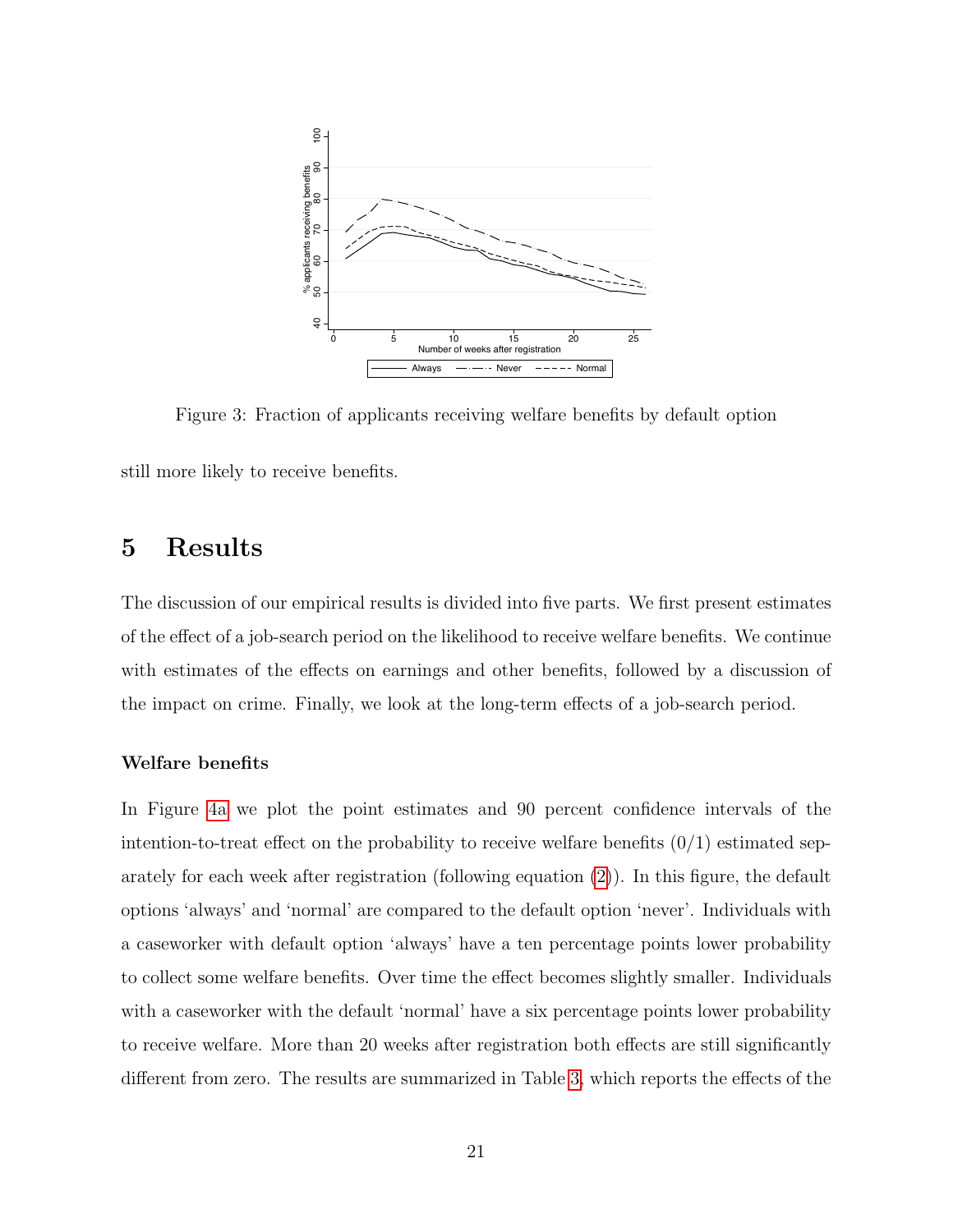<span id="page-23-0"></span>

<span id="page-23-1"></span>Figure 4: Probability to receive welfare benefits (colored areas are 90 percent confidence intervals)

default options on cumulative outcomes half a year after registration. The first and second column provide estimates that only include controls for calendar time and welfare office, the third and fourth column also control for characteristics of the applicant. The estimates hardly change when including these additional control variables, which is expected since the default options are randomly assigned. Table [3](#page-24-0) shows that compared to the default option 'never', applicants in the default group 'normal' receive benefits, on average, 1.72 weeks shorter. For applicants in the group 'always' the effect is larger and amounts to a reduction of 2.18 weeks. Recall that this is not a mechanical effect of the job-search period, since entitlement to benefits starts at the date of initial registration.

To get an idea about the size of the effect of a job-search period, we next estimate the effect using our instrumental variables approach. The first-stage estimates of the default options on the probability to impose a job-search period are respectively 0.34 (s.e. 0.02) for the default 'normal' and 0.46 (s.e. 0.02) for the default 'never', with an F-statistic for joint significance of the instrumental variables equal to 237. Figure [4b](#page-23-1) plots the point estimates of the instrumental variables estimates of the probability to receive welfare. A job-search period lowers the probability to receive welfare benefits with around 20 percentage points in the first ten weeks. Given that in the group with the default option 'never' total take up of welfare benefits is around 80 percent this implies a reduction of about 25 percent.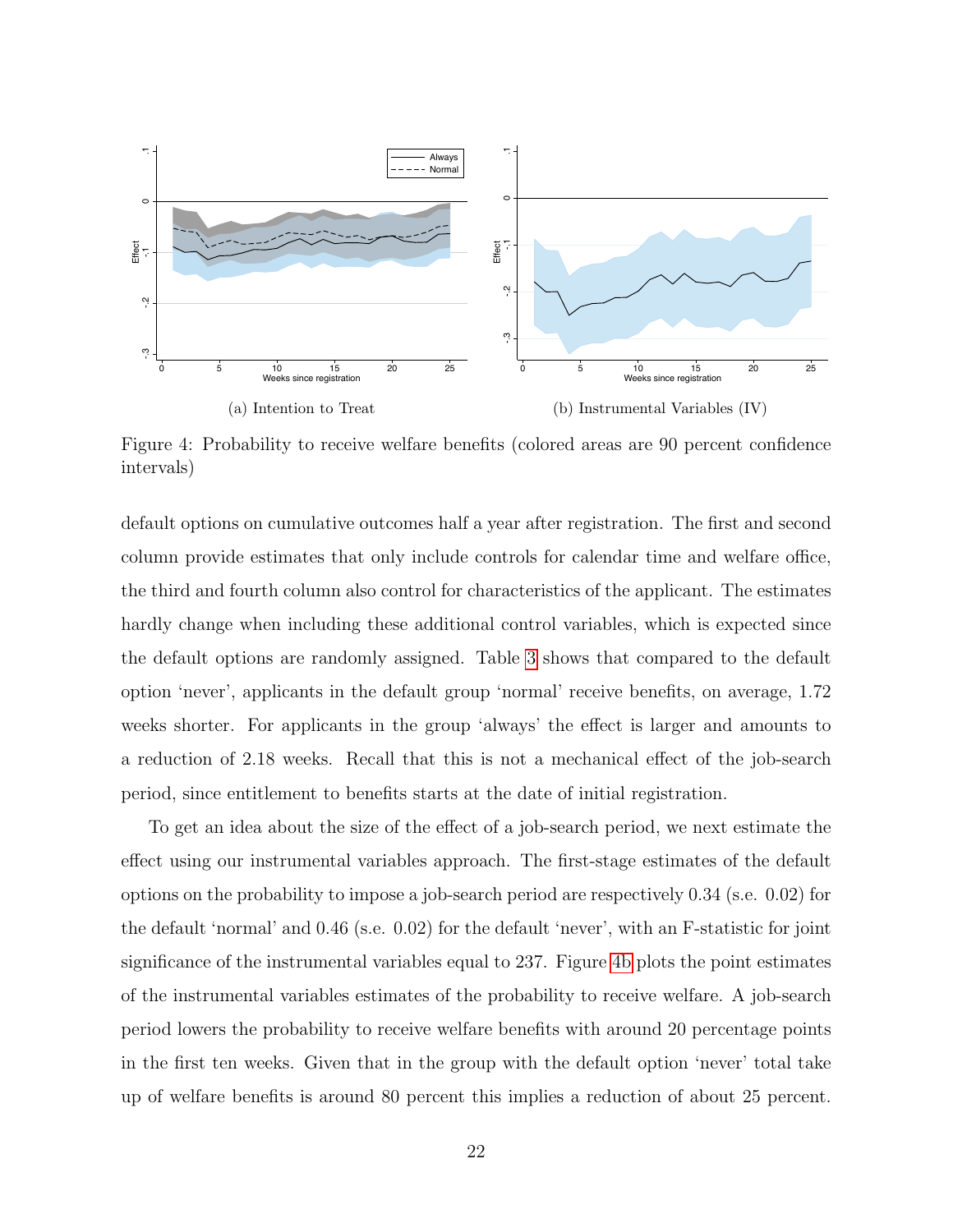|                                    |            | Intention to treat |            | Intention to treat | IV         |
|------------------------------------|------------|--------------------|------------|--------------------|------------|
|                                    | Always     | Normal             | Always     | Normal             |            |
|                                    | (1)        | (2)                | (3)        | (4)                | (5)        |
| Weeks on welfare                   | $-2.05***$ | $-1.64***$         | $-2.18***$ | $-1.72***$         | $-4.78***$ |
|                                    | (0.63)     | (0.56)             | (0.62)     | (0.56)             | (1.25)     |
| Benefits received (in $\epsilon$ ) | $-372***$  | $-260**$           | $-389***$  | $-261**$           | $-814***$  |
|                                    | (142)      | (127)              | (141)      | (126)              | (287)      |
| Earnings (in $\in$ )               | 348        | 291                | $407*$     | $342*$             | 909**      |
|                                    | (225)      | (197)              | (220)      | (195)              | (449)      |
| Other benefits (in $\epsilon$ )    | $-50$      | $-51$              | $-42$      | $-68$              | $-122$     |
|                                    | (98)       | (88)               | (95)       | (87)               | (199)      |
| Total income (in $\epsilon$ )      | -74        | 19                 | $-25$      | 13                 | $-27$      |
|                                    | (218)      | (193)              | (213)      | (189)              | (438)      |
| Weeks with earnings                | 0.71       | $0.35\,$           | 0.75       | 0.40               | 1.48       |
|                                    | (0.35)     | (0.54)             | (0.60)     | (0.54)             | (1.23)     |
| Hours worked                       | $26*$      | 18                 | $30*$      | 21                 | $64***$    |
|                                    | (16)       | (14)               | (16)       | (14)               | (31)       |
| Hourly wage (in $\epsilon$ )       | 0.71       | 0.30               | 0.72       | 0.26               | 1.78       |
| (conditional on work)              | (0.60)     | (0.43)             | (0.58)     | (0.43)             | (1.33)     |
| Observations                       |            | 2788               |            | 2788               | 2788       |
| Included controls:                 |            |                    |            |                    |            |
| Calendar time fixed effects        |            | Yes                |            | Yes                | Yes        |
| Local office fixed effects         |            | Yes                |            | Yes                | Yes        |
| Applicant characteristics          |            | N <sub>o</sub>     |            | Yes                | Yes        |

<span id="page-24-0"></span>Table 3: Effect of job-search period on cumulative outcomes 26 weeks after initial registration

Note: Columns (1) and (2) and columns (3) and (4) in each row represent each one regression. The fifth column represents a separate regression. The applicant characteristics are age at registration, gender, household composition, cumulative income in 24 months before registration and dummies for five education categories. Standard errors are clustered at the level of the applicant. The outcome variable hourly wage is not a cumulative outcome, it refers to the average hourly wage in 26 weeks after registration. ∗∗∗ =significant at 1% level, ∗∗ =at 5% level, <sup>∗</sup> =at 10% level

After the tenth week the effect somewhat decreases to 11 percentage points in week 26. The effect of a job-search period is still significantly different from zero 26 weeks after registration. This implies that the job-search period does not only have a short-run effect, but also has a more profound and longer lasting effect on welfare uptake. The first row of Table [3](#page-24-0) shows that a job-search period reduces the period of receiving welfare benefits with 4.8 weeks.

Figure [4b](#page-23-1) uses a binary variable for receiving welfare benefits. Welfare recipients are,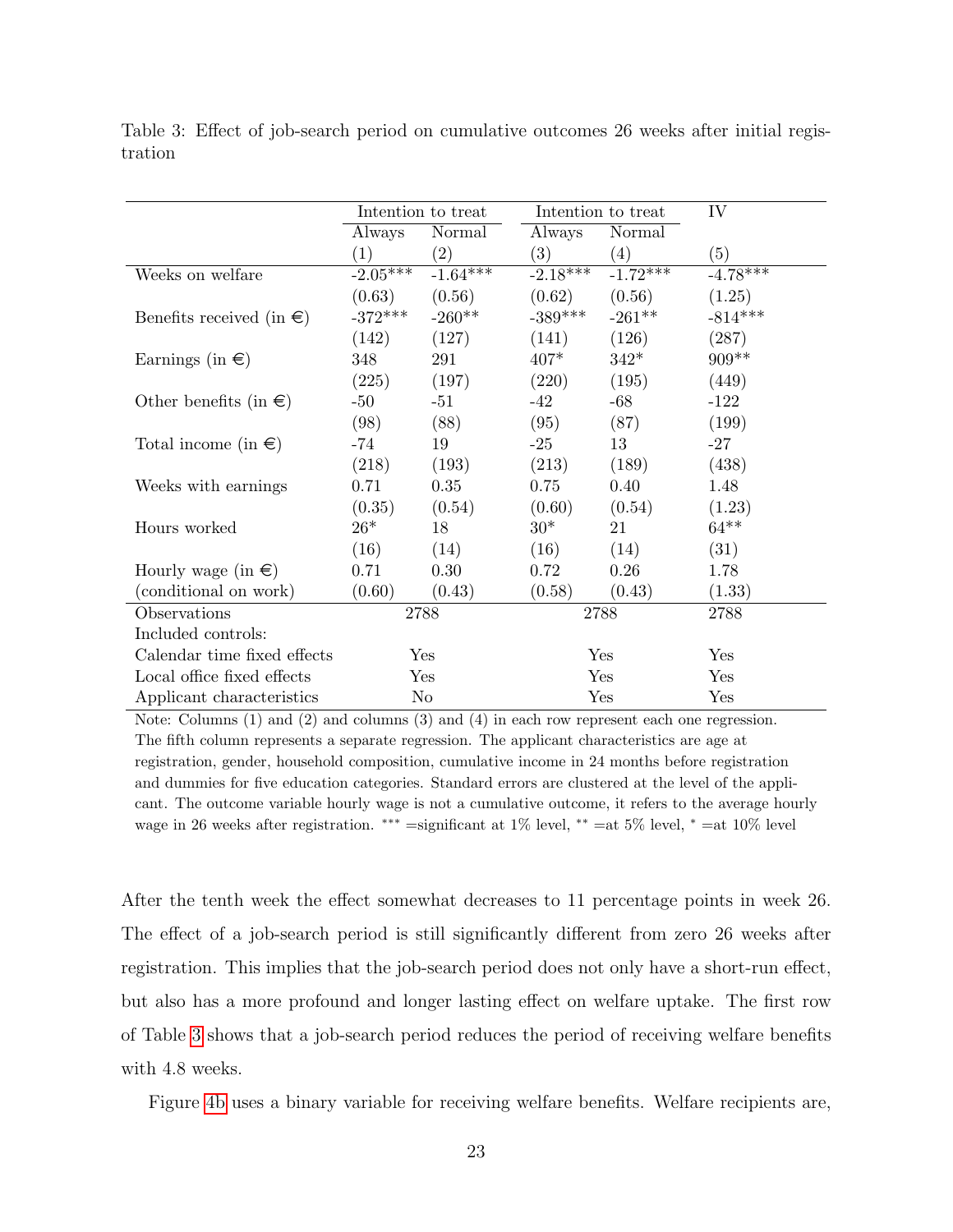however, obliged to also accept part-time jobs and, therefore, also partial outflow can take place. To look at the total impact of the job-search period on welfare receipt Figure [5a](#page-26-0) shows the effect on the amount of welfare benefits received by an applicant. The pattern is quite similar to the pattern in Figure [4b](#page-23-1) with the binary welfare variable. The jobsearch period has a strong effect on welfare receipt that is long lasting and only becomes insignificant after 24 weeks. On average, about 30 euro per week is saved on welfare benefits if a job-search period is imposed. Table [3](#page-24-0) shows that total welfare benefits payments in the first six months decrease with 814 euro, which amounts to a 25 percent reduction of the mean cumulative amount of welfare during the first 26 weeks.

### Income from wages and other benefits

Not receiving welfare benefits does not necessarily imply that someone is employed. A job-search period can discourage applicants to apply for welfare because of increased application costs and the complexity of the application process. The remainder of Figure [5](#page-26-1) shows the effect of a job-search period on other sources of income. In particular, Figure [5b](#page-26-2) shows the effect of the job-search period on weekly income from employment. A job-search period has a positive effect on earnings of about 30 euro per week that becomes significant after five weeks. After 14 weeks the effect steadily increases to 50 euro a week. Table [3](#page-24-0) shows that during the first half year after registration imposing a job-search period, on average, induces individuals to earn in total 909 euro more. These additional earnings thus completely compensate  $(112 \text{ percent})$  the forgone welfare benefits of a job-search period.<sup>[10](#page--1-0)</sup>

A spillover effect of a job-search period can be that individuals try to get income from other benefit schemes or apply for welfare benefits in a different municipality. We do not expect large effects here, as welfare should be the safety net and people can only apply if they are not entitled to any other benefit scheme. Furthermore, to apply for welfare benefits in a different municipality, people need to move. Figure [5c](#page-26-3) shows the

<sup>10</sup>Recall that our experiment took place during an economic downturn (see Figure [B1](#page-49-0) in the appendix). The effects can be different when labor-market conditions change. During the second half of the experimental period, there was a sharp increase in the inflow into welfare benefits. However, we find that the estimated effects of a job-search period are the same for applicants in both time periods. Within this limited time frame, we, therefore, do not find strong evidence that the effects vary with labor-market conditions.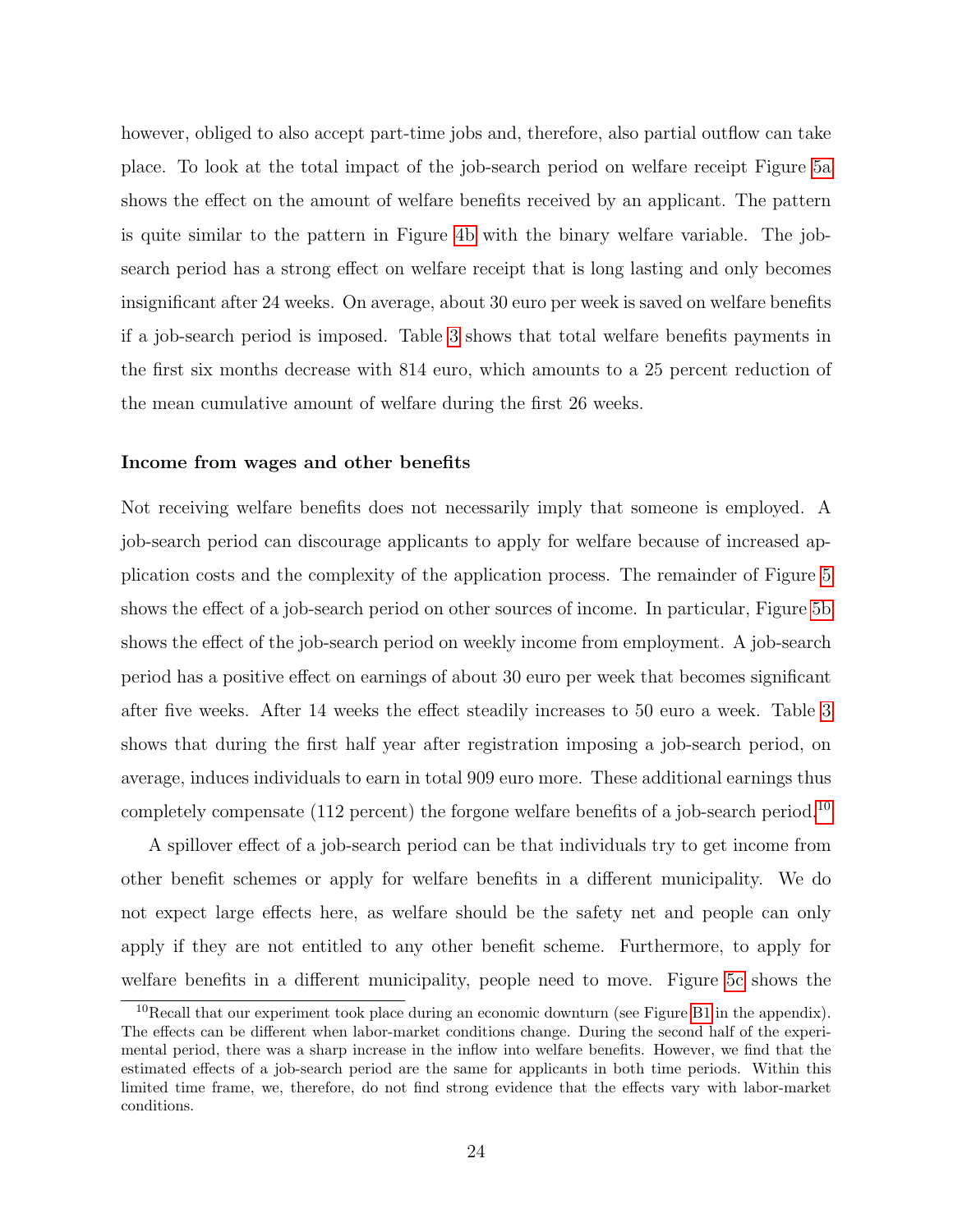<span id="page-26-3"></span><span id="page-26-2"></span><span id="page-26-1"></span><span id="page-26-0"></span>

<span id="page-26-4"></span>Figure 5: Instrumental variable estimates of the effects of a job-search period on labormarket outcomes  $t - \tau$  weeks after registration (colored areas are 90 percent confidence intervals)

estimated effect on income from other benefit schemes and these are indeed small and insignificant. This is confirmed by the insignificant effect on cumulative other benefits in Table [3.](#page-24-0) Finally, the effect of a job-search period on total income (the sum of income from welfare, wages and other benefits) is shown in Figure [5d.](#page-26-4) During the first four weeks the effect on total income is negative and (almost) significant. After that, the effect is close to zero and insignificant. The effect on cumulative total income is small and not significantly different from zero (see Table [3\)](#page-24-0). The negative effect during the first four weeks might be caused by individuals that find employment during the job-search period, and, therefore,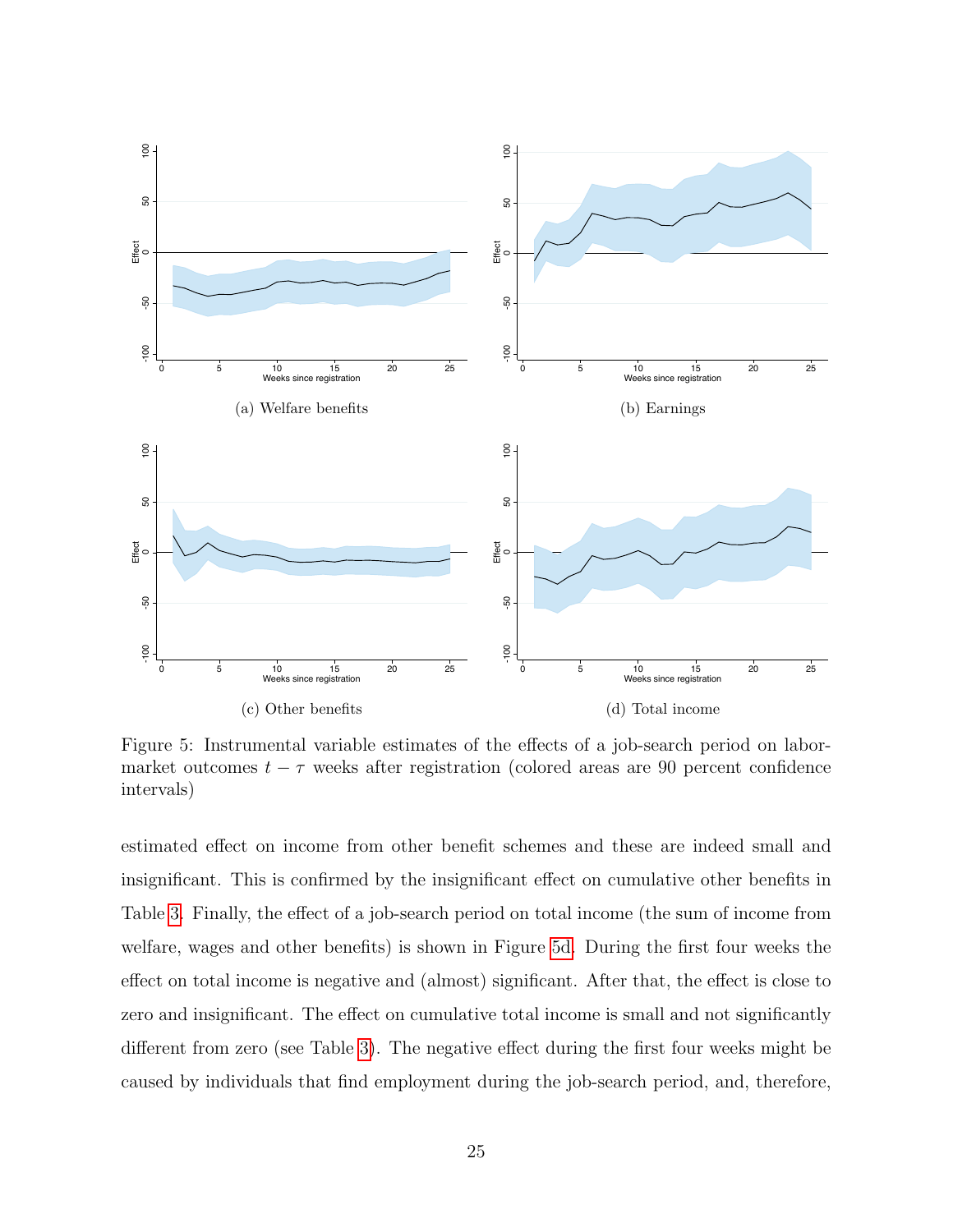never collect any welfare benefits.

The increase in earnings can be driven by three different channels. First, an increased probability to be employed, second, an increase in hours worked, and third, an increase in the hourly wage. In the remainder of Table [3](#page-24-0) we look at several outcomes to distinguish these channels. A job-search period does not have a significant effect on the number of weeks that an applicant has a non-zero wage, although the point estimate is positive. The number of hours worked is, however, significantly larger after a job-search period. In particular, imposing a job-search period increases the total working hours with, on average, 64 hours, an increase of 36 percent. This signals that a job-search period mainly increases the likelihood to find a full-time job compared to finding a part-time job in which the applicant does not earn enough to leave benefits. Finally, we estimate the effect on the hourly wage (conditional on having a job).<sup>[11](#page--1-0)</sup> A job-search period can reduce the quality of the job that individuals are willing to accept, in case they are liquidity constraint and quickly accept a job to have income. On the other hand, receiving benefits can have a stigma effect on future employers by giving a bad signal about the quality of the employee. In that case, the reduced likelihood to receive benefits can translate into a positive effect on the hourly wage. The positive estimated effect on wages reported in Table [3](#page-24-0) points in the direction of the second explanation, although the effect is not significant.<sup>[12](#page--1-0)</sup>

### Crime

A job-search period increases the time that an individual has to bridge before receiving the first welfare-benefits payment. Applicants of welfare benefits are unlikely to have access to savings or credit that can cover such temporary cash shortfalls. The policy is not to impose job-search periods on welfare applicants with severe financial problems. But, individuals

 $11$ We condition on having a job in order to abstract from the possible employment effect of a job-search period. If a job-search period has a positive effect on the employment probability including the zeros could wrongly lead to the conclusion that a job-search period leads to a better paid job. Conditioning on having a job implies that there is a possible composition effect. If more people with a job-search period work and also those with a lower wage potential work, the results for hourly wage are biased downwards.

 $12A$  third explanation could be an experience effect. Applicants with a job-search period find a job earlier and the longer experience is reflected in the hourly wage. However, given the short time frame (26 weeks) this explanation is not likely to play a large role.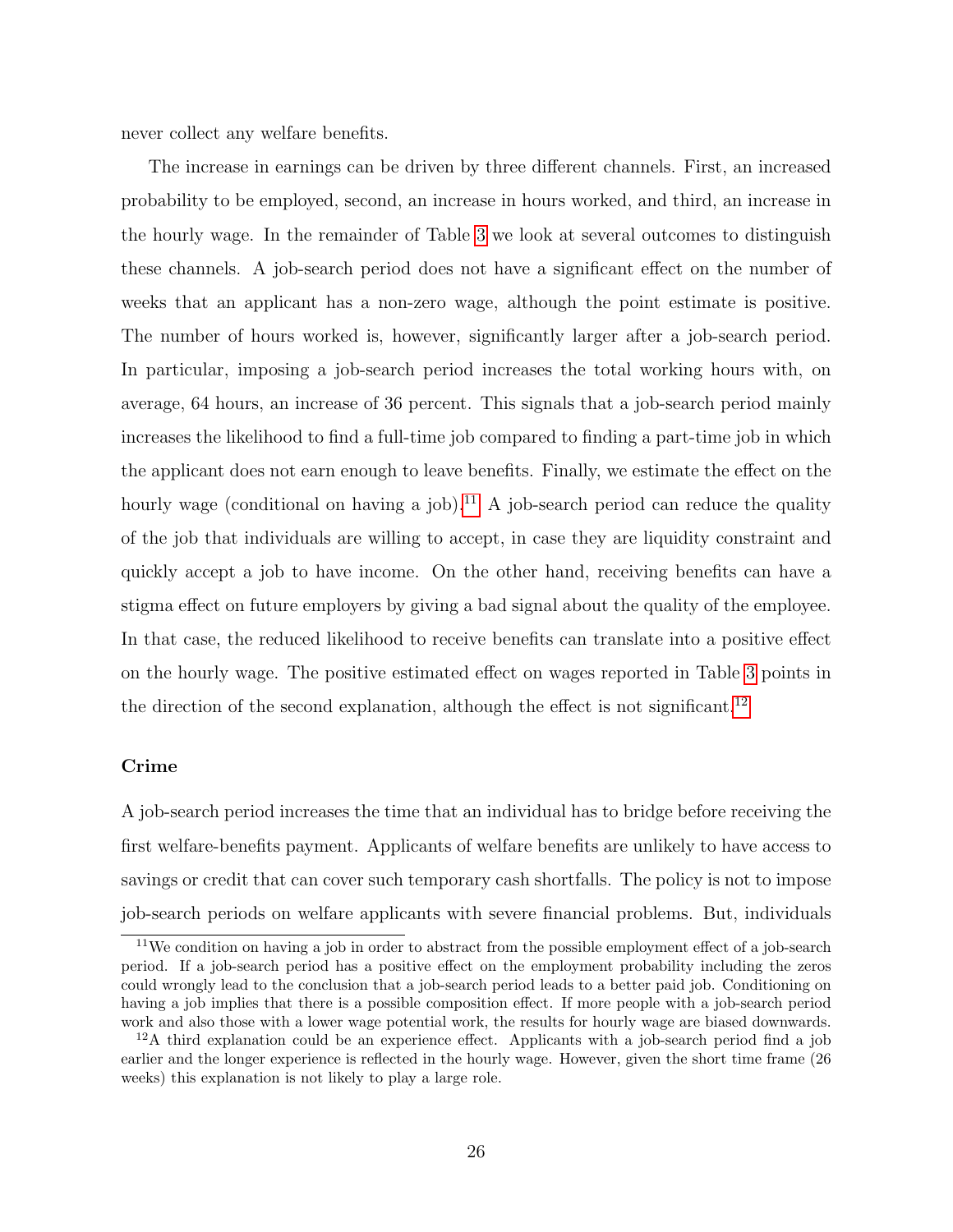with low earnings prospects may still turn to crime to supplement their income during the job-search period. [Foley](#page-43-6) [\(2011\)](#page-43-6) finds that in the US crime rates increase in the amount of time that has passed since welfare payments occurred. Table [2](#page-18-0) shows that in our sample nine percent has been suspect of a crime in 2012 and/or 2013 (compared to approximately two percent of the total population aged between 27 and 65) which indicates that for our population crime is not an irrelevant outcome.

Before turning to the results a few things need to be mentioned. First, by the nature of the data, we only consider registered crime, which likely underestimates actual crime. There is, however, not a clear reason to suspect a systematic difference between treatment groups. Second, we only know whether an individual was registered as a suspect of a crime, not whether she was actually convicted. However, in the Netherlands, on average, 90 percent of the registered suspects are declared guilty [\(Statistics Netherlands et al.,](#page-44-3) [2013\)](#page-44-3), such that this is a very strong indicator for actually having committed a crime. Third, we do not know the exact date of the crime, just the year in which the crime was registered. This means that we cannot consider the exact time elapsed between registration for benefits and the crime. We take as an outcome whether an individual was suspected of a crime in the year 2012 and/or 2013 (remember that the experiment started in April 2012 and ended in March 2013). This means that the crime could have taken place before the job-search period started. Given the randomized design there is no reason to suspect a difference in crime rates before the start of the experiment.

We find no evidence that a job-search period increases crime rates. With a point estimate of -0.02 (s.e. 0.04), the instrumental variables estimate of a job-search period on total crime is both not significantly different from zero and has the wrong sign. Following [Foley](#page-43-6) [\(2011\)](#page-43-6), we also look only at property crimes, to separate out crimes that have a financial motivation. For these crimes the point estimate is -0.01 (s.e. 0.03). To check whether the effects are sensitive to the definition of our outcome measure we repeat the analysis by period of registration, and only for crimes committed in 2013. Again, we find no evidence of an effect of the job-search period on crime.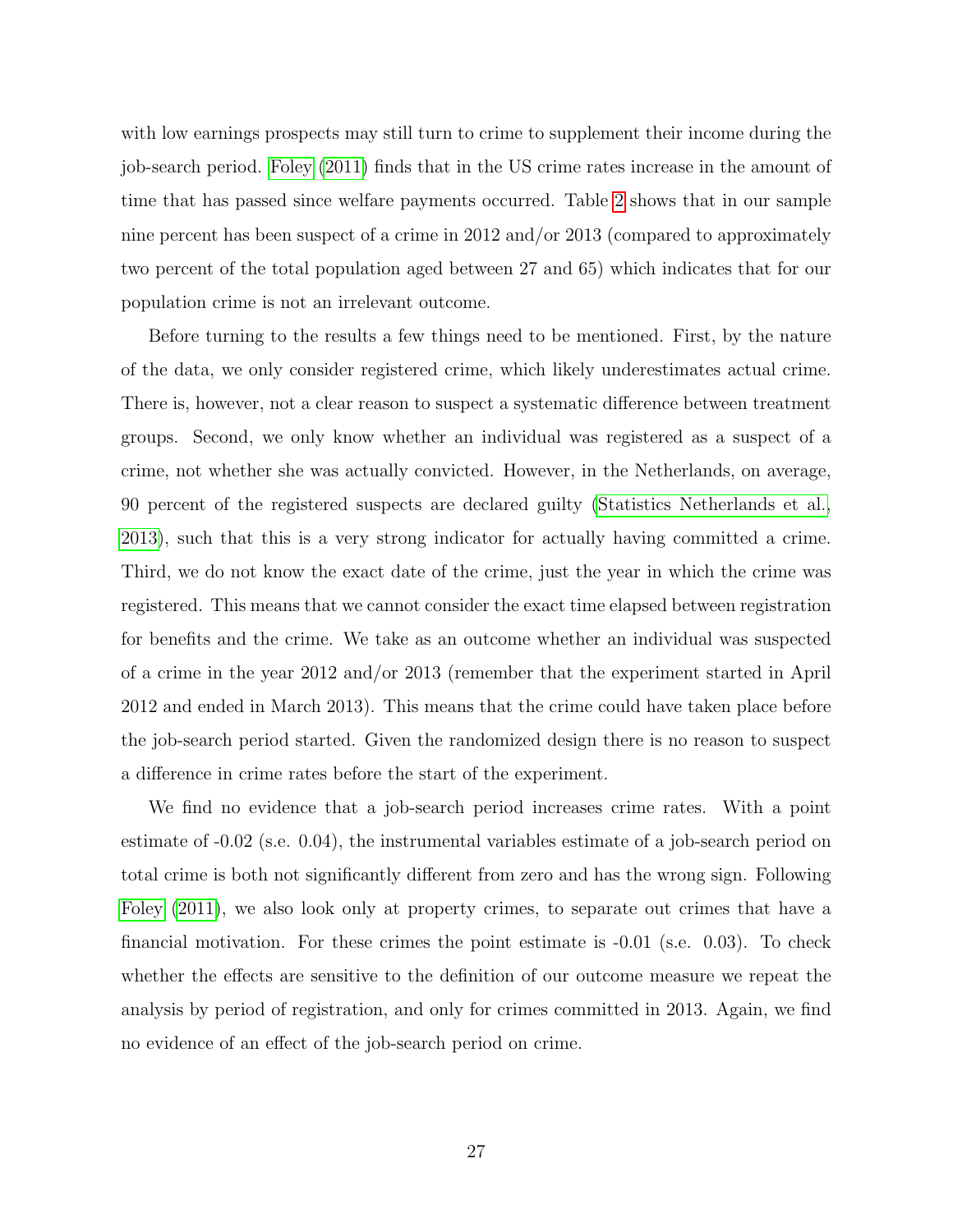#### Long-run effects

So far, we have mainly looked at outcomes up to half a year after registration. In Figure [4b](#page-23-1) we saw that 26 weeks after registration the effect of a job-search period becomes insignificant. A job-search period can still have long-run effects. If a job-search period causes individuals to accept temporary low-wage jobs and individuals without a job-search period find more stable employment, then the long-run effect of a job-search period can be negative. Table [4](#page-30-0) presents the instrumental variable estimates for 26, 52 and 78 weeks after registration. For 78 weeks the sample is smaller because in the current dataset not everyone is observed in the data for such a long period.

Table [4](#page-30-0) shows that, although precision decreases due to larger standard errors, the point estimates are fairly stable over time. The main effect of a job-search period thus takes place during the first 26 weeks, and after that not much changes, neither in a positive nor in a negative way. The reductions in welfare-benefits payments are, therefore, permanent savings, that are not offset by a later increase in benefit dependency.[13](#page--1-0) One thing that stands out is the positive and significant effect on the hourly wage one year after registration, an increase of 21 percent. This result contradicts the idea that a job-search period induces applicants to accept lower quality jobs. A possible explanation is that collecting welfare benefits has a negative stigma. Another possible explanation is that during the job-search period individuals can decide themselves which jobs to apply to, which may result in a better match than when the welfare agency assists in the job-search process.

### <span id="page-29-0"></span>6 Heterogeneous treatment effects

In this section we explore heterogeneity in the effect of a job-search period. First, we consider three important determinants of labor-market outcomes: age, gender and education. Second, we study variation in the effect by looking at the income distribution. This is motivated by the concern that although a job-search period might, on average, have

<sup>&</sup>lt;sup>13</sup>To know whether this also holds for the really long run we have to repeat our analysis in the future. Because our data are linked to the microdata database of Statistics Netherlands, this can be realized later.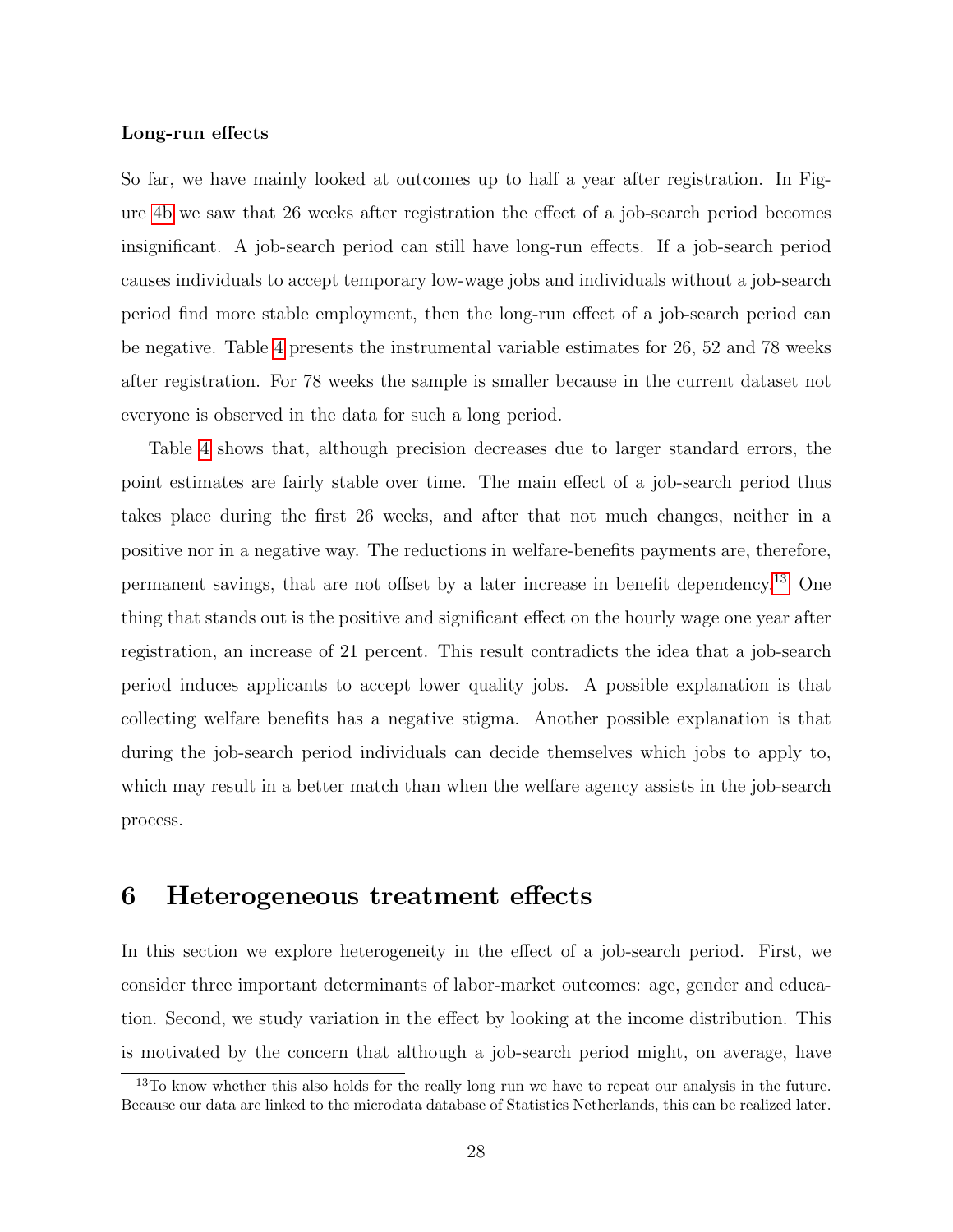|                                                    | Weeks since registration |                   |          |
|----------------------------------------------------|--------------------------|-------------------|----------|
|                                                    | 26 weeks                 | 52 weeks 78 weeks |          |
|                                                    | (1)                      | (2)               | (3)      |
| Weeks on welfare                                   | $-4.78***$               | $-5.87**$         | $-8.40*$ |
|                                                    |                          | $(1.25)$ $(2.47)$ | (4.98)   |
| Benefits received (in $\epsilon$ )                 | $-814***$                | $-824$            | $-971$   |
|                                                    |                          | $(287)$ $(536)$   | (1063)   |
| Earnings (in $\in$ )                               | $909**$                  | 965               | 765      |
|                                                    |                          | $(449)$ $(971)$   | (2069)   |
| Other benefits (in $\epsilon$ )                    | $-122$                   | $-7$              | 542      |
|                                                    | (199)                    | (390)             | (856)    |
| Total income (in $\epsilon$ )                      | $-27$                    | 133               | 337      |
|                                                    | (438)                    | (938)             | (2020)   |
| Weeks with earnings                                | 1.48                     | 0.42              | 0.10     |
|                                                    | (1.23)                   | (2.39)            | (4.82)   |
| Hours worked                                       | $64***$                  | 62                | 40       |
|                                                    | (31)                     | (68)              | (144)    |
| Hourly wage (in $\epsilon$ ) (conditional on work) | 1.38                     | $1.76***$         | 1.72     |
|                                                    | (1.17)                   | (0.79)            | (1.26)   |
| Observations                                       | 2788                     | 2788              | 1399     |
| Included controls:                                 |                          |                   |          |
| Calendar time fixed effects                        | Yes                      | Yes               | Yes      |
| Local office fixed effects                         | Yes                      | Yes               | Yes      |
| Applicant characteristics                          | Yes                      | Yes               | Yes      |

<span id="page-30-0"></span>Table 4: Instrumental variable estimates for the effect of a job-search period on cumulative long-run outcomes

Note: Each cell represents one regression. The applicant characteristics are age at registration, gender, household composition, cumulative income in 24 months before before registration and dummies for five education categories. Standard errors are clustered at the level of the applicant. The outcome variable hourly wage is not a cumulative outcome, it refers to the average hourly wage in 26, 52 or 78 weeks after registration  $***$  =significant at 1% level,  $**$  =at 5% level,  $*$  =at 10% level

a positive effect on labor-market outcomes, there can still be a group that is seriously harmed by a job-search period.

### Gender, age and education

We distinguish between three education levels, at least a bachelor degree (28 percent of the sample), a basic qualification (36 percent) and less than a basic qualification (36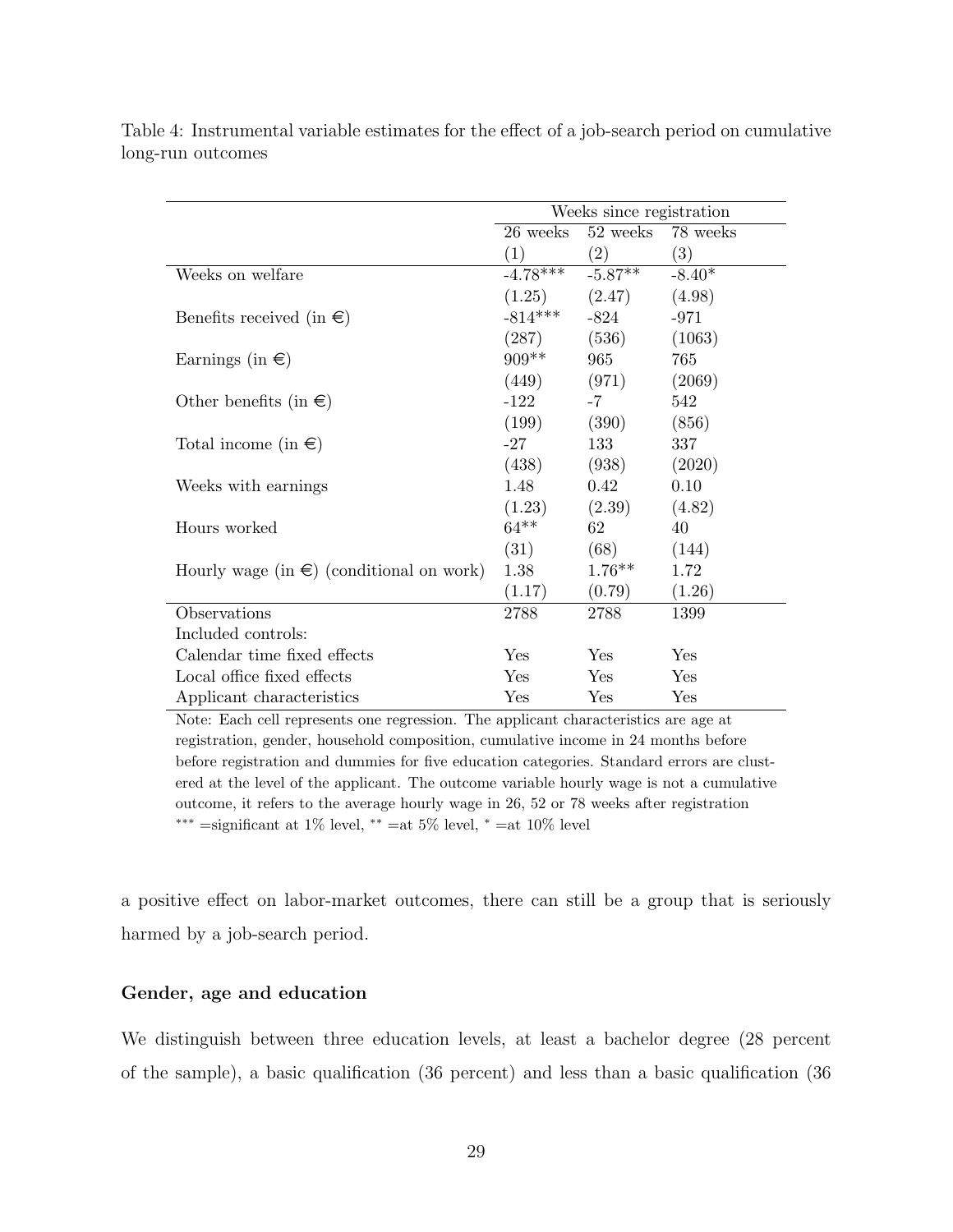<span id="page-31-0"></span>

Figure 6: Effect on receiving welfare benefits by level of education

percent).[14](#page--1-0) Next, we estimate a model with interactions between these education levels and treatment. Figure [6](#page-31-0) shows the effects on receiving welfare benefits for three education levels. For ease of presentation, the confidence intervals are not shown. The effects are significant for almost all weeks for applicants with at least a bachelor degree and those with a basic qualification. For the group with less than a basic qualification the point estimates are also negative but the effect is not significant.

The effect of a job-search period on the probability to receive welfare benefits monotonically declines with the level of education, and for the group with at least a bachelor degree the effect is significantly different from the effect for applicants with less than a basic qualification. For individuals with at least a bachelor degree a job-search period reduces the probability to receive welfare benefits with almost 40 percentage points, translating into a 50 percent reduction in the uptake of welfare benefits.

Table [A3](#page-47-0) in the appendix reports the effects on the other (cumulative) outcomes for the different education groups. For most outcomes the effect sizes monotonically increase with the level of education, and have the same sign for all three groups. For the number of weeks on welfare benefits and total welfare benefits received the estimates for the group with at least a bachelor degree are significantly different from those for applicants with less

 $14A$  basic qualification is the government definition for the minimum level of education needed to be selfsufficient on the labor market. Such a qualification requires at least senior general secondary education, pre-university education, or level-2 of senior secondary vocational education.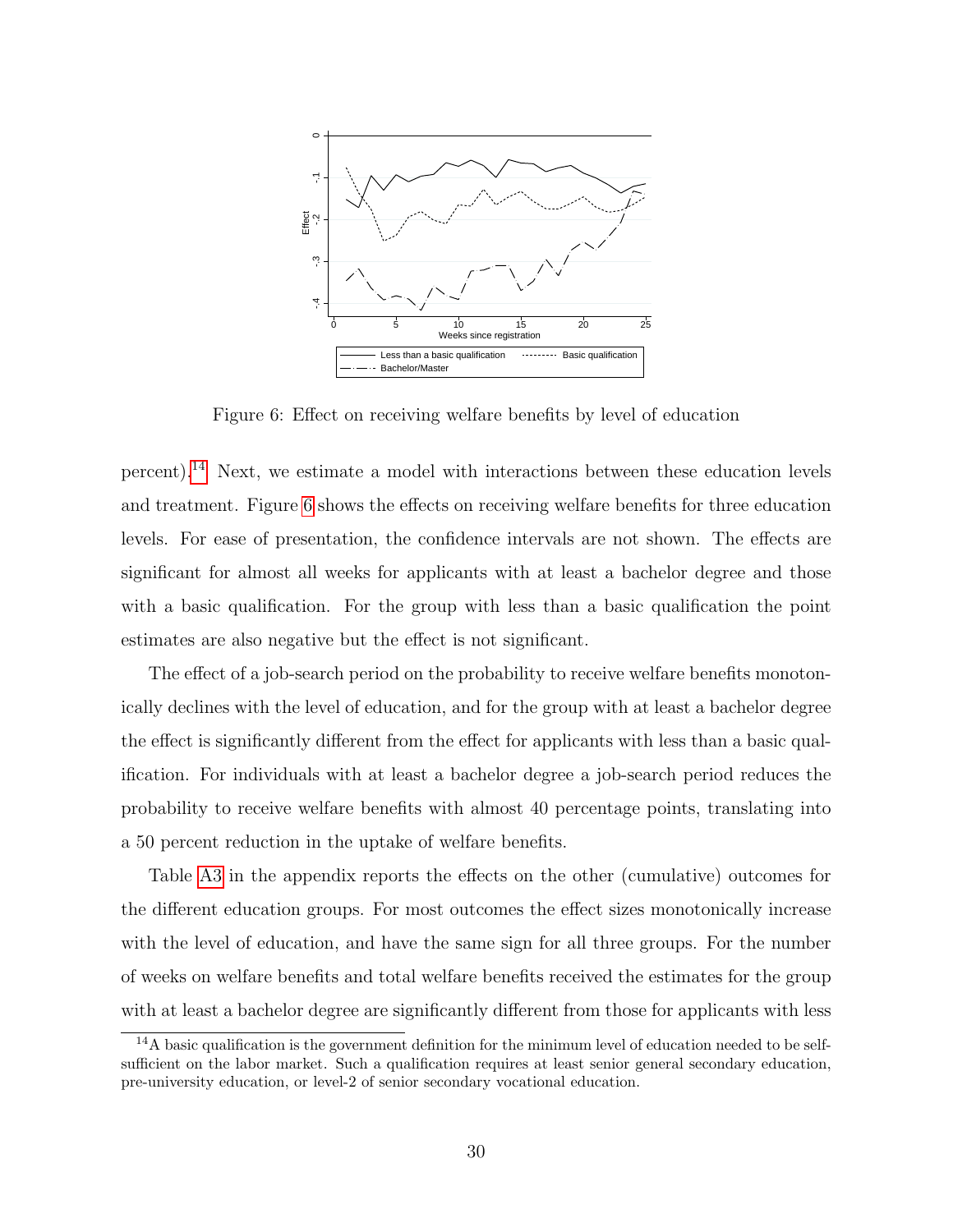than a basic qualification. Overall the results by education level suggest that a job-search period is most effective for individuals that have better prospects on the labor market, as reflected by their level of education.

We do not find any differential effects when we consider gender and age. Figure [B2](#page-49-1) in the appendix shows the effect of a job-search period on the probability to receive benefits split by gender (left) and above/below median age in our data (right). In both cases the estimated coefficients are very similar. The lack of differential effects on these dimensions can be a result of the characteristics of the target population. Compared to the general population, welfare applicants are quite young (older workers have longer entitlement to unemployment insurance benefits) and are less likely to have an (income-generating) partner. Furthermore, job-search periods are only applied to individuals for whom there are no direct restrictions to work.

### Distributional impacts

In section [5](#page-22-0) we found that the loss in benefits is completely (112 percent) compensated by an increase in earnings. However, given that the minimum wage for a full-time job (approximately 1200 euro per month) is substantially higher than the level of welfare benefits the earnings gain can be unequally distributed along the income distribution. If that is the case, a job-search period can still be harmful for part of the applicants. To inquire this further we estimate the marginal distribution of the outcome under different treatments for the subpopulation of compliers, following [Imbens and Rubin](#page-43-7)  $(1997)$ <sup>[15](#page--1-0)</sup> For sake of representation we take the default options 'always' and 'normal' together, thereby reducing the instrument to a binary instrument. The analysis could, however, be extended to consider both instruments separately.

Figure [7](#page-33-0) plots the estimated distributions of cumulative income for applicants that did or did not receive a job-search period because their caseworker complied with the default options. Both 26 and 52 weeks after registration we see that the income distribution of the 'treated' compliers shifts slightly to the right. The treated compliers are, however,

<sup>15</sup>This method is briefly explained in appendix [C.](#page-50-0)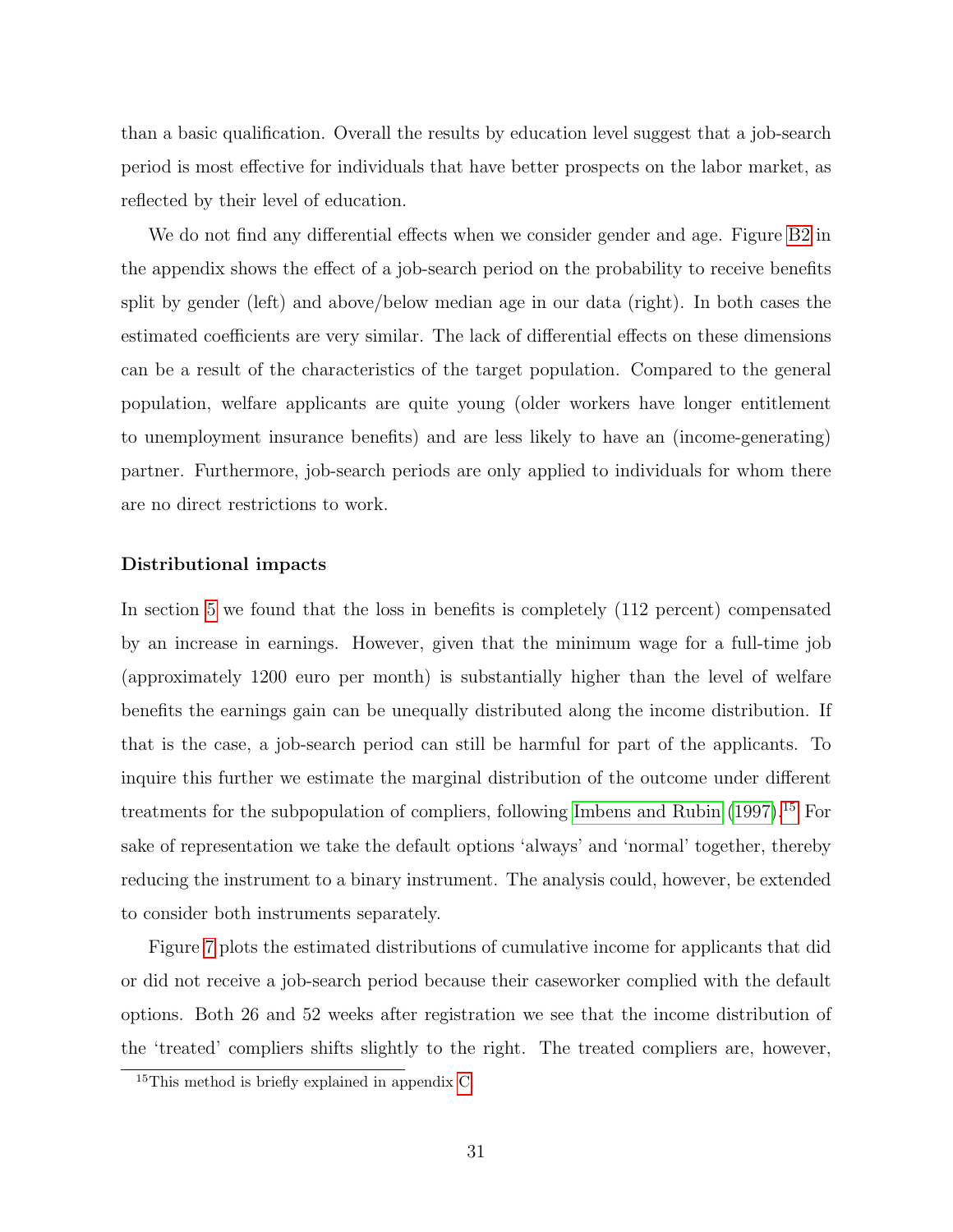<span id="page-33-0"></span>

Figure 7: Income distribution of compliers to the default options

more likely to have a very low (close to zero) cumulative income. This suggests that for the majority of the applicants a job-search period has a positive effect on income because they find a job in which they earn more than the benefits level. However, for a small fraction of the applicants a job-search period leads to a higher probability of having a very low income. Regression results (not reported) confirm that during the first ten weeks after registration a job-search period leads to a higher probability to have an income below 150 euro per week. This is below the welfare-benefits level so after a job-search period some individuals neither have earnings nor receive benefits. After ten weeks this effect is no longer significant. This indicates that job-search periods cause that a few additional individuals have a very low income for some weeks after registration.

In the previous subsection we reported that the effect of a job-search period is particularly large for highly educated applicants. Figure [8,](#page-34-1) therefore, estimates the complier distributions split by level of education. We see that the higher probability of having very low income is mainly driven by the highly educated applicants (with a bachelor and/or master degree). Our preferred explanation is that there are two effective signals of a job-search period. First, individuals are forced to actively look for employment during the job-search period. Second, once starting collecting benefits, all jobs should be accepted, even if the work requirements are far below the educational and experience level of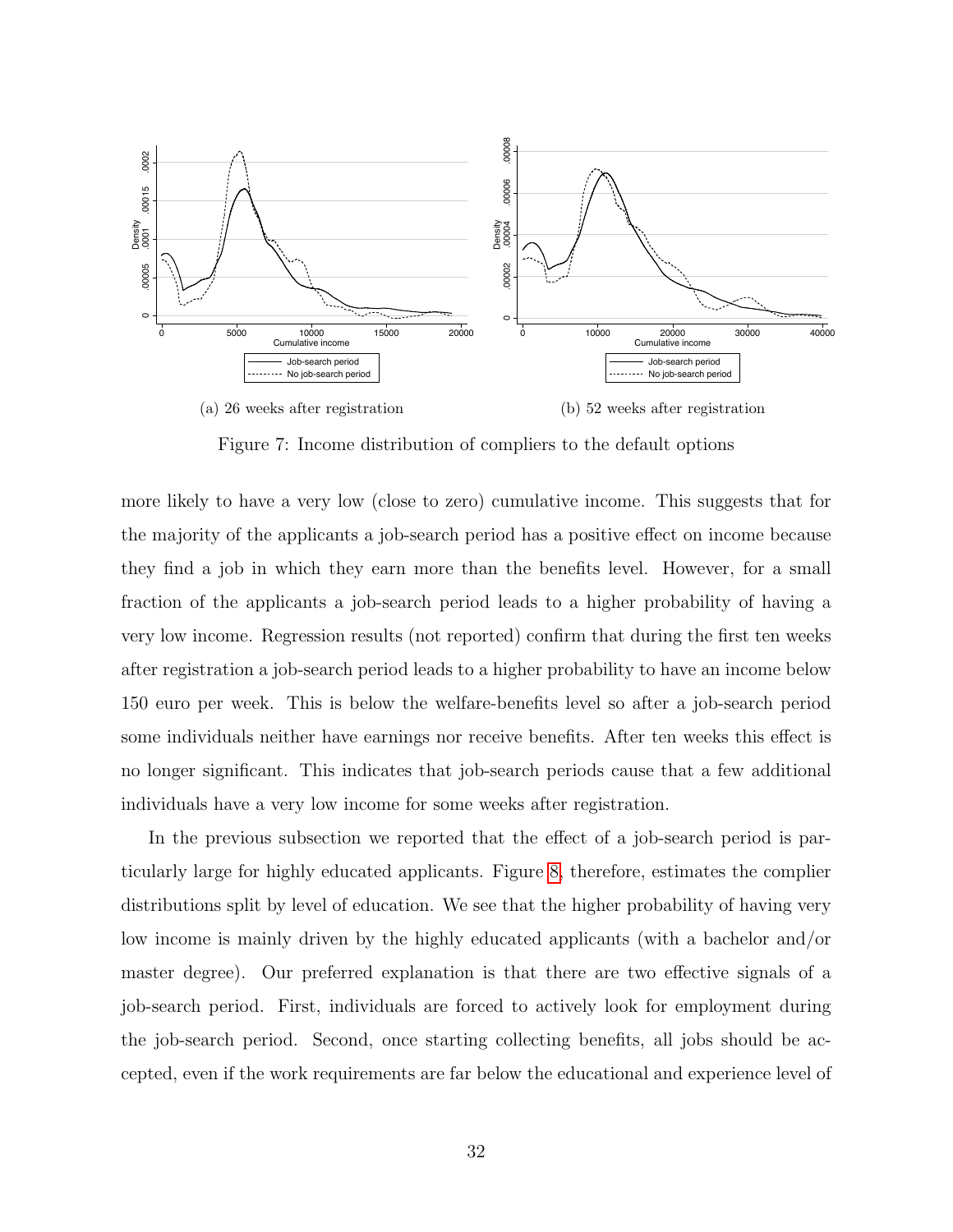<span id="page-34-1"></span>

(b) Bachelor/Master degree

Figure 8: Income distribution (after 26 weeks) of compliers to the default options

the applicant. For highly educated individuals the second signal is more important than for individuals with lower education, which may even cause that some highly educated individuals choose no income over collecting welfare benefits.

# <span id="page-34-0"></span>7 Interpretation

The estimated effect of a job-search period should be interpreted as a local average treatment effect. Recall that caseworkers decide about imposing a job-search period and that decisions depend on the randomly assigned default options. In this section we provide some interpretation of the compliers for which we estimate the average treatment effect and test if the estimated effect changes when we consider other groups of compliers. The latter is also informative about how well caseworkers can target job-search periods.

Suppose it is possible to rank applicants according to an (unobserved) index which we refer to as the propensity *not* to receive a job-search period. This propensity can be based on characteristics observed by the caseworker, but not by us. Applicants that are always given a job-search period have propensity zero and applicants with a propensity of one never receive a job-search period. For ease of presentation we assume that these propensities are uniformly distributed. And for the moment we assume that there is no heterogeneity among caseworkers when executing the three default options. Then, the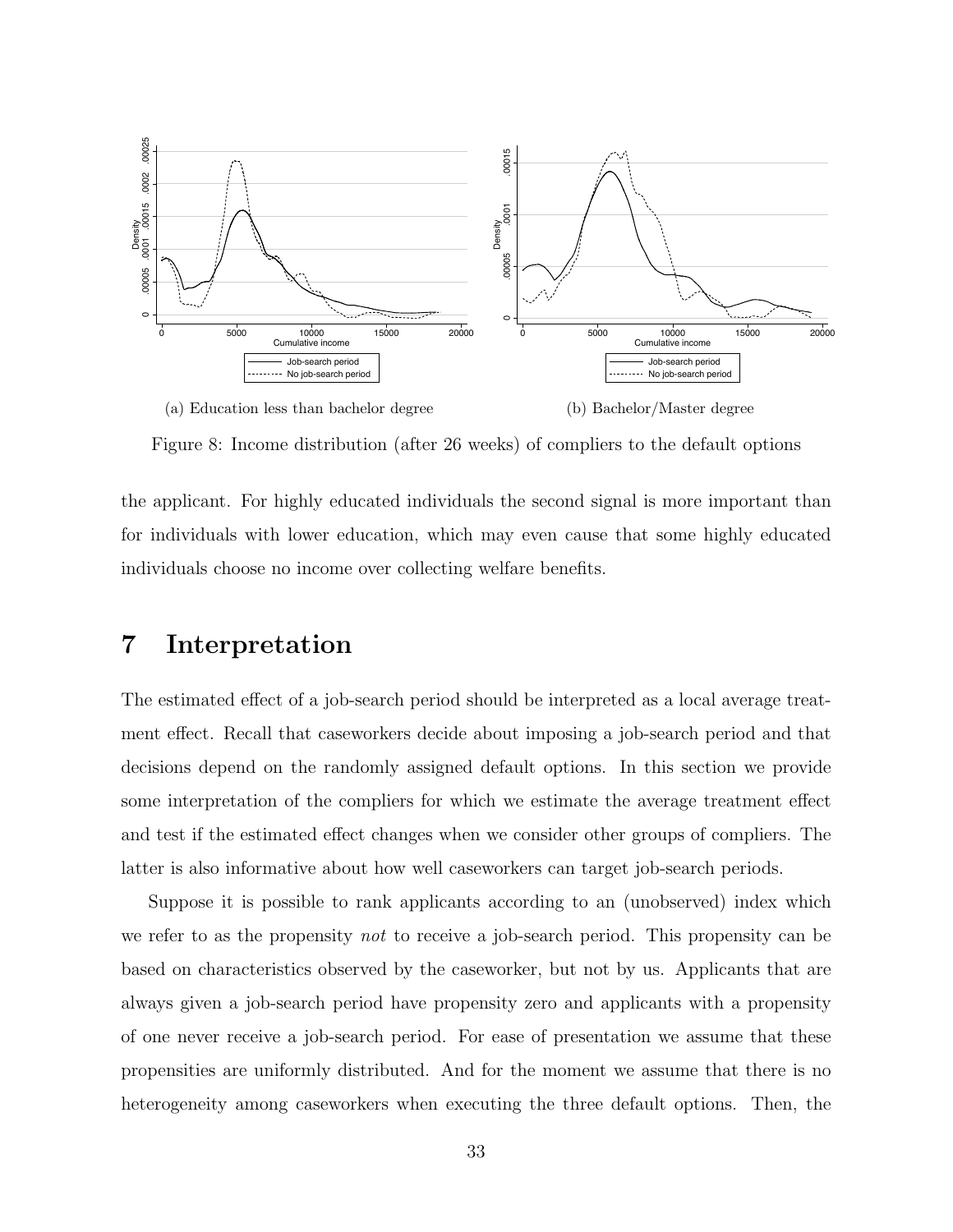default options can be translated into thresholds. Under the default option 'never' jobsearch periods are only assigned to applicants with a propensity less than 0.09 and these applicants are the always takers. Under the default option 'always' all applicants with a propensity less than 0.55 are assigned a job-search period. Therefore, applicants with a propensity above 0.55 are the never takers and those with a propensity between 0.09 and 0.55 are compliers. The default option 'normal' splits the compliers in two groups. First, applicants with a propensity between 0.09 and 0.46 who comply to both the default option 'normal' and 'always'. And second, applicants with a propensity between 0.46 and 0.55, who only comply to the default option 'always'.

If the effect of a job-search period is the same for all applicants, or if it only depends on applicants' characteristics that do not affect the propensity, the average treatment effects will be the same for the compliers to the default options 'normal' and 'always' [\(Heckman](#page-43-8) [and Vytlacil, 2001\)](#page-43-8). However, there may be applicant-level heterogeneity in the response to the job-search period. For example, caseworkers may target job-search periods mainly to applicants for whom they expect the largest effects. In that case the effect is decreasing in the applicant's propensity and the estimated effect depends on the thresholds chosen by the caseworker. This relates to [Heckman and Vytlacil](#page-43-8) [\(2001\)](#page-43-8), who develop a framework in which they express treatment parameters as different weighted averages of the marginal treatment effects. In our case this means that the average treatment effect is smaller for the compliers to the default option 'always' than for the compliers to the default option 'normal'.

Nonparametric identification of the full set of marginal treatment effects requires an instrument that generates variation on the full support of the probability of treatment assignment. Our default options do not have this property.[16](#page--1-0) However, we consider two alternative approaches to investigate if the effect of a job-search period declines in the applicant's propensity to receive a job-search period. First, we exploit that we have two default options deviating from 'never' (i.e. 'normal' and 'always'), which generate different

<sup>&</sup>lt;sup>16</sup>We could exploit differences in rates at which caseworkers assign job-search periods under the different default options (e.g. [Maestas et al.](#page-43-5) [\(2013\)](#page-43-5)). This yields much more variation, but in our case the average number of applicants per caseworker is low. This analysis would incorporate too much noise.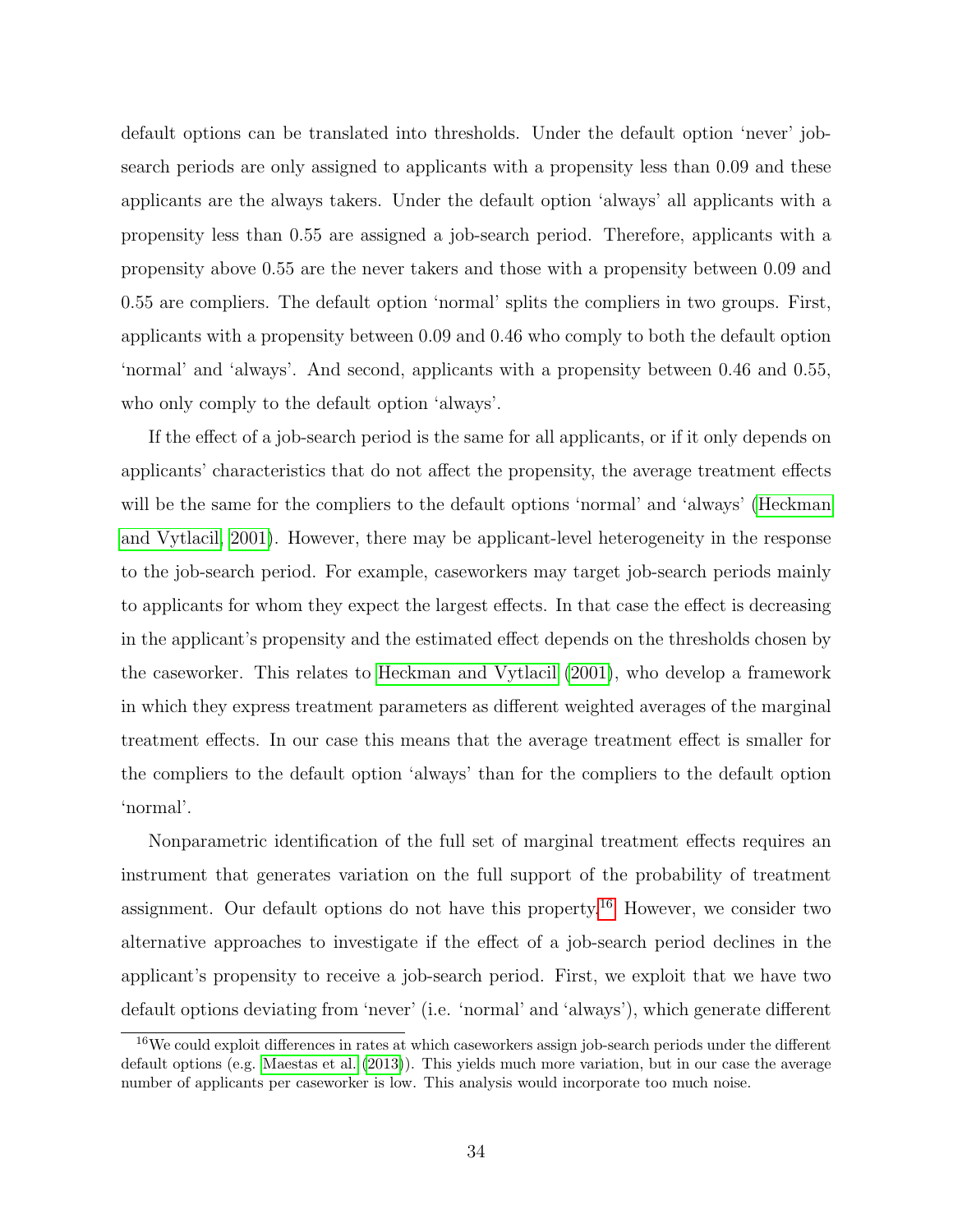|                                        | Total            | P-value | Normal vs  | Always vs |
|----------------------------------------|------------------|---------|------------|-----------|
|                                        | sample           | over-id | Never      | Normal    |
|                                        | (1)              | (2)     | (3)        | (4)       |
| Weeks on welfare                       | $-4.78***$       | 0.88    | $-5.17***$ | $-4.02$   |
|                                        | (1.25)           |         | (1.63)     | (4.59)    |
| Benefits received (in $\epsilon$ )     | $-814***$        | 0.75    | $-723*$    | $-1063$   |
|                                        | (287)            |         | (371)      | (1024)    |
| Earnings (in $\in$ )                   | $909^{\ast\ast}$ | 0.83    | $979*$     | 733       |
|                                        | (449)            |         | (582)      | (1650)    |
| Other benefits (in $\epsilon$ )        | $-122$           | 0.61    | $-246$     | 125       |
|                                        | (199)            |         | (258)      | (689)     |
| Total income (in $\epsilon$ )          | $-27$            | 0.84    | 10         | $-204$    |
|                                        | (438)            |         | (562)      | (1526)    |
| Weeks with earnings                    | 1.48             | 0.72    | 1.10       | 3.19      |
|                                        | (1.23)           |         | (1.60)     | (4.51)    |
| Cum. hours worked                      | $64***$          | 0.91    | 64         | 87        |
|                                        | (31)             |         | (41)       | (121)     |
| Mean hourly wage (in $\epsilon$ )      | 1.38             | 0.49    | 0.55       | 3.30      |
| (conditional on work)                  | (1.17)           |         | (1.27)     | (3.30)    |
|                                        |                  |         |            |           |
| First stage coefficient default normal | $0.34***$        |         | $0.34***$  |           |
|                                        | (0.02)           |         | (0.02)     |           |
| First stage coefficient default always | $0.46***$        |         |            | $0.12***$ |
|                                        | (0.02)           |         |            | (0.03)    |
| Observations                           | 2788             |         | 2217       | 2228      |
| Included controls:                     |                  |         |            |           |
| Calendar time fixed effects            | Yes              |         | Yes        | Yes       |
| Local office fixed effects             | Yes              |         | Yes        | Yes       |
| Applicant characteristics              | Yes              |         | Yes        | Yes       |

<span id="page-36-0"></span>Table 5: Comparing the two instruments, outcomes 26 weeks after registration

Note: Each cell represents one equation. The applicant characteristics are age at registration, gender, household composition, cumulative income in 24 months before registration and dummies for five education categories. Standard errors are clustered at the level of the applicant.  $***$  =significant at 1% level,  $**$  =at 5% level,  $*$  =at 10% level

groups of compliers. And second, we increase the group of compliers by only considering caseworkers with high compliance rates to the default options.

For the first approach we perform overidentification tests. In the LATE-framework with two valid instrumental variables, rejection of the overidentification test indicates that treatment effects are heterogeneous [\(Angrist and Fernandez-Val, 2013\)](#page-42-8). The intuition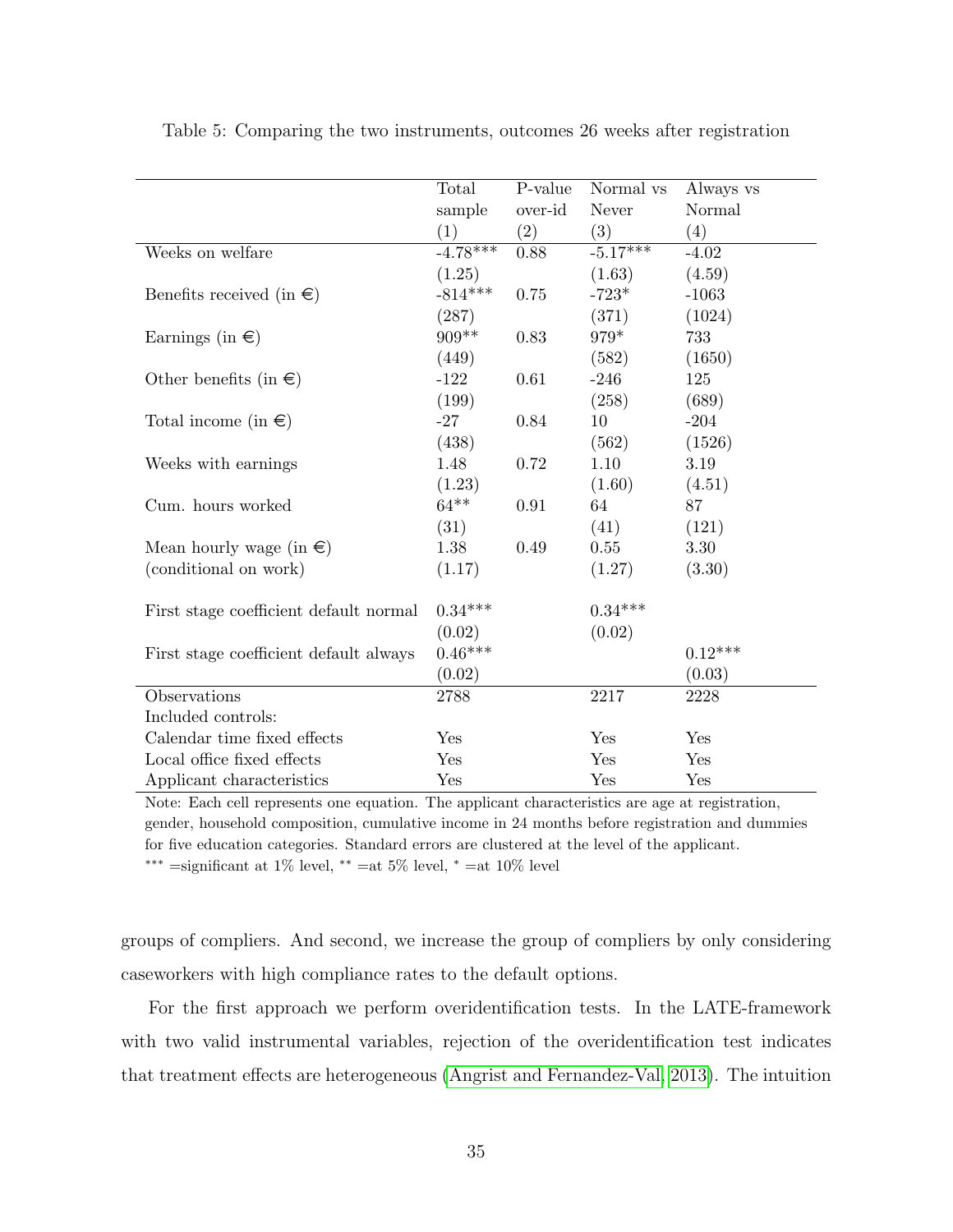<span id="page-37-0"></span>

<span id="page-37-1"></span>Figure 9: Percentage of job-search periods applied by default option and caseworker

is that both instrumental variables define different groups of compliers which may have different average treatment effects. The second column of Table [5](#page-36-0) shows that the p-values for this overidentification test are for none of the outcomes below 0.49. This suggests either that both complier populations are very similar or that there is not much heterogeneity in the marginal treatment effects. Given that the default options 'always' and 'normal' yield complier populations which largely overlap, the first explanation is not unlikely.

Next, we estimate the effect of a job-search period using two different strategies. First, we instrument the job-search period with the default option 'normal' with as a reference the default option 'never'. Second, we instrument the job-search period with the default option 'always' with as a reference the default option 'normal'. The first strategy captures the average treatment effect for applicants with a propensity between 0.09 and 0.46, while the second strategy captures the average treatment effect for applicants with a propensity between 0.46 and 0.55. For the first strategy, we exclude all applicants under the default option 'always', and for the second strategy we exclude all applicants under the default option 'never'. If caseworkers, indeed, mainly target job-search periods to applicants for which effects are highest, the estimated effects should be smaller when estimated under the second strategy. Table [5](#page-36-0) presents the results for the total sample (column (1)) and for the two strategies (columns (3) and (4)). The estimates in the third column are not very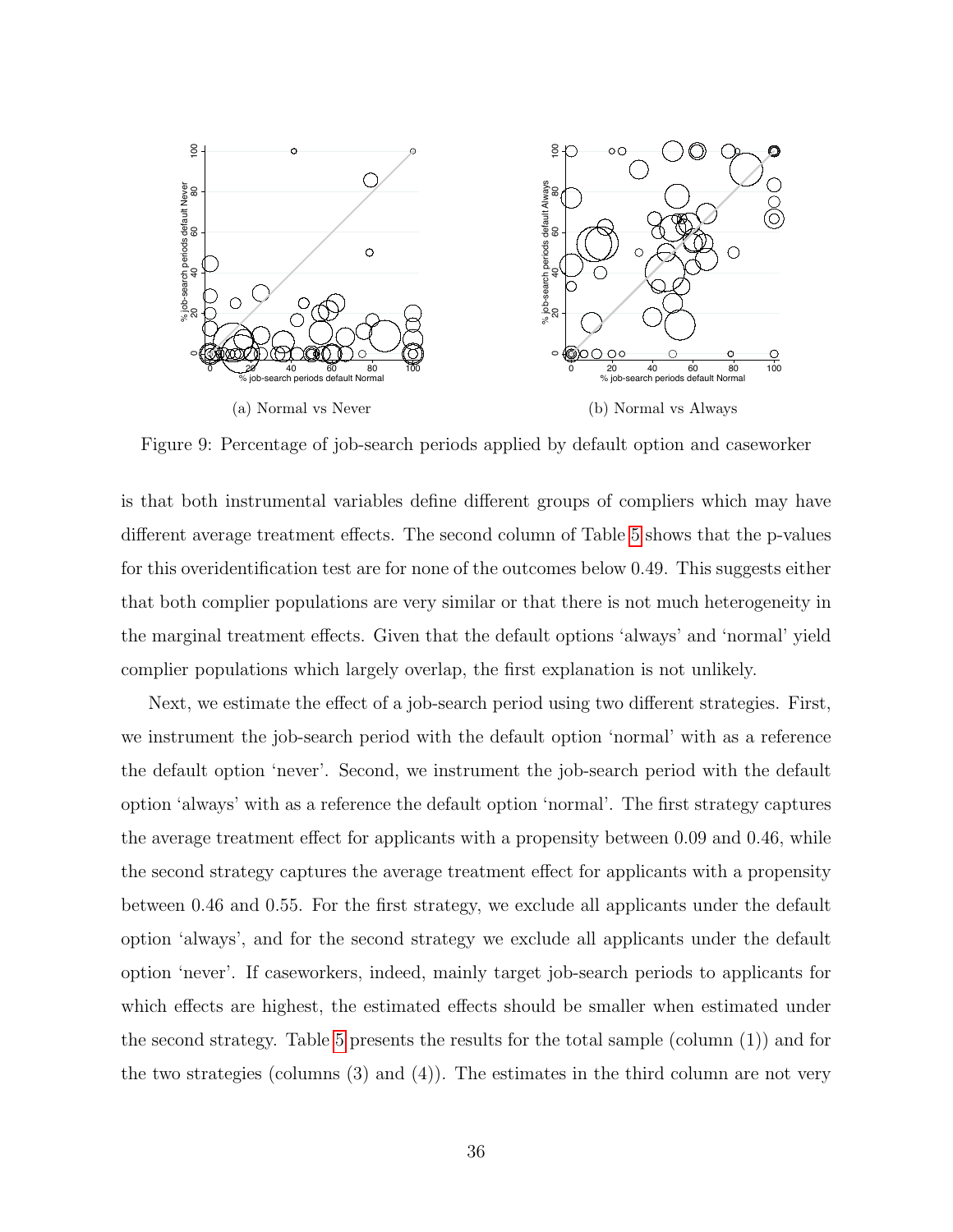precise, due to less power in the first stage, but the point estimates are very similar to those in the second column. Again, there is no evidence that marginal treatment effects are decreasing in the propensity not to receive a job-search period.

This first approach exploits the difference in the rate at which job-search periods are applied under the default option 'normal' and 'always'. Recall that the rates are not very different, which affects the power of the analysis. Furthermore, it can be that marginal treatment effects are very different for those applicants with much higher propensities. Therefore, we consider the individual compliance of each caseworker. Figure [9a](#page-37-0) shows for each caseworkers the rate at which they impose job-search periods under the default options 'normal' and 'never'. Each circle represents a caseworker and the size of the circle describes the number of applicants a caseworker has under the default option 'never'.

Three things come to the attention. First, there is substantial variation in the rate at which caseworkers assign job-search periods under the default option 'normal'. There are also caseworkers who almost never apply a job-search period. Second, caseworkers who normally assign many job-search periods, substantially reduce this if they are assigned the default option 'never'. And third, there are a few caseworkers who do not change behavior when being assigned the default option 'never', i.e. under this default option they impose job-search periods as often as under the default option 'normal'.

Figure [9b](#page-37-1) shows the same figure but now comparing the default option 'always' with the default option 'normal'. The figure is less pronounced than the previous figure. Obviously, many caseworkers find it difficult to impose job-search periods more often than usually. There are also some caseworkers who normally already impose job-search periods so often that this can hardly be increased when they are assigned the default option 'always'. Finally, there are some caseworkers who more or less refuse to give job-search periods. Even under the default option 'always' they (almost) never apply job-search periods. Because within local offices applicants are randomly assigned to caseworkers, we can restrict our sample to caseworkers with substantial compliance rates without harming the randomization. In Table [6](#page-39-0) we proceed in three steps and remove applicants of caseworkers who do not comply with the following rules: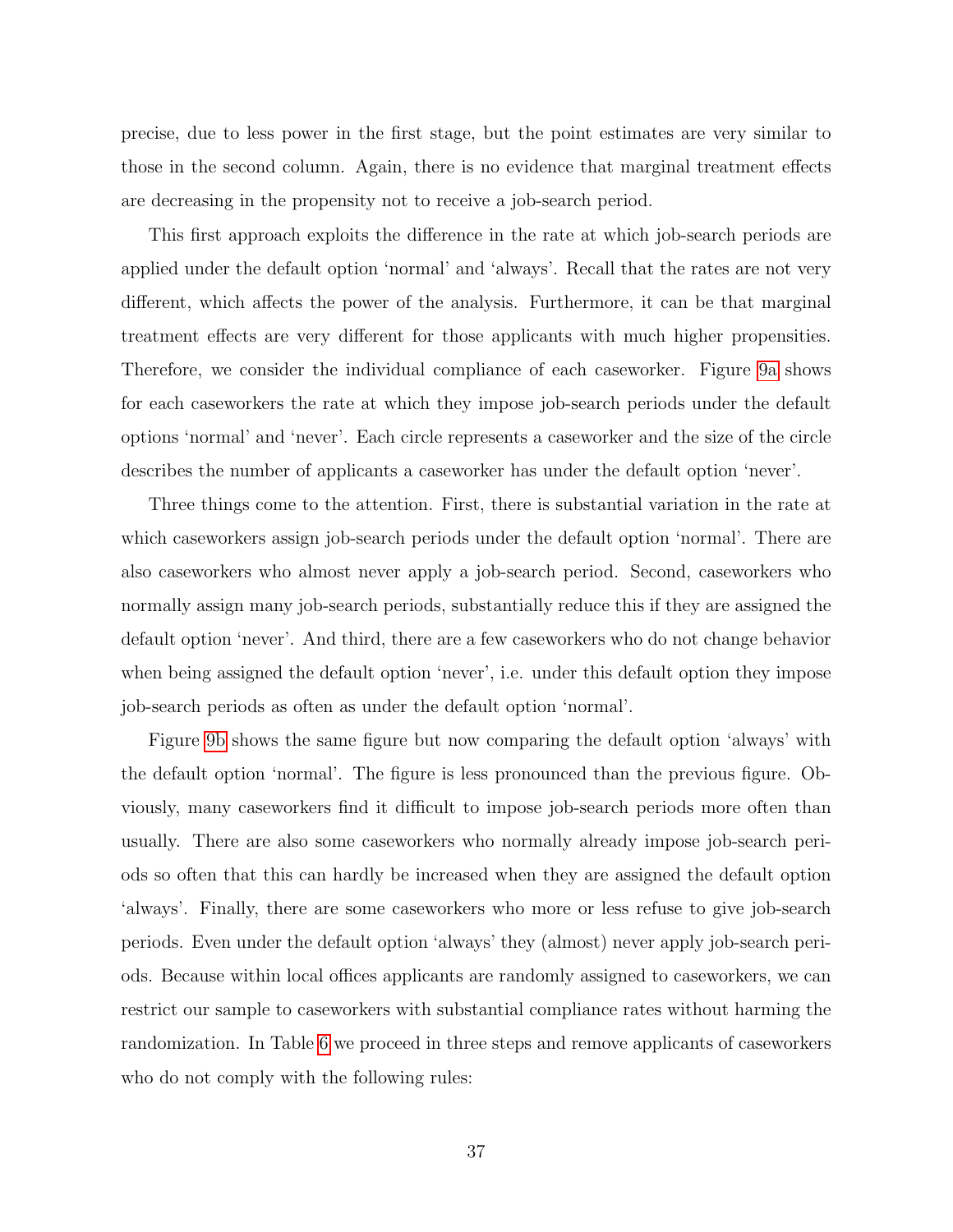<span id="page-39-0"></span>

|                                    | Total      | Never $<$ 20 $\%$ | $Never < 10\%$ | Never $<$ 10 $%$ |
|------------------------------------|------------|-------------------|----------------|------------------|
|                                    | sample     | Always $>40\%$    | Always $>40\%$ | Always $>60\%$   |
|                                    | (1)        | (2)               | (3)            | (4)              |
| Weeks on welfare                   | $-4.78***$ | $-4.28***$        | $-4.66***$     | $-5.72***$       |
|                                    | (1.25)     | (1.21)            | (1.26)         | (1.55)           |
| Benefits received (in $\epsilon$ ) | $-814***$  | $-647**$          | $-749***$      | $-813**$         |
|                                    | (287)      | (275)             | (285)          | (326)            |
| Earnings (in $\epsilon$ )          | 909**      | $-832*$           | $912**$        | 1386***          |
|                                    | (449)      | (429)             | (440)          | (518)            |
| Other benefits (in $\epsilon$ )    | $-122$     | $-127$            | $-86$          | $-83$            |
|                                    | (199)      | (184)             | (199)          | (239)            |
| Total income (in $\epsilon$ )      | $-27$      | 58                | 77             | 490              |
|                                    | (438)      | (422)             | (434)          | (511)            |
| Weeks with earnings                | 1.48       | 1.60              | 1.92           | $2.99**$         |
|                                    | (1.23)     | (1.17)            | (1.23)         | (1.39)           |
| Cum. hours worked                  | $64***$    | $54*$             | $58*$          | 83**             |
|                                    | (31)       | (30)              | (31)           | (37)             |
| Mean hourly wage (in $\epsilon$ )  | 1.38       | 1.63              | 0.81           | 1.05             |
| (conditional on work)              | (1.17)     | (1.19)            | (0.97)         | (1.08)           |
|                                    |            |                   |                |                  |
| First stage default normal         | $0.34***$  | $0.37***$         | $0.37***$      | $0.39***$        |
|                                    | (0.02)     | (0.02)            | (0.02)         | (0.03)           |
| First stage default always         | $0.46***$  | $0.55***$         | $0.56***$      | $0.63***$        |
|                                    | (0.02)     | (0.03)            | (0.03)         | (0.03)           |
| Observations                       | 2788       | 2373              | 2207           | 1603             |
| Included controls:                 |            |                   |                |                  |
| Calendar time fixed effects        | Yes        | Yes               | Yes            | Yes              |
| Local office fixed effects         | Yes        | Yes               | Yes            | Yes              |
| Applicant characteristics          | Yes        | Yes               | Yes            | Yes              |

Table 6: Outcomes for different groups of compliers

Note: Each cell represents one equation. The applicant characteristics are age at registration, gender, household composition, cumulative income in 24 months before registration and dummies for five education categories. Standard errors are clustered at the level of the applicant.  $***$  =significant at 1% level,  $**$  =at 5% level,  $*$  =at 10% level

- 1. Fraction 'never'  $\langle 20\% \&$  fraction 'always'  $>40\%$
- 2. Fraction 'never'  $\langle 10\% \&$  fraction 'always'  $>40\%$
- 3. Fraction 'never' <10%  $\&$  fraction 'always'  ${>}60\%$

We only remove observations if a caseworker had more than five applicants in the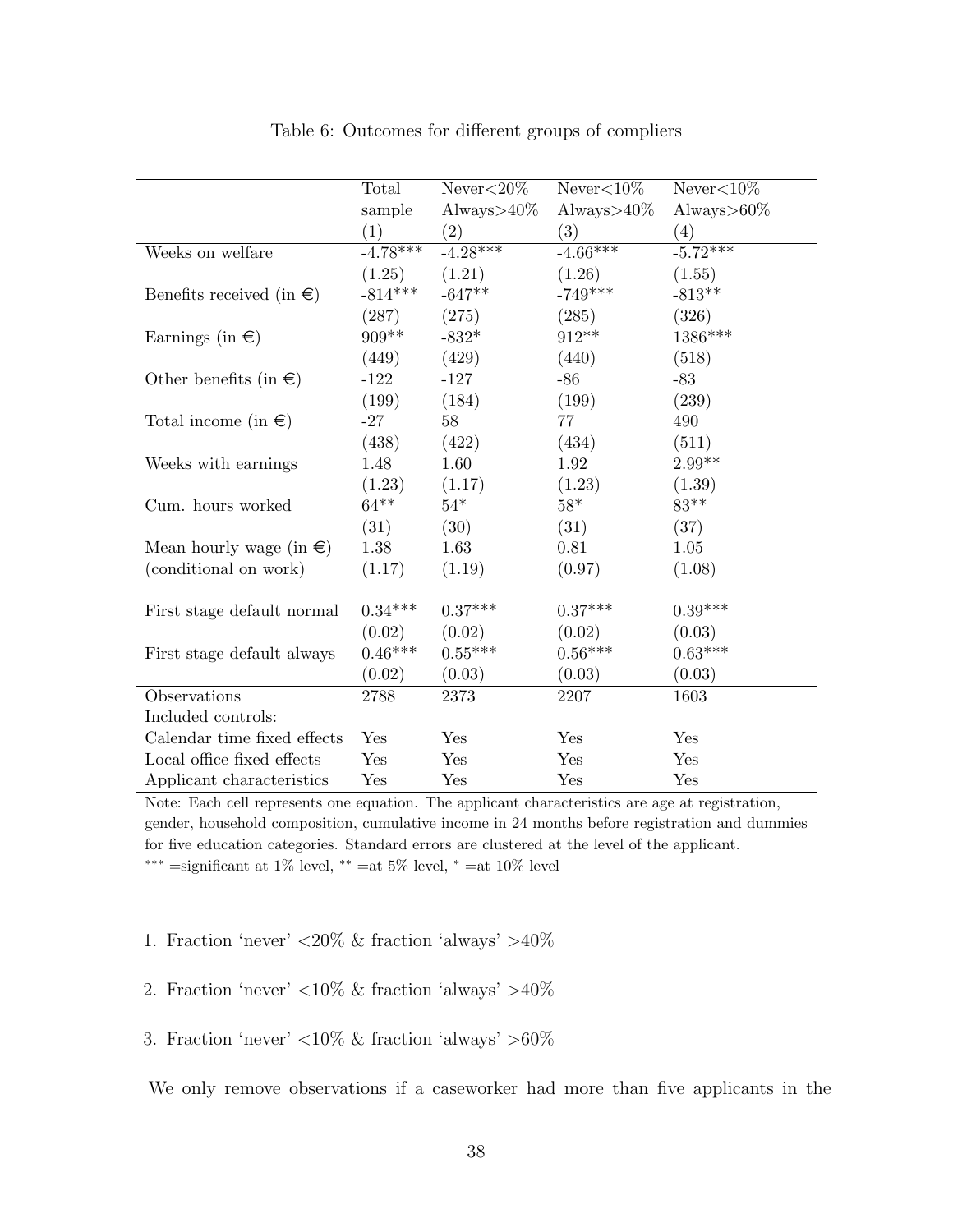relevant default options, such that we do not run the risk of removing caseworkers that had a very peculiar draw of applicants. A regression of an indicator for the different samples that remain under these selection criteria on applicant characteristics shows that there are no observable differences between applicants in the different groups (see Table [A4](#page-48-0) in the appendix). Only the indicator for the local welfare office is significant. This confirms that compliance to the experiment differ between local offices. Table [6](#page-39-0) presents the estimated effects for the job-search periods for the different subsamples. At the bottom of the table we see that by removing non-complying caseworkers, the first-stage coefficients increase. In the most strictly defined sample (column 4) the estimates now cover propensities from 0.06 to 0.71 percent. Looking at the results, there is no evidence that the effect of a jobsearch period decreases with the propensity not to apply a job-search period. The effect on earnings even becomes slightly larger.

Overall both strategies do not provide evidence that the effect of a job-search period decreases in the propensity not to receive a job-search period. It also shows that the local average treatment effect are not sensitive to changes in the sample and the group of compliers. Obviously, caseworkers do not succeed in targeting job-search periods to those applicants for which the effects are largest. Finally, the results suggest that the estimated local average treatment is generalizable to a larger share of the sample.

# <span id="page-40-0"></span>8 Conclusion

In this paper we use a field experiment, in combination with detailed administrative data, to study mandatory job-search periods for new applicants of welfare benefits. Our empirical results provide evidence for a strong and persistent effect of a job-search period on receipt of welfare benefits. Six months after applying for welfare the total benefits payments are reduced by, on average, 25 percent. The reduced welfare benefits are fully compensated (112 percent) by increased income from employment and there are no spillovers to other benefit schemes. The effect of a job-search period increases with education, for applicants with at least a bachelor degree the likelihood to collect welfare benefits decreases with 50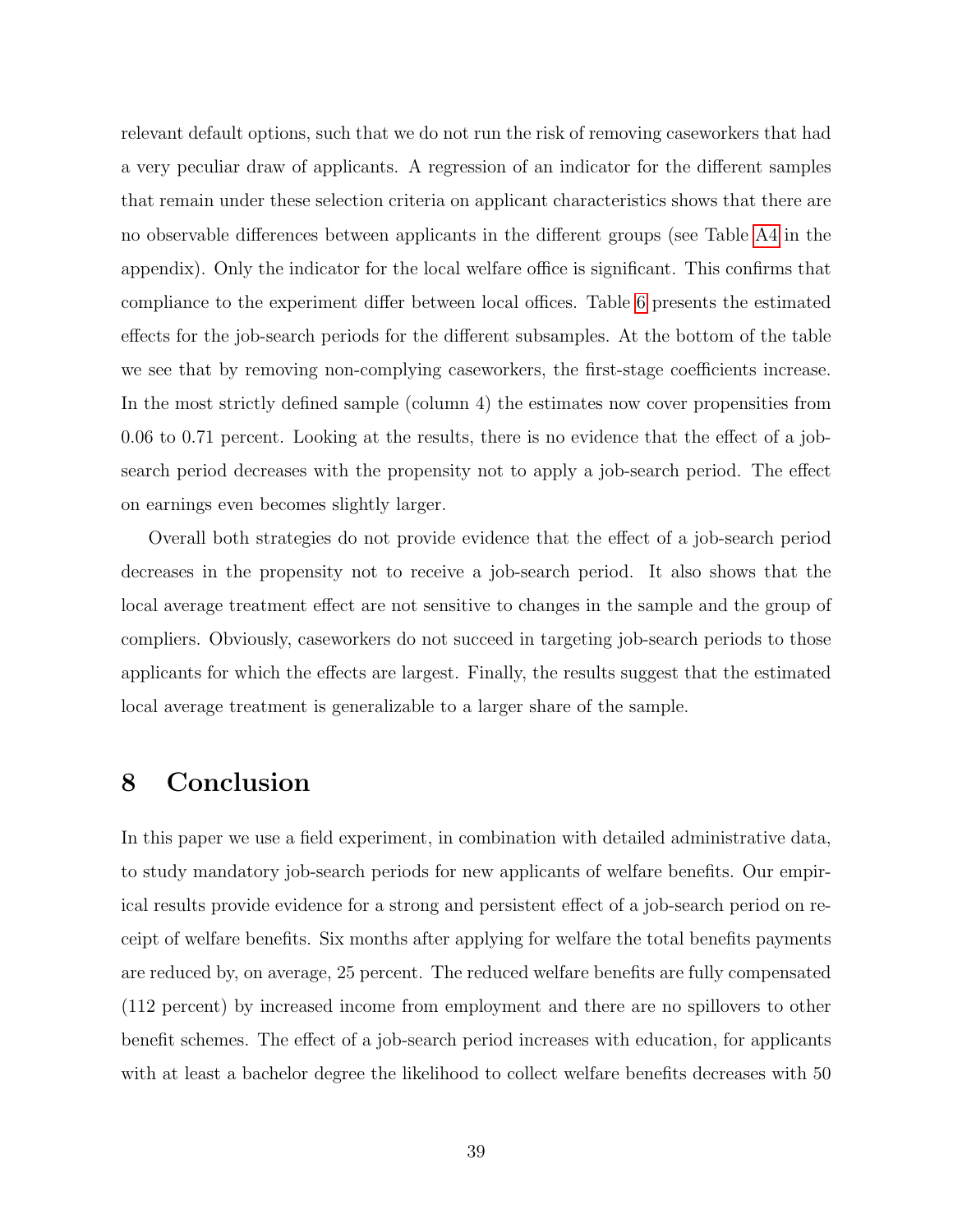percent.

The job-search requirement of a job-search period can increase the likelihood to find a job, but job-search periods can also increases the complexity of the welfare-benefits application. Our results suggest that the increased complexity of the application process does not hurt the most vulnerable applicants. In particular, we do not find evidence for negative side-effects, such as engagement in criminal behavior. Therefore, the increased job-finding and reduced welfare dependency indicate that a job-search period is an effective instrument for targeting welfare benefits to those people who need it most.

The job-search requirement and the waiting period, are easily transferable to other situations, which suggests that job-search periods can also be useful policy instruments for unemployment insurance and disability insurance. In addition, the administrative costs of imposing a job-search period are small and it is an early intervention that can prevent more costly interventions later during the period of benefits dependency. However, the population in our experiment has two important features. First, they do not have serious limitations to work. Second, all applicants are liquidity constraint, otherwise they would not be eligible for welfare benefits. These aspects of the applicant population might be essential for a successful implementation of a job-search period in other settings.

Randomized experiments with welfare applicants are still rare. We show that using an encouragement design which allowed for opting out in special cases, it is possible to evaluate (existing) policies for welfare applicants. The opt-out possibility has been important to obtain support of caseworkers, which ensured sufficient compliance to our randomization. Finally, the design of our experiment allowed us to also study whether caseworkers are able to target search periods to those clients for whom they are most effective. We find that this is not the case, a job-search period is effective for a larger share of the applicants than the population on which caseworkers normally impose a jobsearch period. Our results suggest that the welfare administration should instruct the caseworkers to more frequently apply job-search periods.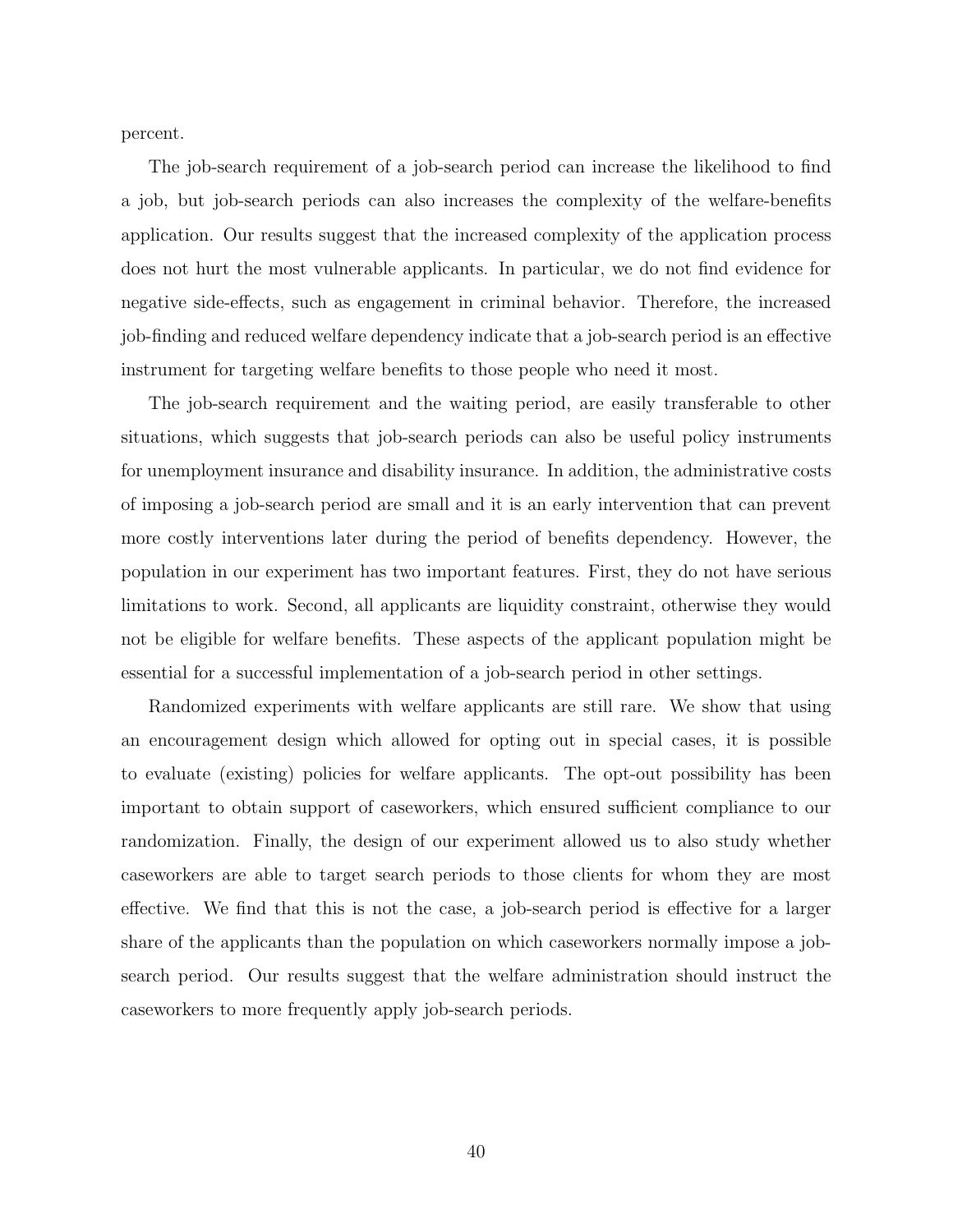# References

- <span id="page-42-8"></span>Angrist, J. D. and Fernandez-Val, I. (2013). ExtrapoLATE-ing: External validity and overidentification in the LATE framework. In Acemoglu, D., Arellano, M., and Dekel, E., editors, Advances in Economics and Econometrics. Cambridge University Press.
- <span id="page-42-7"></span>Angrist, J. D., Imbens, G. W., and Rubin, D. B. (1996). Identification of causal effects using instrumental variables. Journal of the American Statistical Association, 91(434):444–455.
- <span id="page-42-1"></span>Bhargava, S. and Manoli, D. (2015). Psychological frictions and the incomplete take-up of social benefits: Evidence from an IRS field experiment. American Economic Review, 105(11):3489–3529.
- <span id="page-42-2"></span>Bitler, M. P., Currie, J., and Scholz, J. K. (2003). WIC eligibility and participation. Journal of Human Resources, 38:1139–1179.
- <span id="page-42-0"></span>Black, D. A., Smith, J. A., C., B. M., and Noel, B. J. (2003). Is the threat of reemployment services more effective than the services themselves? Evidence from random assignment in the ui system. American Economic Review, 93(4):1313–1327.
- <span id="page-42-3"></span>Brien, M. J. and Swann, C. A. (1999). Prenatal WIC participation and infant health: Selection and maternal fixed effects. University of Virginia Dept. of Economics, unpublished manuscript.
- <span id="page-42-4"></span>Card, D., Kluve, J., and Weber, A. (2010). Active labour market policy evaluations: A meta-analysis. Economic Journal, 120(548):F452–F477.
- <span id="page-42-5"></span>Card, D. and Robins, P. (1998). Do financial incentives encourage welfare recipients to work? Evidence from a randomized evaluation of the self-sufficiency project. Research in Labor Economics, 17:1–56.
- <span id="page-42-6"></span>Crépon, B., Duflo, E., Gurgand, M., Rathelot, R., and Zamora, P. (2013). Do labor market policies have displacement effects? Evidence from a clustered randomized experiment. Quarterly Journal of Economics, 128(2):531– 580.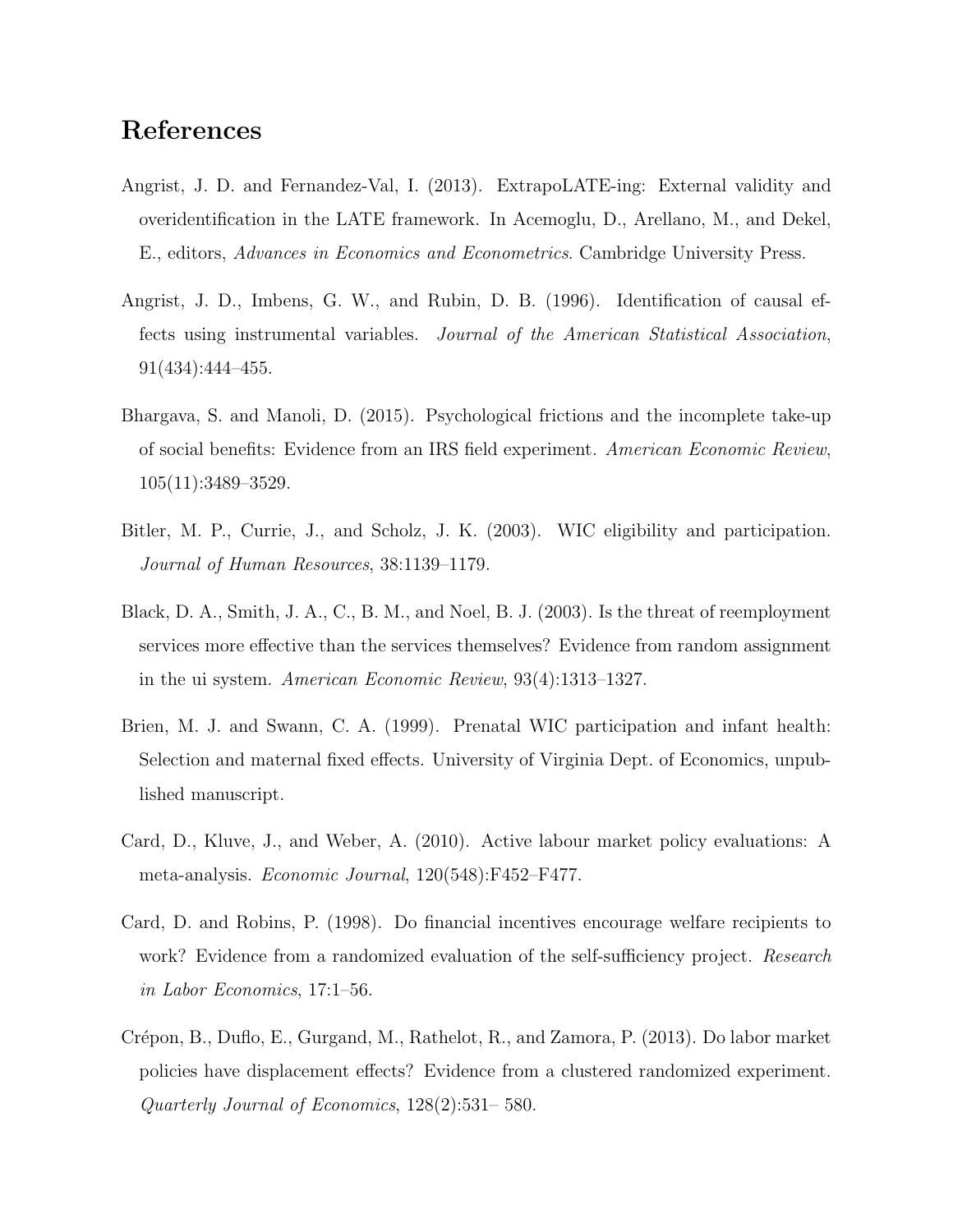- <span id="page-43-0"></span>Currie, J. (2006). The take-up of social benefits. In Auerbach, A. J., Card, D., and Quigley, J. M., editors, Public Policy and the Income Distribution. New York: Russell Sage Foundation.
- <span id="page-43-1"></span>Currie, J. and Grogger, J. (2001). Explaining recent declines in food stamp program participation. In Gale, W. and Rothenberg-Pack, J., editors, Brookings Papers on Urban Affairs, pages  $203-244$ .
- <span id="page-43-4"></span>Duflo, E., Glennerster, R., and Kremer, M. (2007). Using randomization in development economics research: A toolkit. In Schultz, T. P. and Strauss, J. A., editors, Handbook of Development Economics, volume 4, pages 3895–3962. Elsevier.
- <span id="page-43-6"></span>Foley, C. F. (2011). Welfare payments and crime. *Review of Economics and Statistics*, 93(1):97–112.
- <span id="page-43-8"></span>Heckman, J. J. and Vytlacil, E. (2001). Policy-relevant treatment effects. American Economic Review, 91(2):107–111.
- <span id="page-43-7"></span>Imbens, G. W. and Rubin, D. B. (1997). Estimating outcome distributions for compliers in instrumental variables models. Review of Economic Studies, 64(4):555–574.
- <span id="page-43-9"></span>Ketel, N., Leuven, E., Oosterbeek, H., and van der Klaauw, B. (2015). The returns to medical school in a regulated labor market: Evidence from admission lotteries. American Economic Journal: Applied Economics. Forthcoming.
- <span id="page-43-3"></span>Kleven, H. J. and Kopczuk, W. (2011). Transfer program complexity and the take-up of social benefits. American Economic Journal: Economic Policy, 3(1):54–90.
- <span id="page-43-2"></span>Krueger, A. B. (1990). Incentive effects of workers' compensation insurance. Journal of Public Economics, 41(1):73–99.
- <span id="page-43-5"></span>Maestas, N., Mullen, K. J., and Strand, A. (2013). Does disability insurance receipt discourage work? Using examiner assignment to estimate causal effects of SSDI receipt. American Economic Review, 103(5):1797–1829.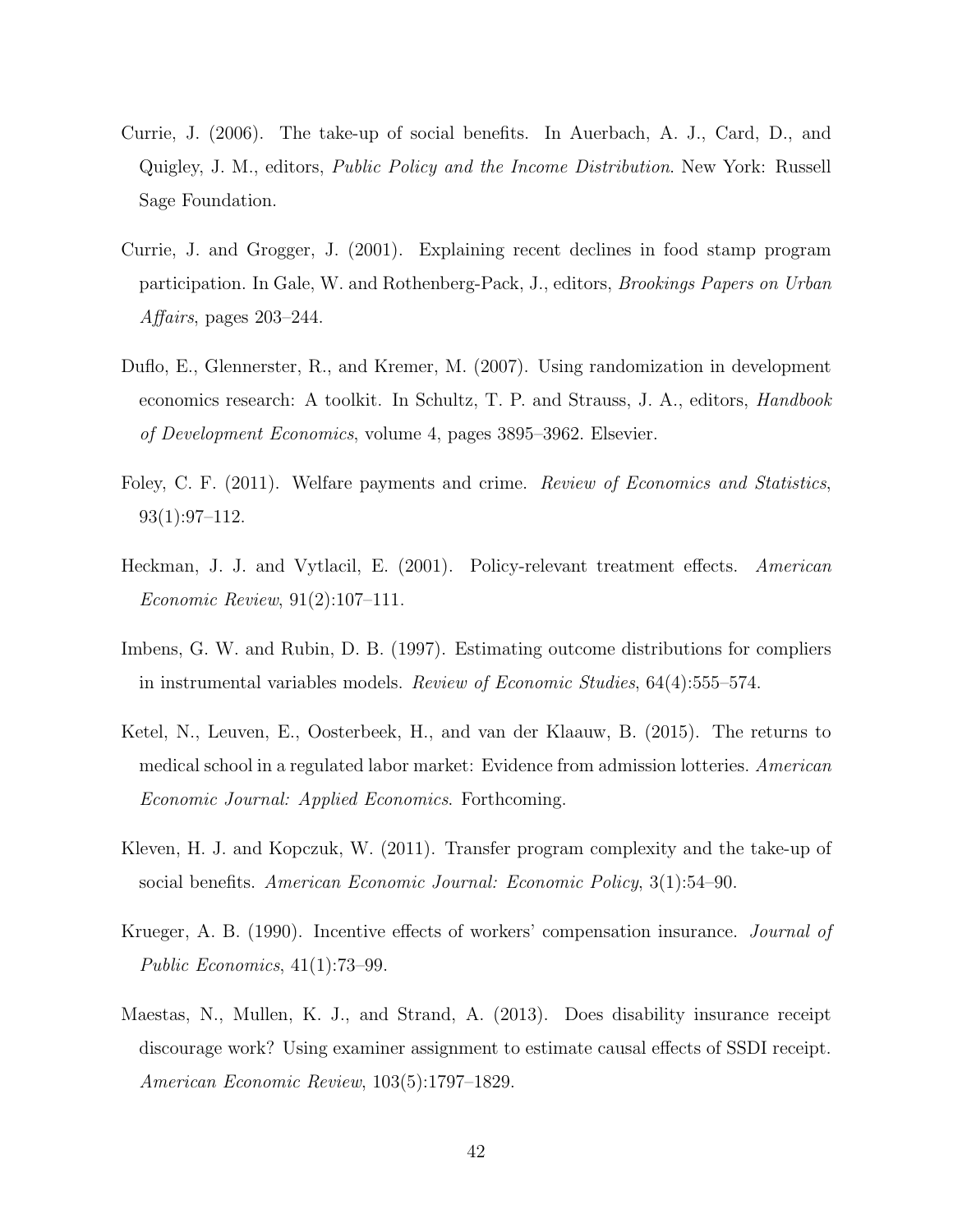- <span id="page-44-1"></span>O'Donoghue, T. and Rabin, M. (1999). Doing it now or later. American Economic Review, 89(1):103–124.
- <span id="page-44-0"></span>Parsons, D. O. (1991). Self-screening in targeted public transfer programs. Journal of Political Economy, 99(4):859–876.
- <span id="page-44-3"></span>Statistics Netherlands, WODC, and Raad voor de Rechtspraak (2013). Criminaliteit en rechtshandhaving 2013. Report, Justitie in Statistiek.
- <span id="page-44-2"></span>Van der Klaauw, B. and Van Ours, J. C. (2013). Carrot and stick: How re-employment bonuses and benefit sanctions affect exit rates from welfare. Journal of Applied Econometrics, 28(2):275–296.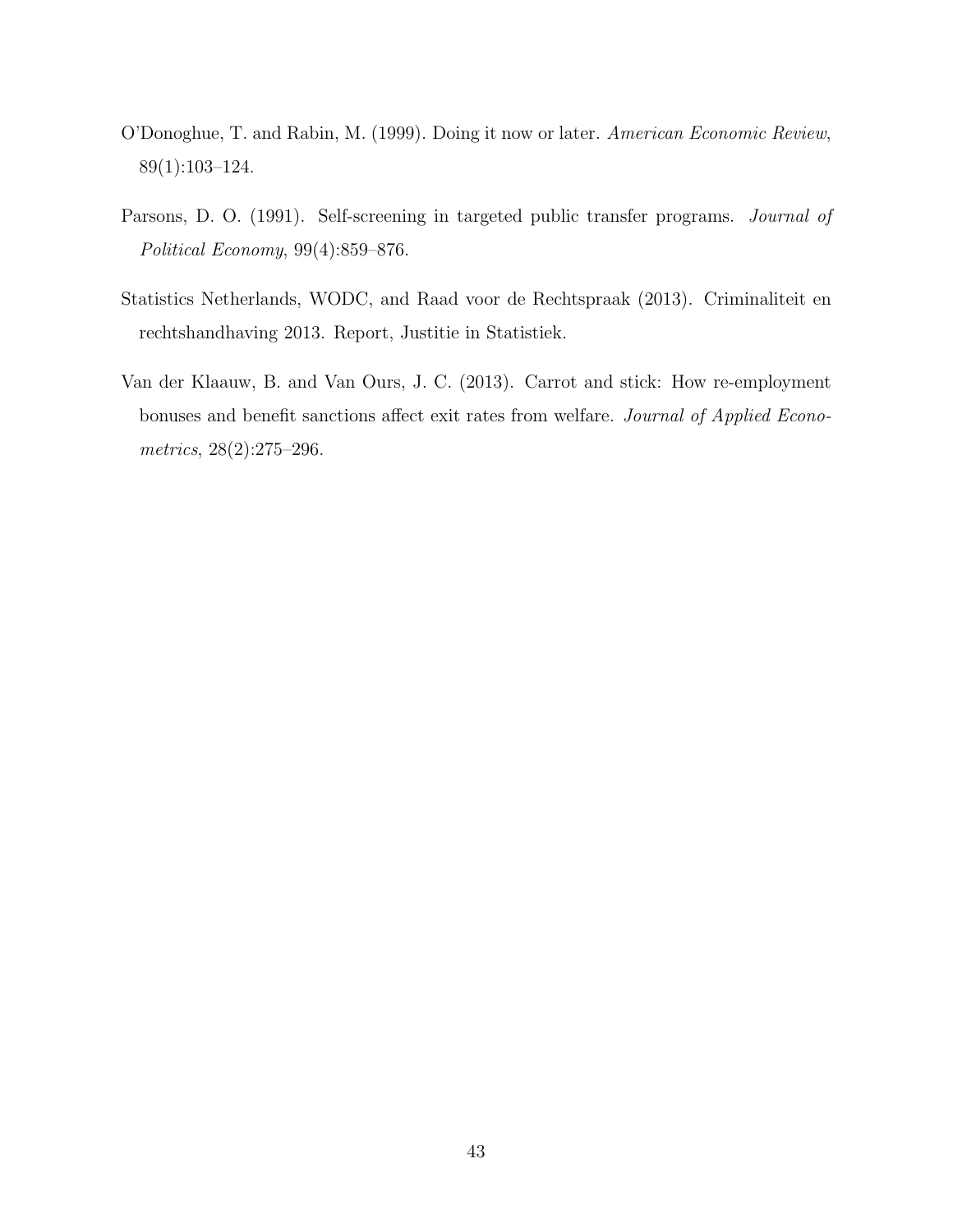# <span id="page-45-0"></span>A Additional tables

 $\overline{a}$ 

|                                                                                       | Mean   |
|---------------------------------------------------------------------------------------|--------|
| Financial situation                                                                   |        |
| Good                                                                                  | $26\%$ |
| Average                                                                               | 48%    |
| <b>Bad</b>                                                                            | 26\%   |
| Estimated level of independence (by the caseworker) of the applicant                  |        |
| Very independent                                                                      | 40\%   |
| Somewhat independent                                                                  | 54%    |
| Completely not independent                                                            | $6\%$  |
| <i>Estimated time (by the caseworker) until exit to employment</i>                    |        |
| Less than 1 month                                                                     | 13%    |
| 2 to 3 months                                                                         | $39\%$ |
| 4 to 5 months                                                                         | 31%    |
| 6 months or more                                                                      | 17%    |
| Reason application for welfare                                                        |        |
| Lost job                                                                              | $16\%$ |
| End self-employment                                                                   | 8%     |
| End unemployment insurance benefits                                                   | 34%    |
| Other reason                                                                          | 42\%   |
| Other characteristics                                                                 |        |
| Non-western immigrant                                                                 | 56%    |
| Ever received welfare before                                                          | 47%    |
| Note: The information in the first four panels of this table is taken from the forms  |        |
| that caseworkers filled in for the applicants that were part of the experiment. These |        |

Table A1: Characteristics of the target population

that caseworkers filled in for the applicants that were part of the experiment. These forms were completed for 72 percent of the sample. The information in the lowest panel is for the complete sample and was derived by linking the experimental sample to administrative data of Statistics Netherlands. The degree of independence indicates whether the applicant is self-reliant and is able to independently search for work.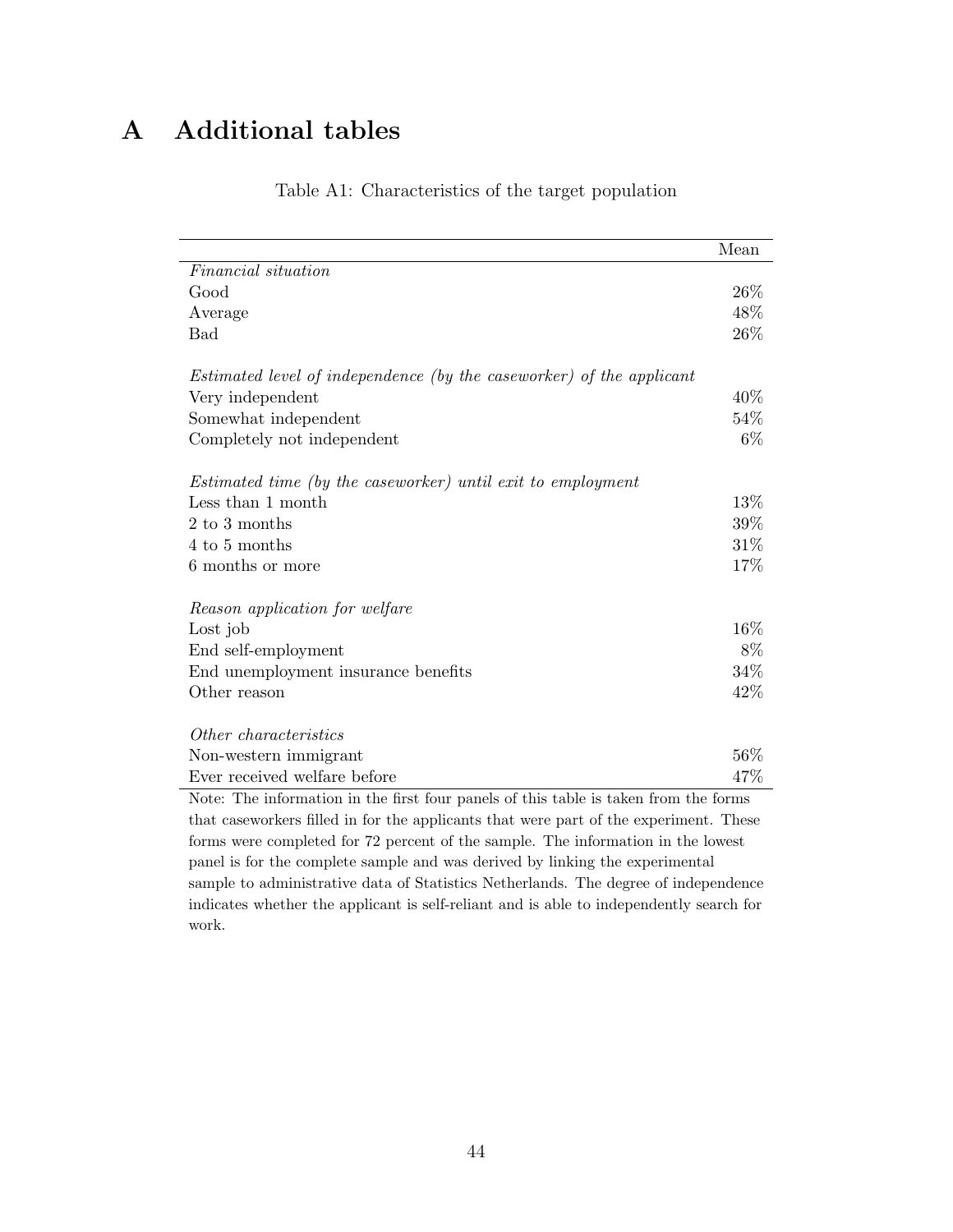| Note: The p rolug in the lect three columns are workted by the effect of registration |
|---------------------------------------------------------------------------------------|
|                                                                                       |

<span id="page-46-0"></span>Table A2: Targeting job-search periods by caseworkers under default 'normal'

Note: The p-values in the last three columns are weighted by the office of registration, as randomization took place within welfare office.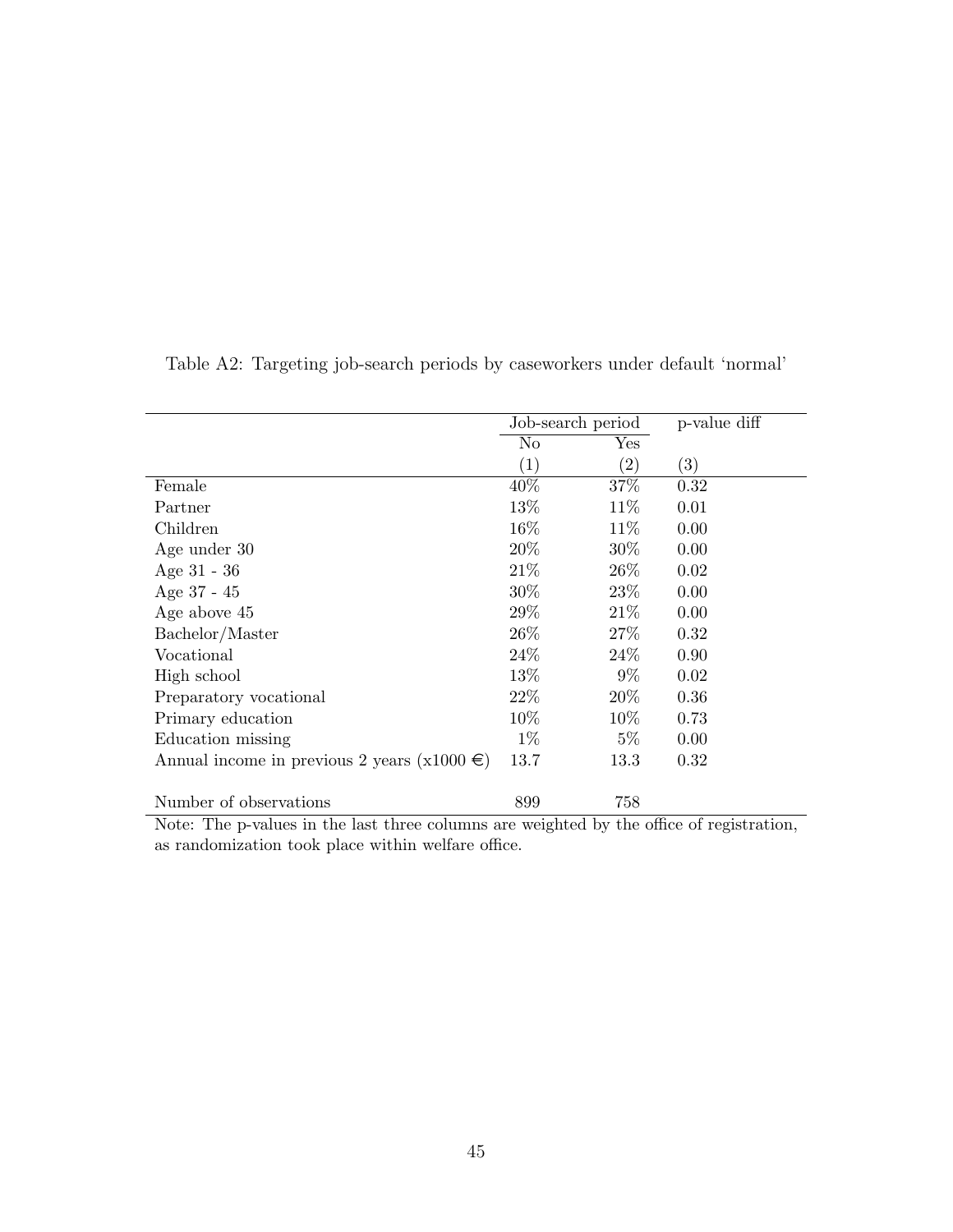|                                                                                                                                            |         | Education level            |            |  |
|--------------------------------------------------------------------------------------------------------------------------------------------|---------|----------------------------|------------|--|
|                                                                                                                                            | Low     | Middle                     | High       |  |
|                                                                                                                                            | (1)     | (2)                        | (3)        |  |
| Weeks on welfare                                                                                                                           | $-2.49$ | $-4.32**$                  | $-7.94***$ |  |
|                                                                                                                                            | (2.15)  | (1.98)                     | (2.16)     |  |
| Benefits received (in $\epsilon$ )                                                                                                         | $-277$  | $-838*$                    | $-1442***$ |  |
|                                                                                                                                            | (483)   | (470)                      | (488)      |  |
| Earnings (in $\in$ )                                                                                                                       | 562     | 1113                       | 1060       |  |
|                                                                                                                                            | (633)   | (687)                      | (953)      |  |
| Other benefits (in $\epsilon$ )                                                                                                            | $-283$  | $-24$                      | -66        |  |
|                                                                                                                                            | (366)   | (298)                      | (358)      |  |
| Cum. total income (in $\epsilon$ )                                                                                                         | 1       | 251                        | $-447$     |  |
|                                                                                                                                            | (617)   | (673)                      | (943)      |  |
| Weeks with earnings                                                                                                                        | 0.57    | 2.19                       | 1.61       |  |
|                                                                                                                                            |         | $(2.12)$ $(1.79)$ $(2.10)$ |            |  |
| Cum. hours worked                                                                                                                          | 36      | $101**$                    | 46         |  |
|                                                                                                                                            | (53)    | (46)                       | (58)       |  |
| Mean hourly wage (in $\epsilon$ )                                                                                                          | $-0.69$ | 1.79                       | 3.03       |  |
| (conditional on work)                                                                                                                      |         | $(1.80)$ $(1.50)$          | (2.14)     |  |
| Observations                                                                                                                               | 1011    | 1007                       | 770        |  |
| Included controls:                                                                                                                         |         |                            |            |  |
| Calendar time fixed effects                                                                                                                | Yes.    | Yes                        | Yes        |  |
| Local office fixed effects                                                                                                                 | Yes     | Yes.                       | Yes        |  |
| Applicant characteristics                                                                                                                  | Yes     | Yes                        | Yes        |  |
| $\mathbf{M}$ and $\mathbf{R}$ and $\mathbf{L}$ are $\mathbf{M}$ and $\mathbf{L}$ and $\mathbf{L}$ are $\mathbf{L}$<br>basan dan albumlahan |         |                            |            |  |

<span id="page-47-0"></span>Table A3: Effects by level of education 26 weeks after registration

Note: Each row in this table represents one regression including interactions for the different subgroups. The applicant characteristics are age at registration, gender, household composition, cumulative income 24 months before registration and dummies for five education categories. Standard errors are clustered at the level of the applicant.

∗∗∗ =significant at 1% level, ∗∗ =at 5% level, <sup>∗</sup> =at 10% level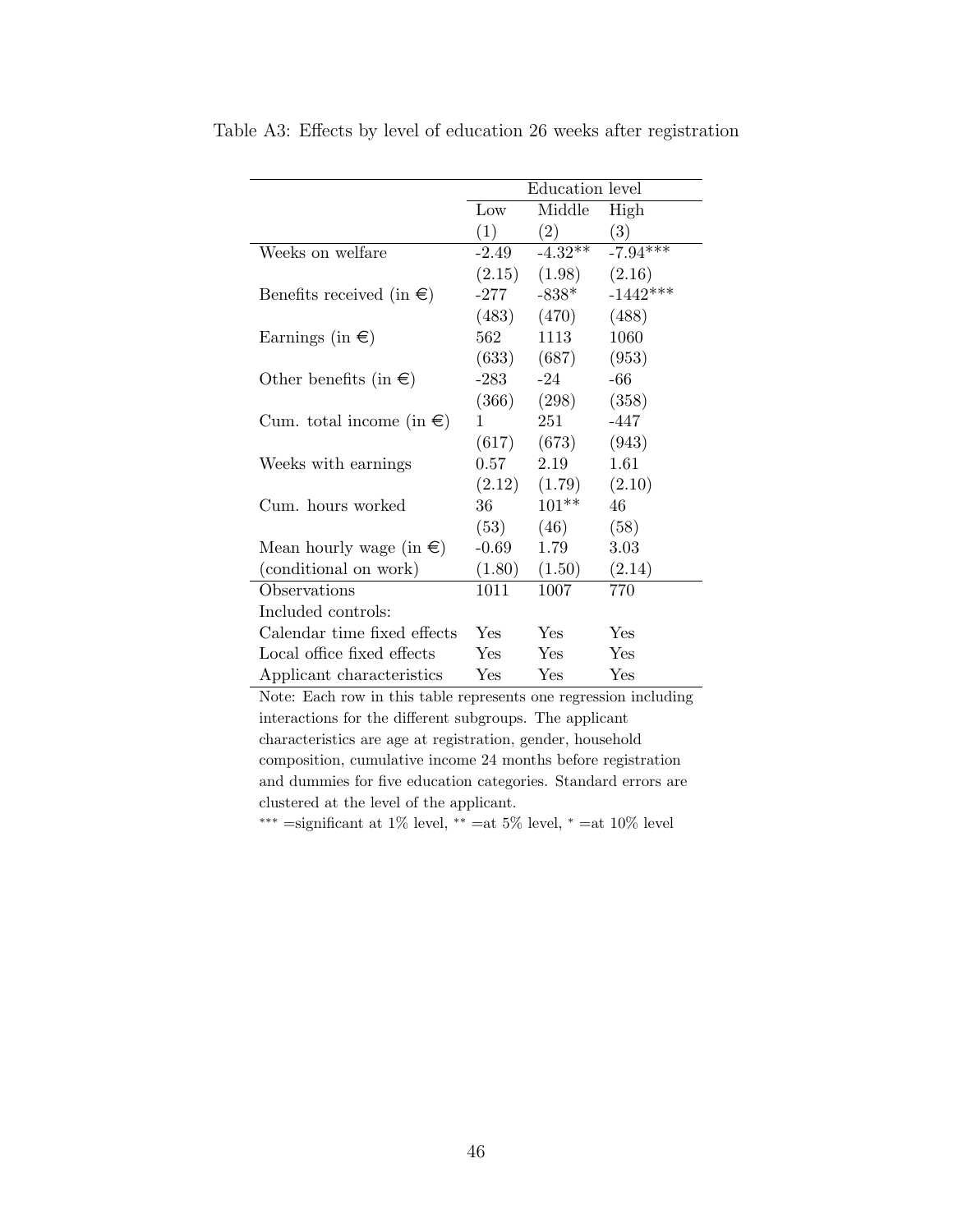<span id="page-48-0"></span>

|                                   | $Nev. < 20\%$ | $Nev.<10\%$  | $Nev.<10\%$  |
|-----------------------------------|---------------|--------------|--------------|
|                                   | Alw. $>40\%$  | Alw. $>40\%$ | Alw. $>60\%$ |
|                                   | (1)           | (2)          | (3)          |
| Applicant characteristics         |               |              |              |
| Female                            | $-0.01$       | $-0.01$      | $-0.00$      |
|                                   | (0.01)        | (0.02)       | (0.02)       |
| Partner                           | 0.02          | $-0.01$      | $-0.02$      |
|                                   | (0.02)        | (0.03)       | (0.03)       |
| Children                          | 0.02          | 0.02         | 0.01         |
|                                   | (0.02)        | (0.02)       | (0.03)       |
| Age 31 - $36$                     | $-0.02$       | $-0.03$      | $-0.01$      |
|                                   | (0.02)        | (0.02)       | (0.03)       |
| Age 37 - 45                       | $-0.01$       | $-0.00$      | 0.02         |
|                                   | (0.02)        | (0.02)       | (0.03)       |
| Age above 45                      | 0.03          | $0.04**$     | $0.05*$      |
|                                   | (0.02)        | (0.02)       | (0.03)       |
| Bachelor/Master                   | $-0.04*$      | $-0.01$      | $-0.01$      |
|                                   | (0.02)        | (0.03)       | (0.03)       |
| Vocational                        | $-0.03$       | $-0.00$      | $-0.01$      |
|                                   | (0.02)        | (0.03)       | (0.03)       |
| High school                       | 0.02          | 0.04         | $-0.01$      |
|                                   | (0.02)        | (0.03)       | (0.04)       |
| Prep. vocational                  | 0.00          | 0.03         | 0.00         |
|                                   | (0.02)        | (0.03)       | (0.03)       |
| Education missing                 | $-0.01$       | $-0.01$      | $-0.00$      |
|                                   | (0.01)        | (0.02)       | (0.02)       |
| Income 2 yrs before $(x1000 \in)$ | $0.00*$       | 0.00         | 0.00         |
|                                   | (0.00)        | (0.00)       | (0.00)       |
| Location of registration          |               |              |              |
| Southeast                         | $0.08***$     | $0.25***$    | $-0.32***$   |
|                                   | (0.02)        | (0.02)       | (0.03)       |
| North                             | 0.03          | $0.12***$    | $0.19***$    |
|                                   | (0.02)        | (0.03)       | (0.03)       |
| Centrum/East                      | 0.02          | $0.19***$    | $0.11***$    |
|                                   | (0.02)        | (0.02)       | (0.03)       |
| New West                          | $-0.01$       | $0.17***$    | 0.02         |
|                                   | (0.02)        | (0.03)       | (0.03)       |
| Quarter of registration           |               |              |              |
| Quarter 2                         | 0.02          | $-0.00$      | $-0.03$      |
|                                   | (0.02)        | (0.02)       | (0.03)       |
| Quarter 3                         | $-0.01$       | $-0.02$      | $-0.05**$    |
|                                   | (0.02)        | (0.02)       | (0.03)       |
| Quarter 4                         | $-0.00$       | 0.01         | 0.02         |
|                                   | (0.02)        | (0.02)       | (0.03)       |

Table A4: Characteristics of different groups of compliers

Note: ∗∗∗ =significant at 1% level, ∗∗ =at 5% level, <sup>∗</sup> =at 10% level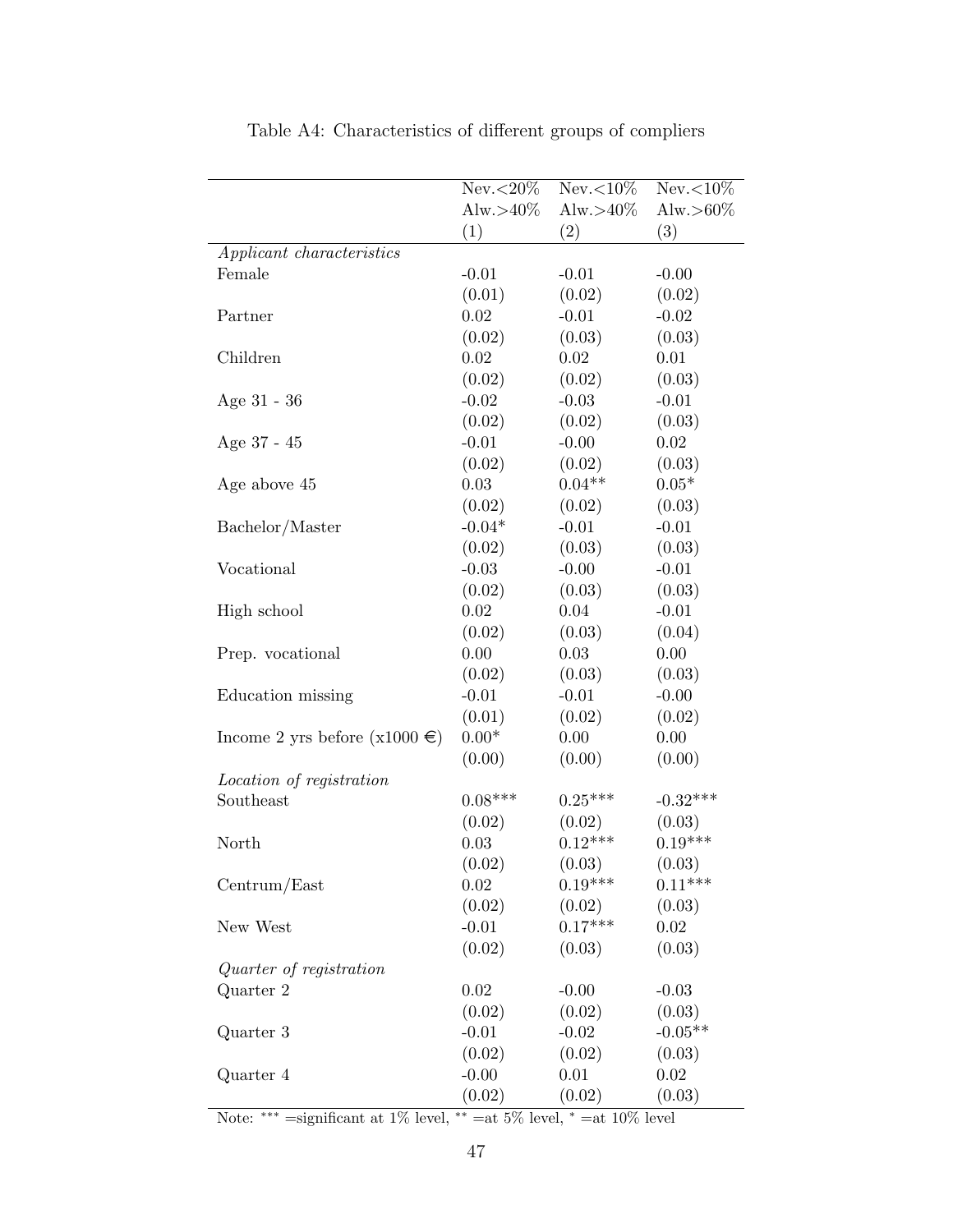# <span id="page-49-0"></span>B Additional figures



Figure B1: Inflow and outflow of welfare between 2008 and 2014 and macroeconomic indicators (source: Statistics Netherlands)

<span id="page-49-1"></span>

Figure B2: Instrumental variables estimates of the effects of a job-search period by age and gender  $t-\tau$  weeks after registration (colored areas are 90 percent confidence intervals)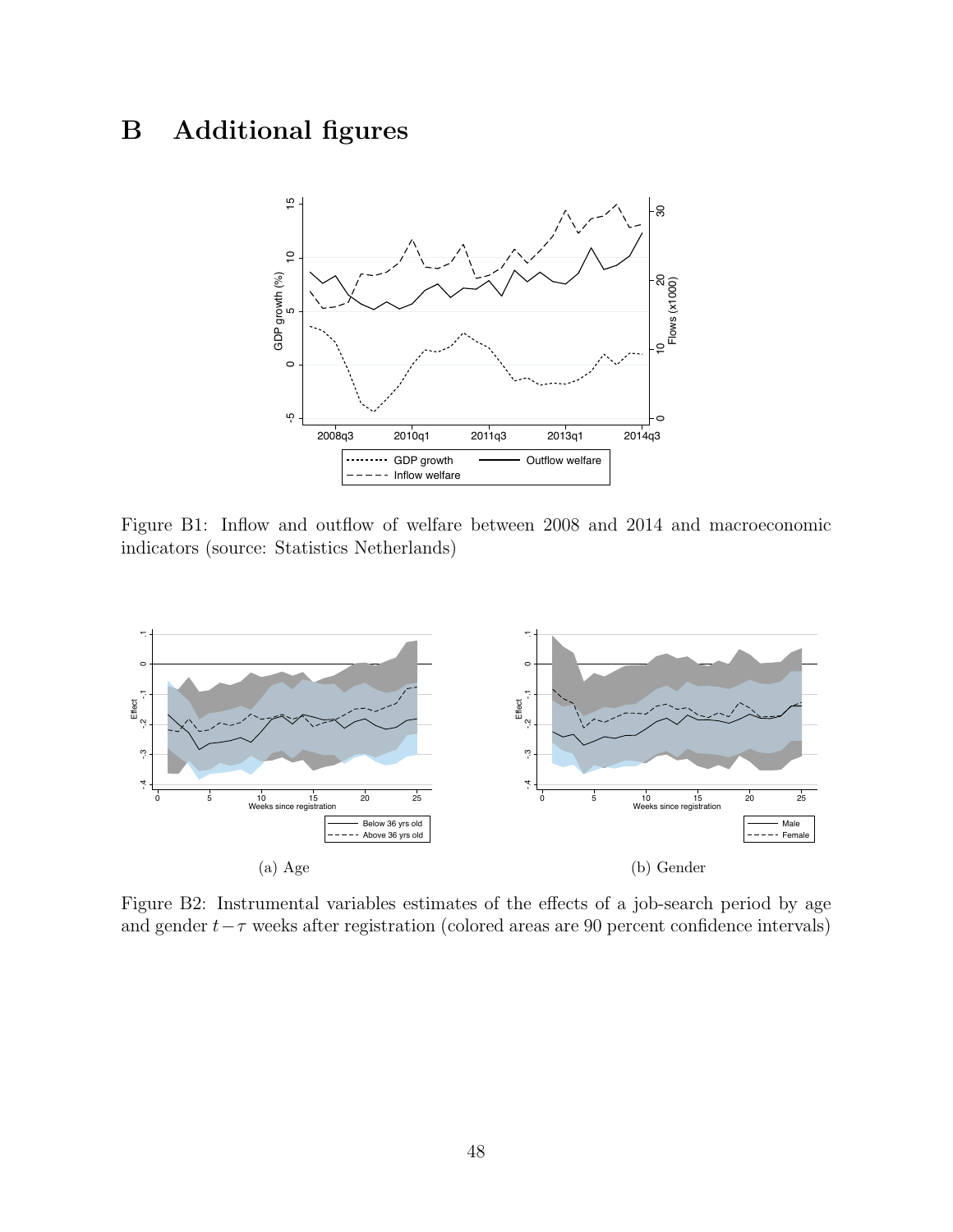## <span id="page-50-0"></span>C Estimation of outcome distributions for compliers

[Imbens and Rubin](#page-43-7) [\(1997\)](#page-43-7) show how to estimate the marginal distribution of outcomes under different treatments for the subpopulation of compliers. In this section we briefly review their approach.<sup>[17](#page--1-0)</sup>  $Y_i(1)$  and  $Y_i(0)$  will denote the applicant's total income with and without a job-search period, respectively.  $D_i$  denotes the default option of the caseworker to whom the applicant is matched, where  $D_i = 1$  indicates the defaults 'always' or 'normal' and  $D_i = 0$  the default 'never'.  $SP_i$  indicates whether the applicant had a job-search period  $(0/1).$ 

For each observation we observe the triple  $(D_i, SP_i, Y_i)$ , where  $Y_i$  is the observed outcome. From the data we cannot directly identify the compliers, but we can identify some always takers  $(D_i = 0 \text{ and } SP_i = 1)$  and some never takers  $(D_i = 1 \text{ and } SP_i = 0)$ . Because of the randomization, the value of the default option will be independent of the applicant's type, we can infer the distribution of  $Y_i(0)$  for never takers and  $Y_i(1)$  for always takers. These distributions are denoted by  $g_a(y)$  and  $g_n(y)$ . The population proportions of compliers  $(\phi_c)$ , always takers  $(\phi_a)$  and never takers  $(\phi_n)$  can be identified from the data.

The distributions of interest are the distributions of  $Y_i(0)$  and  $Y_i(1)$  for compliers, described as  $g_{c0}(y)$  and  $g_{c1}(y)$ . These cannot be directly observed from the data because the outcome distribution of applicants for whom  $D_i = 0$  and  $SP_i = 0$  consists both of never takers and compliers. Correspondingly, in the outcome distribution of applicants with  $D_i = 1$  and  $SP_i = 1$  there will be both always takers and compliers.

We denote the directly estimable distributions of  $Y_i$  for the subsample defined by  $D_i = d$  and  $SP_i = sp$  as  $f_{d,sp}(y)$ . This implies that  $g_a(y) = f_{01}(y)$  and  $g_n(y) = f_{10}(y)$ . [Imbens and Rubin](#page-43-7) [\(1997\)](#page-43-7) show that the distributions for applicants that did or did not receive a job-search period because their caseworker complied to the default options can be expressed in terms of the directly estimable distributions in the following way:

$$
g_{c0}(y) = \frac{\phi_c + \phi_n}{\phi_c} f_{00}(y) - \frac{\phi_n}{\phi_c} f_{10}(y), \tag{4}
$$

 $17$ The notation in this appendix is partly taken from [Ketel et al.](#page-43-9) [\(2015\)](#page-43-9).